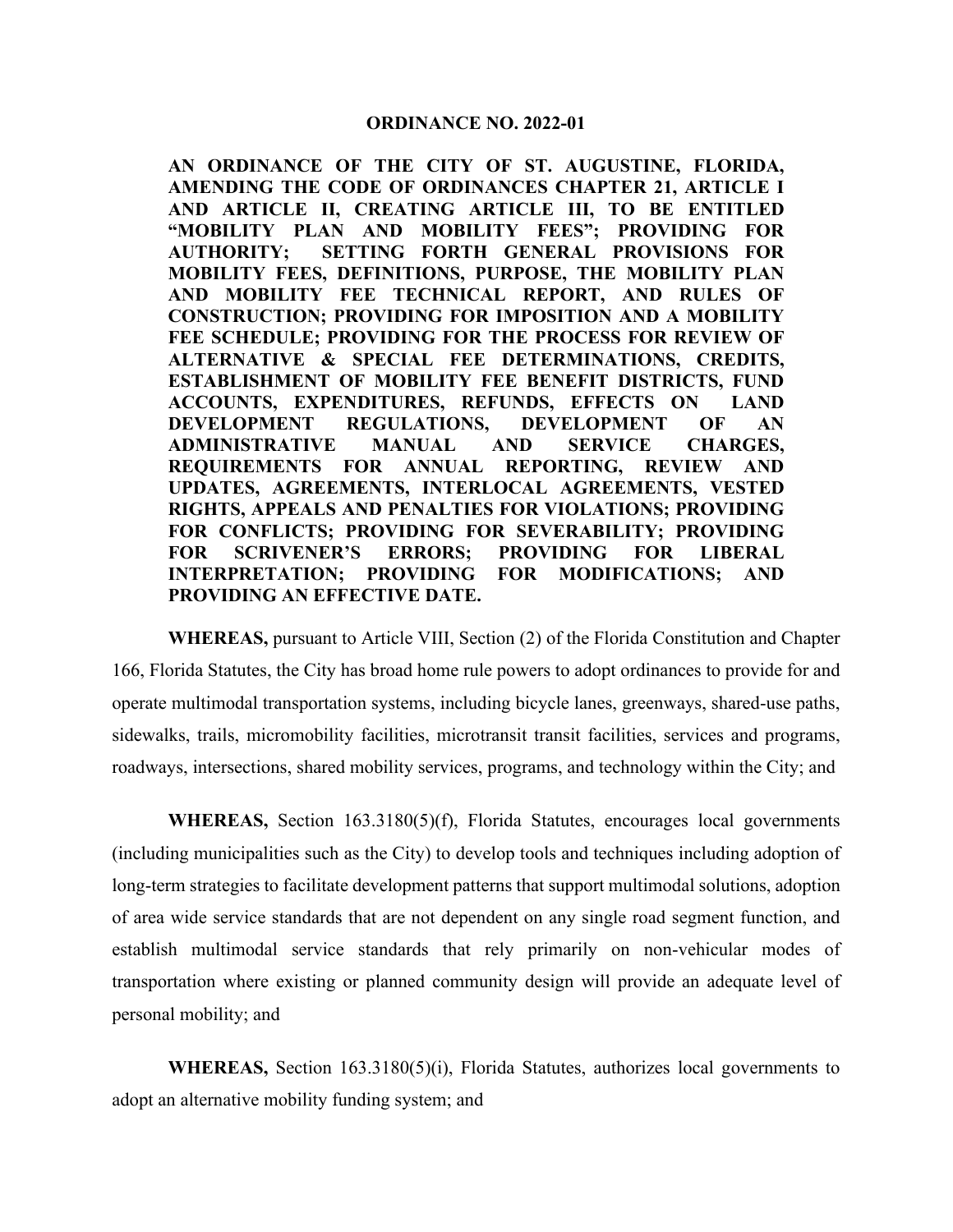**WHEREAS,** the City desires to adopt a mobility fee system, based on the multimodal projects included in a mobility plan, as an alternative mobility funding system consistent with Section 163.3180(5)(i), Florida Statutes; and

**WHEREAS,** the City intends to repeal and replace the transportation concurrency system language in the land development code with a mobility fee system consistent with the requirements of Section 163.3180(5)(i), Florida Statutes; and

**WHEREAS,** the mobility fee system focuses on person travel demand, which includes walking, biking, transit, and motor vehicular trips, generated by new development activity, as defined in this ordinance, and the resulting impact on multimodal capacity and accordingly requires the expenditure of revenue derived under that system to be used on multimodal projects identified in an adopted mobility plan that increase multimodal capacity; and

**WHEREAS,** the mobility fee system includes, but is not limited to, considerations of the impact of person travel demand generated by new development and redevelopment on multimodal capacity as well as considerations of the impact of new development on overall mobility within the City; and

**WHEREAS,** the City is experiencing growth and new development activity that necessitates the addition and expansion of transportation facilities for a variety of modes to meet the person travel demands of new development activity including adequate and efficient multimodal facilities along with different personal and shared mobility options; and

**WHEREAS,** imposition of a mobility fee requiring future growth within the City to contribute its fair share of the cost of growth-necessitated multimodal facilities is necessary and reasonably related to the public health, safety, and welfare of the people of the City; provided that the mobility fee does not exceed the actual amount necessary to offset the demand on multimodal capacity and facilities generated by new development activity; and

**WHEREAS,** the City in its Transportation and Mobility Element sets out goals, objectives and policies to develop and maintain a safe, convenient, efficient transportation system which: recognizes present need, reflects the Future Land Use Plan, and provides for safe, efficient intermodal transportation linkages; and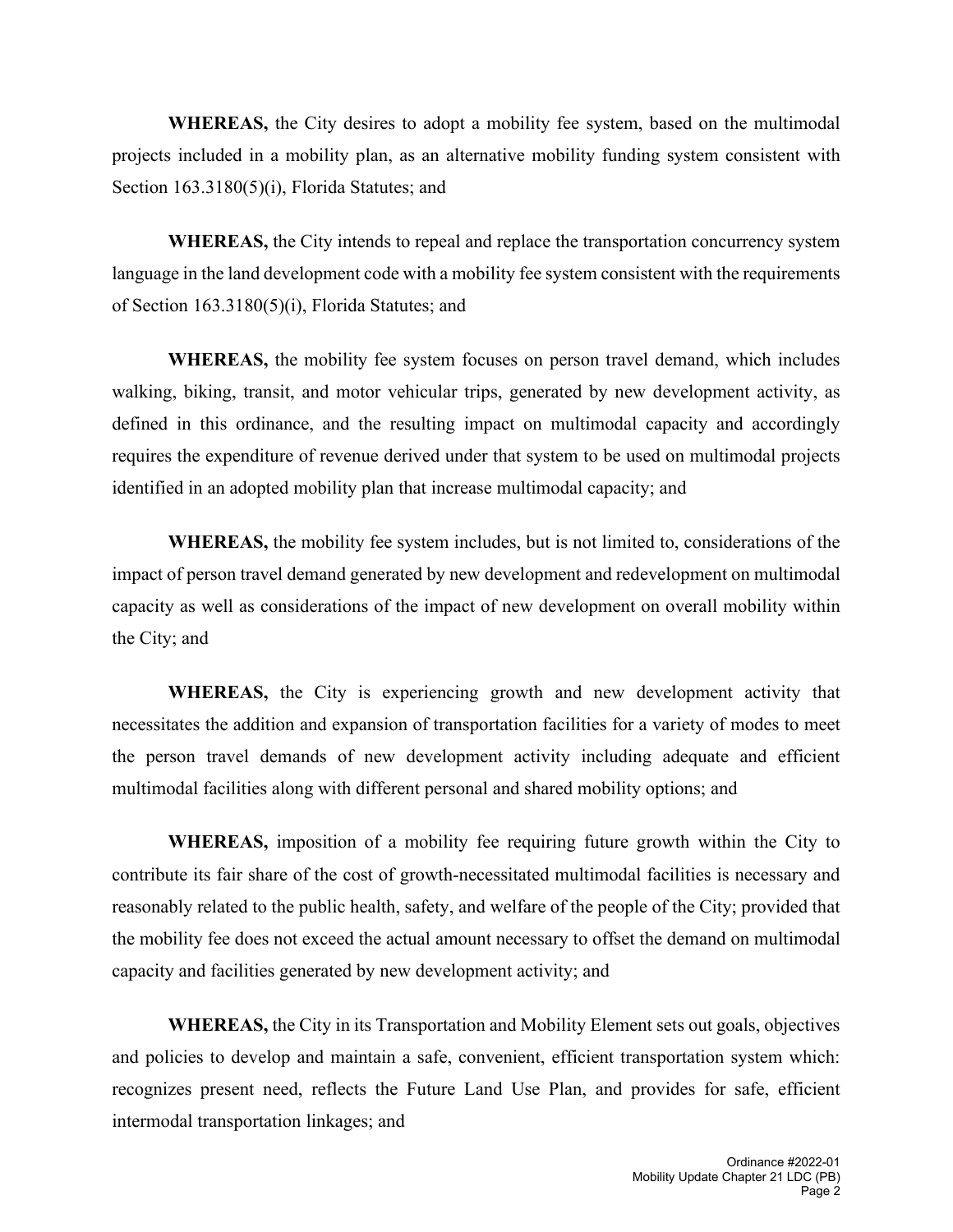**WHEREAS,** the City Commission of the City (the "City Commission") finds that this Ordinance supports and furthers the goals, objectives and policies of the Transportation and Mobility Element of the Comprehensive Plan as follows:

- OVERALL GOAL "The city will encourage accessible, energy efficient, sustainable and economically viable transportation options that meet the needs of residents, employers, employees and visitors through a variety of innovative methods that are sensitive to the environmental, historical, and cultural resources of the city of St. Augustine;"
- TME GOAL 1 TRANSPORTATION "To maintain a coordinated multimodal transportation system which provides for the safe, efficient, and economical movement of people, goods, and services, which is consistent with the Future Land Use Plan, recognizes the impact resulting from sea level rise and higher, more intense rainfall, conserves energy, and protects the City's natural, cultural, and historical resources;"
- TME Objective 1.1 "The City shall provide a safe, convenient and efficient motorized and nonmotorized transportation system;"
- TME GOAL 2 MOBILITY "Establish a coordinated multimodal transportation system that provides mobility for pedestrians, bicyclists, circulator and transit users, motorized vehicle users, rail and trail users, and is sensitive to the City of St. Augustine's natural, cultural, and historical resources;"
- TME Objective 2.1 "The City shall provide a safe, convenient, connected, visible, and efficient multimodal transportation system. The measurable targets for this objective are based upon the establishment of multimodal quality of service standards for people walking, bicycling, riding transit, and driving;"
- TME GOAL 3 MOBILITY PLANNING "To enhance the quality of life for City residents and reduce congestion by (1) making it safer and more convenient for people to walk and bicycle, (2) creating a park once environment within the multimodal district for longer duration visits, and (3) developing innovative parking management strategies that improve access to local businesses and reduce the impact of non-city resident traffic on residential streets;"
- TME Objective 3.1 "To develop and implement a 2040 Mobility Plan focused on the movement of people, the provision of multiple multimodal transportation options to move about the community, the pursuit of a park once environment for travel within the City's multimodal district for longer duration visits, and the development of a Mobility Fee, based upon the projects identified in the Mobility Plan, that allows for new development and redevelopment to equitably mitigate its impact to the multimodal transportation system;"
- TME Policy 3.1.1 "The City will promote an interconnected, multimodal transportation system that transitions from a system focused on quickly moving motor vehicles toward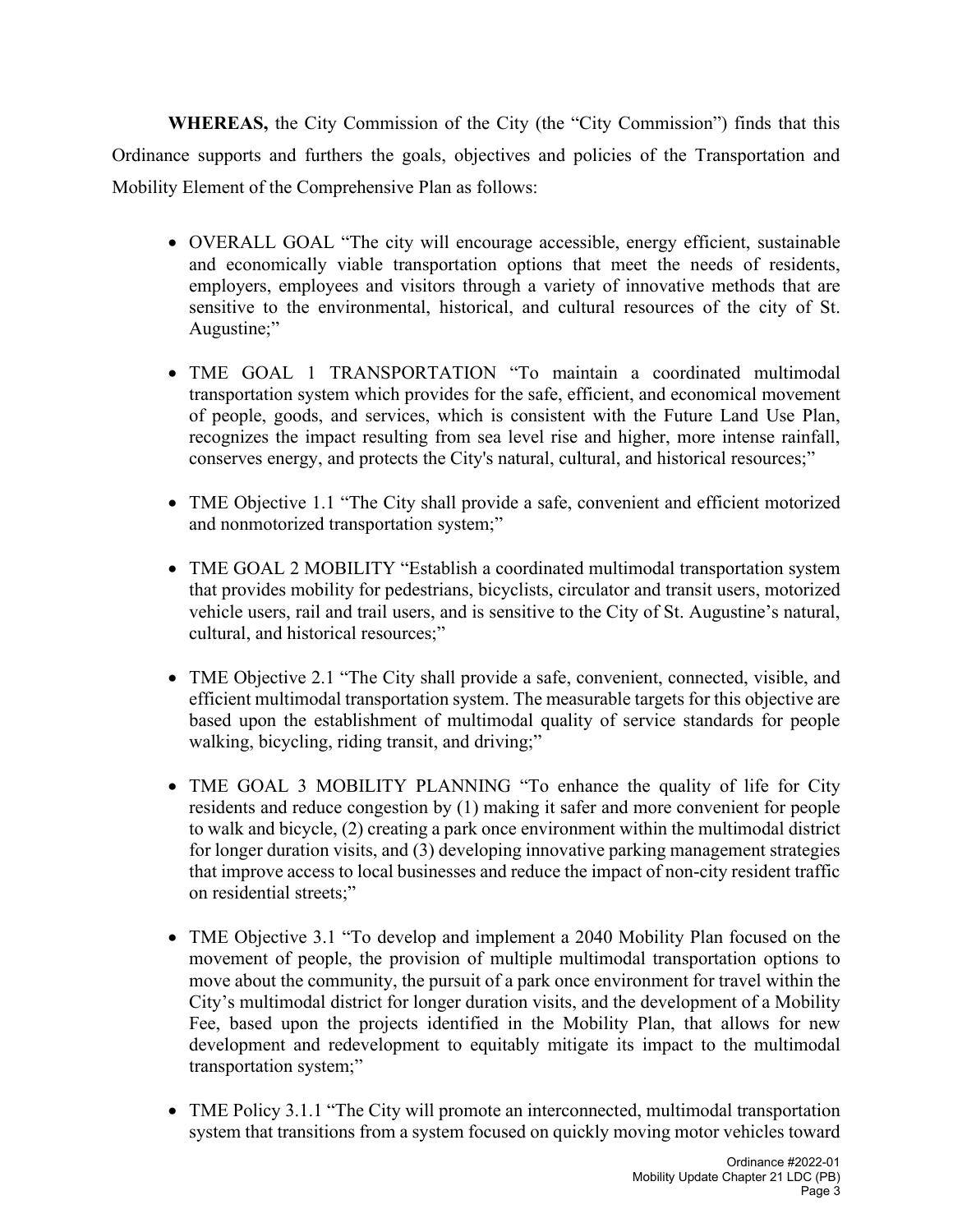a system that emphasizes the movement of people of all ages and abilities, whether those people choose to walk, bicycle, ride transit, drive a motor vehicle or use a new transportation mobility technology;"

- TME Policy 3.1.2 "The Mobility Plan shall identify multimodal projects that include improvements, services, and programs for people walking, bicycling, riding transit, driving motor vehicles and utilizing new mobility technologies. The projects identified in the Mobility Plan shall be based upon existing demand and projected increases in personal travel demand by 2040, the mobility plan horizon year, from new development, redevelopment, tourism and the growing population in northeast Florida;"
- TME Policy 3.1.21 "A Mobility Fee is one source of revenue to fund the projects identified in the Mobility Plan. Gas, property and sales tax, CRA, County, State and Federal grants and funds, special assessments, higher education student fees, user fees, private party contributions, and parking revenues are all additional sources of revenue that are available to fund projects identified in the Mobility Plan. The City should consider opportunities to combine revenue sources, to the extent permissible, to advance the Mobility Plan, Complete Street, safety and parking management multimodal projects;"
- TME Policy 3.1.22 "The Mobility Plan projects shall serve as the basis for development of a mobility fee. The Mobility Fee shall be a one-time assessment on new development or redevelopment that results in an increase in person travel demand. The Mobility Fee shall be required to meet the dual rational nexus test and shall be reasonably attributable to the person travel demand of new development, infill and redevelopment. Multimodal capacities based upon quality-of-service standards shall be established to ensure fees are reasonably assignable to the impacts of new development or redevelopment;"
- TME Policy 3.1.23 "The Mobility Fee, consistent with Florida Statute, is intended to replace transportation concurrency and proportionate fair-share contributions and would be provided in place of a road impact fee;"
- TME Policy 3.1.24 "The Mobility Fee may include provisions to encourage and incentivize new development, infill and redevelopment within the multimodal district and targeted areas of the City. The Mobility Fee may also include provisions to encourage affordable, workforce housing, mixed-use, multimodal supportive development and desired land uses that increase employment and attract economic development consistent with Florida Statutes;"
- TME Policy 3.1.25 "The Mobility Plan and Fee shall be re-evaluated and updated every five years. The Mobility Fee shall be indexed and adjusted for inflation on an annual basis;" and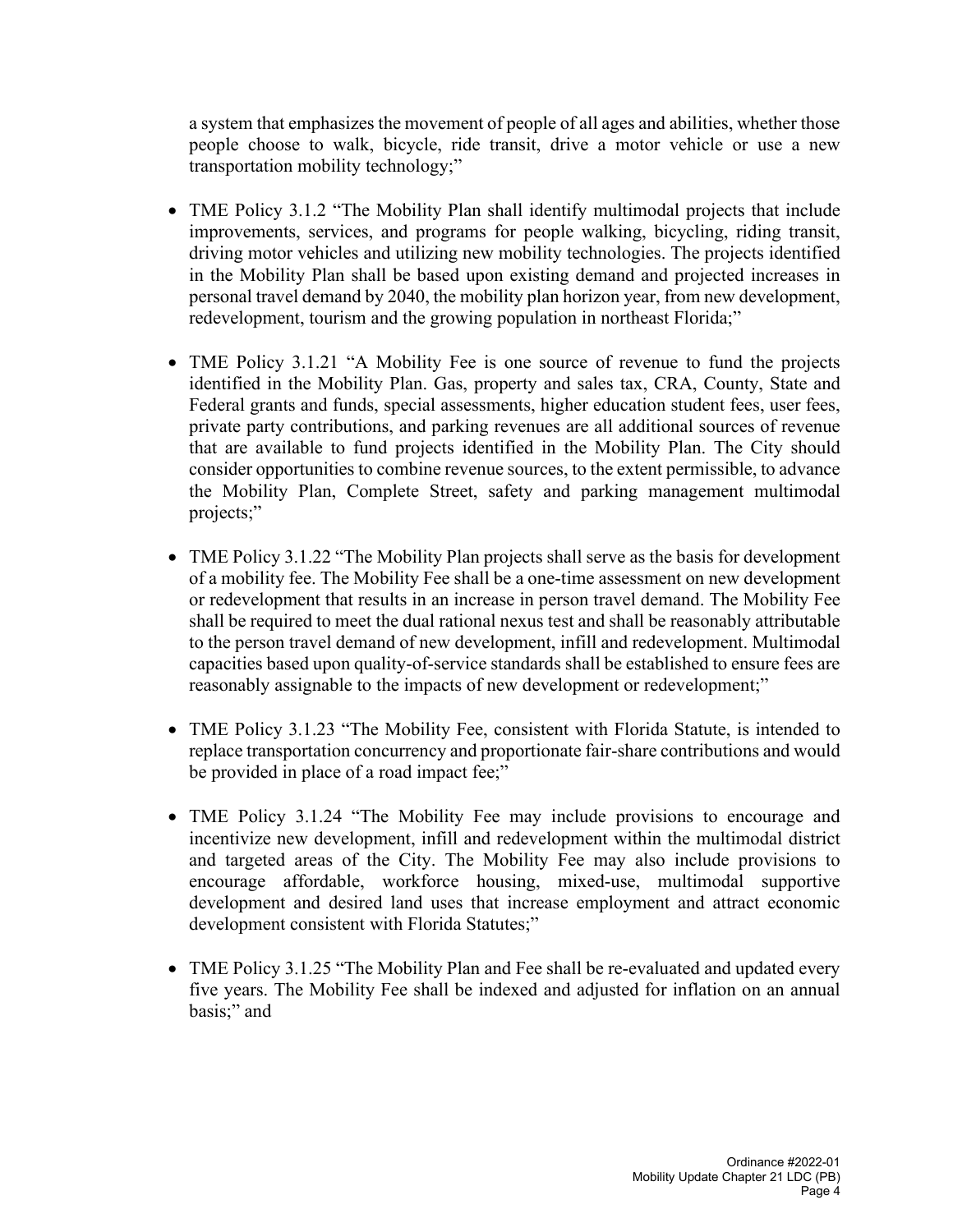**WHEREAS,** the mobility fees imposed hereby (1) are in compliance with the "dual rational nexus test" developed under Florida case law, (2) meet the "essential nexus" and "rough proportionality" requirements established by the United States Supreme Court, in Nollan v. California Coastal Commission, 483 U.S. 825 (1987) and Dolan v. City of Tigard, 512 U.S. 374 (1994), (3) are consistent with the requirements set forth in Section 163.3180, Florida Statutes, and (4) are consistent with and being imposed in accordance with Section 163.31801, Florida Statutes; and

**WHEREAS,** the City Commission has determined that the proposed Ordinance adopting a mobility fee will help to preserve and enhance the rational nexus between the need for multimodal person travel demands generated by new development activity in the City and the mobility fees imposed on that new development activity based on the multimodal improvements established in the mobility plan; and

**WHEREAS,** establishment of a mobility fee benefit district regulates mobility fee expenditures and is the best method of ensuring that the multimodal projects funded by mobility fees have the rational nexus and benefit to the development for which the mobility fees were paid; and

**WHEREAS,** mobility fees collected will be deposited in the mobility fee fund created for the related mobility fee benefit district established herein and expended for the purposes set forth herein; and

**WHEREAS,** mobility fees imposed hereunder achieve the goals, objectives and policies of the Comprehensive Plan and utilize the tools and techniques encouraged by Section 163.31801, Florida Statutes; and

**WHEREAS,** the City has developed a Mobility Plan and Mobility Fee Technical Report dated February 2022 prepared by NUE Urban Concepts, LLC, that provides the technical analysis to determine the mobility fee, based on the multimodal improvements on City, County, and State right-of-way within and adjacent to the City identified in the mobility plan, which constitutes a proper factual predicate for imposition and expenditure of the mobility fees; and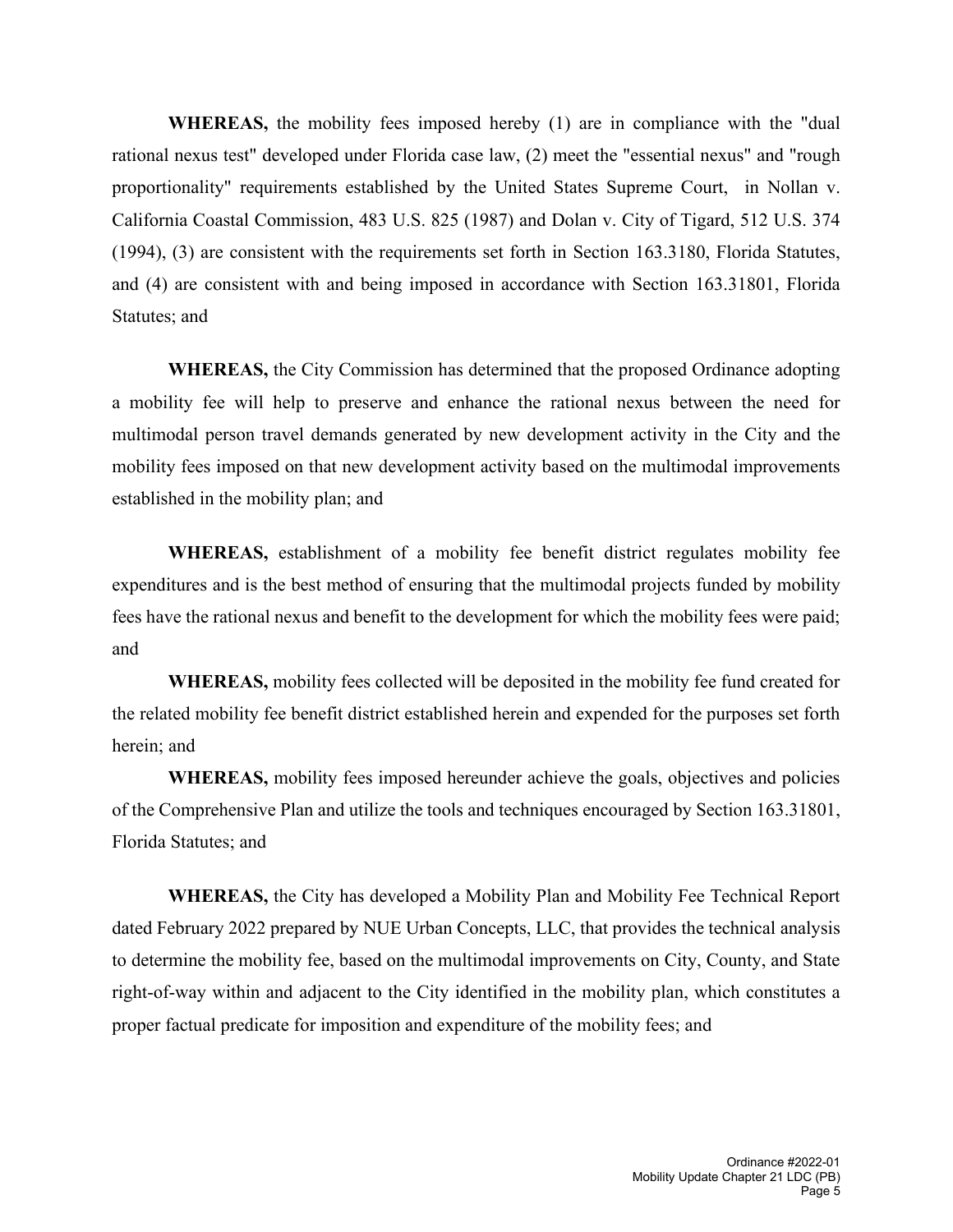**WHEREAS,** the City has determined that the enactment of this Ordinance adopting a mobility plan and mobility fee will help to preserve and enhance the rational nexus between the extraordinary increase in multimodal person travel demands generated by new development activity in the City, and the mobility fees imposed on that new development activity to fund multimodal improvements on City, County, and State right-of-way within and adjacent to the City in the mobility plan that address that demand; and

**WHEREAS,** the City Commission has determined, based upon project development time frames which are often delayed depending upon economic realities, to authorize the refund of collected mobility fees after seven (7) years; and

**WHEREAS,** the City shall assess an administrative service charge and may establish fees, based upon a Technical Report accepted by the City Commission, associated with request for mobility fee determinations, special assessments and studies, off-sets and credits, and the administration and implementation, including amendments and updates, to the mobility plan and the mobility fee system, not to exceed actual cost consistent with Section 163.31801, Florida Statutes; and

**WHEREAS,** the City shall develop policies and procedures, based upon administrative procedures accepted by the City Commission, for the administration, implementation, and update of the mobility plan and mobility fee to include, but not limited to, assessments, credits, determinations, imposition, off-sets, and studies; and

**WHEREAS,** the mobility fee shall be adjusted annually, based on the most recently published construction cost inflation factor index established by the Florida Department of Transportation, or the Consumer Price Index should the Florida Department of Transportation cease to publish said index, and the City shall publish the adjusted mobility fees, not more than 90 calendar days before the annual adjustment, consistent with Florida Statute Section 163.31801; and

**WHEREAS,** the City Commission has noticed, advertised, scheduled and held a public hearing in compliance with Florida Statutes on this proposed Ordinance; and

**WHEREAS,** the City Commission has determined that it is advisable and in the public interest to adopt and implement the proposed Mobility Plan and Mobility Fee Ordinance.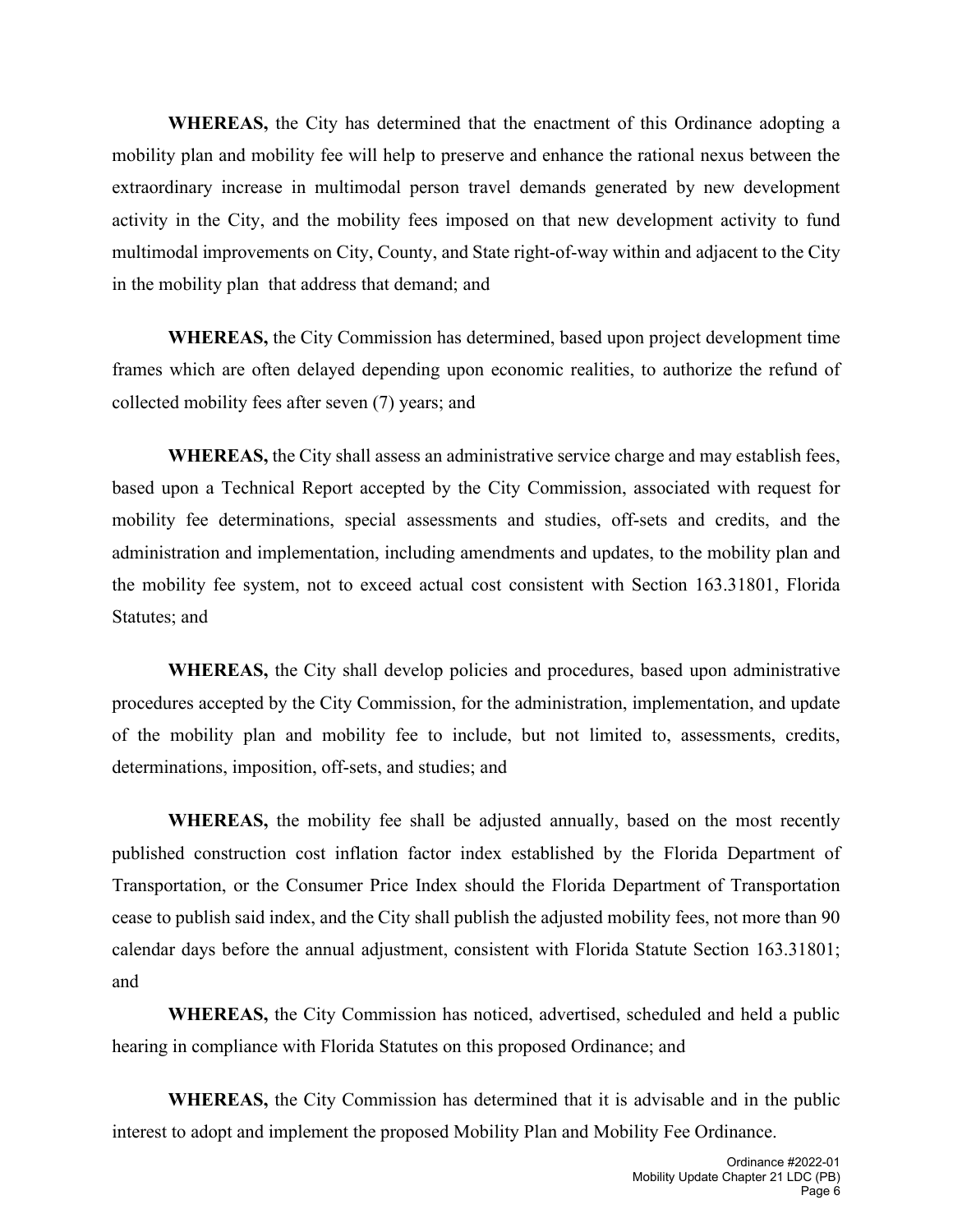**WHEREAS,** notice of the effective date of this ordinance was provided to the public consistent with Chapters 166.041 and 163.31801, Florida Statutes, and was published in the St. Augustine Record on February 15, 2022.

# **NOW, THEREFORE, BE IT ORDAINED BY THE CITY COMMISSION FOR THE CITY OF ST. AUGUSTINE, FLORIDA, AS FOLLOWS:**

**SECTION 1.** Chapter 21, Article I and Article II. Chapter 21, Article I and Article II of the Code of the City of St. Augustine are amended as follows: [Note: strikethrough language deleted, underline language added]:

#### **"Sec. 21-3. - Opting out of imposing or collecting St. Johns County impact fees.**

The City of St. Augustine hereby opts out of imposing impact fees or collecting impact fees adopted by the County of St. Johns, Florida, except educational facilities impact fees collected pursuant to interlocal agreement between St. Johns County School Board, St. Johns County and the City of St. Augustine. No impact fee adopted by the County of St. Johns, Florida, shall be applicable or collected within the jurisdictional limits of the City of St. Augustine except as stated herein. The concurrency management ordinance adopted by the City of St. Augustine shall ensure the availability of public facilities and services as it applies to certain services. The City of St. Augustine may from time to time adopt mobility fees, or other fees to capture the cost of providing services to new development, redevelopment, or intensification of existing development, as allowed by law."

#### **"Sec. 21-27. - Definitions.**

**…**

*Development order* means the approval action for a development and shall include:

- (1) *Final development order* means the final approval action for a development, including a building permit, or where such action is not required for final approval, a final subdivision plan, a final development plan for a planned unit development (PUD), final construction plans for a site and development plan, or a use permit/certificate of occupancy not linked to a building permit.
- (2) *Preliminary development order* means approval action required before a final development order may be considered and includes preliminary subdivision plans, approved ordinances creating planned unit developments (PUD's), exceptions, variances, conservation overlay zone development, rezonings, land use plan amendments, certificates or opinion of appropriateness, site plan approval, use permit applications without a certificate of occupancy, building plan approval, utility availability letter and storm drainage approval. Applications for concurrency determination will be required for certain preliminary development orders, including rezonings, land use plan amendments, exceptions, variances, preliminary development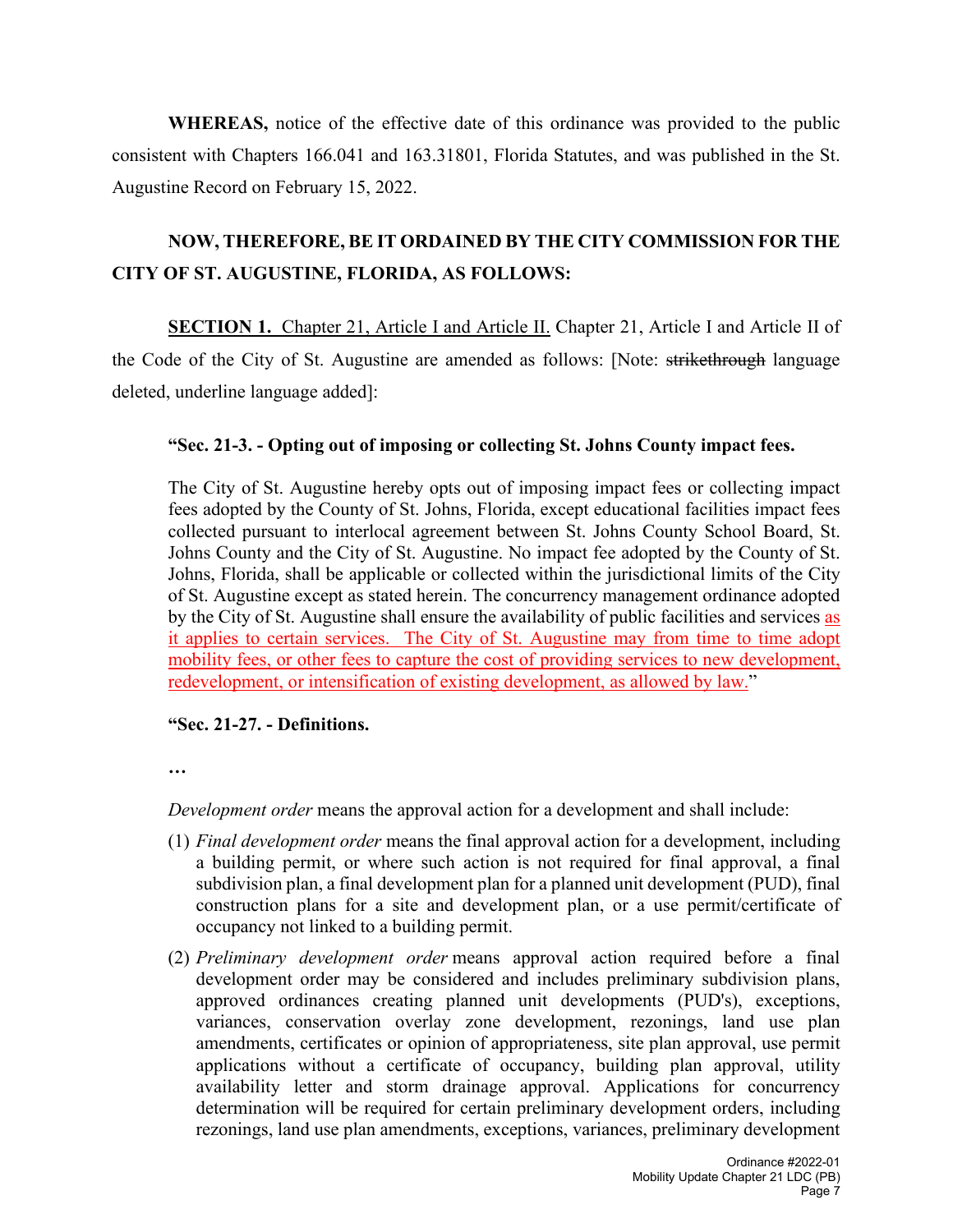plans for a PUD, preliminary plats for a subdivision and any development requiring special review by the planning and zoning board as outlined in [chapter 28.](https://library.municode.com/fl/st._augustine/codes/code_of_ordinances?nodeId=PTIICOOR_CH28ZO)

**…**

*Public facilities* means major capital improvements including transportation, sanitary sewer, solid waste, drainage, potable water, and parkland facilities and services.

**…"**

#### **"Sec. 21-28. - Intent and purpose.**

This article is intended to implement the requirements of F.A.C. rule 9J-5.0055 concurrency management as outlined in Chapter 163 F.S. to insure that issuance of a final development order will not result in a degradation of the adopted levels of service for specified public facilities and services adopted in the comprehensive plan pertaining to wastewater, potable water, solid waste, drainage, and parkland. traffic circulation. Concurrency for traffic circulation has been repealed through the alternative mobility funding system provisions of Chapter 163 F.S., deleted within this article, and replaced by a mobility plan and mobility fee to be paid to the City in accordance with the creation of Article III, Mobility Plan and Mobility Fees in this Chapter. Nothing herein is intended to repeal other access management or site improvement requirements adopted pursuant to law.**"**

#### **"Sec. 21-30. - Same—Applications.**

Applications for determination of exemption pursuant to [section 21-29](https://library.municode.com/fl/st._augustine/codes/code_of_ordinances?nodeId=PTIICOOR_CH21PLDE_ARTIICOMA_S21-29EXEN) shall be filed with the director of the planning and building department. Determinations thereon may be made by the director of the planning and building department and the director( $s$ ) of the public works and utilities department(s). Denials of exemptions shall be subject to appeal to the city commission in the same manner and pursuant to the same procedures as denials of applications for exceptions to [chapter 28](https://library.municode.com/fl/st._augustine/codes/code_of_ordinances?nodeId=PTIICOOR_CH28ZO) on appeal to the city commission from the decisions of the planning and zoning board.**"**

#### **"Sec. 21-34. - Applications for development orders.**

Development orders shall be filed with the planning and building department which shall be responsible for coordination with other departments of the city for evaluation of the adequacy of existing and planned facilities. The public works and utilities department(s) shall evaluate drainage, potable water, sanitary sewer and solid waste levels of service. The planning and building department shall evaluate parkland levels of service. and shall in conjunction with the public works department, evaluate roadway levels of service Concurrency determinations will be required for all developments before a final development order is issued, except those specifically exempt from the requirements of this article. As to developments which require phasing, a concurrency determination application will be required for the entire project; provided, however, that concurrency may be reserved only for each phase of development with reservation of future concurrency only upon substantial completion of prior phases. Applications for concurrency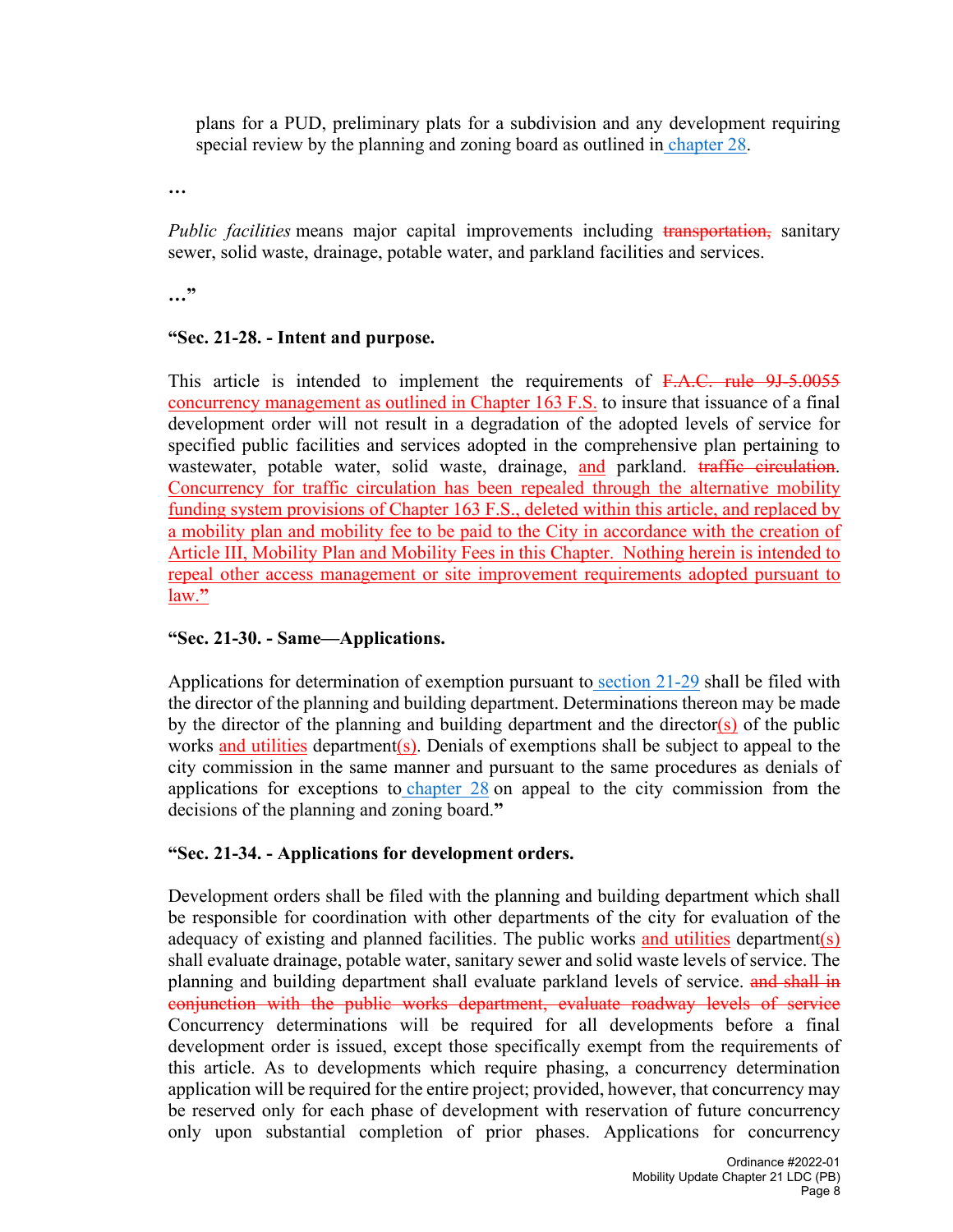determination will be required for certain preliminary development orders, including rezonings, land use plan amendments, exceptions, variances, preliminary development plans for a PUD, preliminary plats for a subdivision, and any development requiring special review by the planning and zoning board as outlined in [chapter 28.](https://library.municode.com/fl/st._augustine/codes/code_of_ordinances?nodeId=PTIICOOR_CH28ZO) However, concurrency will not be reserved, and therefore, a final development order will not be issued, until all required utility fees are paid, or if utility fees are not applicable, when required building permit fees are paid.**"**

#### **"Sec. 21-36. - Determination of facility capacity.**

Based upon F.A.C. rule 9J-5.0055 concurrency management standards for the purpose of evaluating development orders, the available capacity of a facility shall be determined as follows:

- (1) Adding together the following:
	- a. The total capacity of existing facilities operating at the adopted levels of service; and
	- b. The total capacity of new facilities, if any, that will become available concurrent with the impacts of the development.
- (2) Subtracting from the total capacity the sum of the following:
	- a. The demand for the facilities created by existing development;
	- b. The demand for facilities created by the anticipated completion of other approved developments for which concurrency reserves have been approved; and
	- c. The demand for the facilities created by the anticipated completion of the proposed development under consideration for the concurrency determination.**"**

#### **"Sec. 21-37. - Determination of levels of service standards.**

(a) *Roadways.*

Roadway level of service has been repealed and replaced by street quality of service standards and multimodal quality of service standards for walking, bicycling, and transit as further defined in the Transportation and Mobility Element of the Comprehensive Plan, and adopted by a mobility plan and mobility fee to be paid to the City in accordance with the creation of Article III, Mobility Plan and Mobility Fees in this Chapter.**"**

- .
- (1) *Level of service standards.* The minimum acceptable level of service for city, county and state roadways within the city limits shall be determined consistent with the Policy Statement and Standards on Operating Level of Service Standards for the State Highway System, Topic No. 525-000-005-a, Florida Department of Transportation, Haydon Burns Building, 605 Suwanee Street, Tallahassee, Florida 32399-0450, and the Highway Capacity Manual (Special Report No. 209, 1985) Transportation Research Board, National Research Council, 2101 Constitution Avenue, N.W., Washington, D.C. 20418 and will be based on the peak hour level of service (LOS) standards outlined below: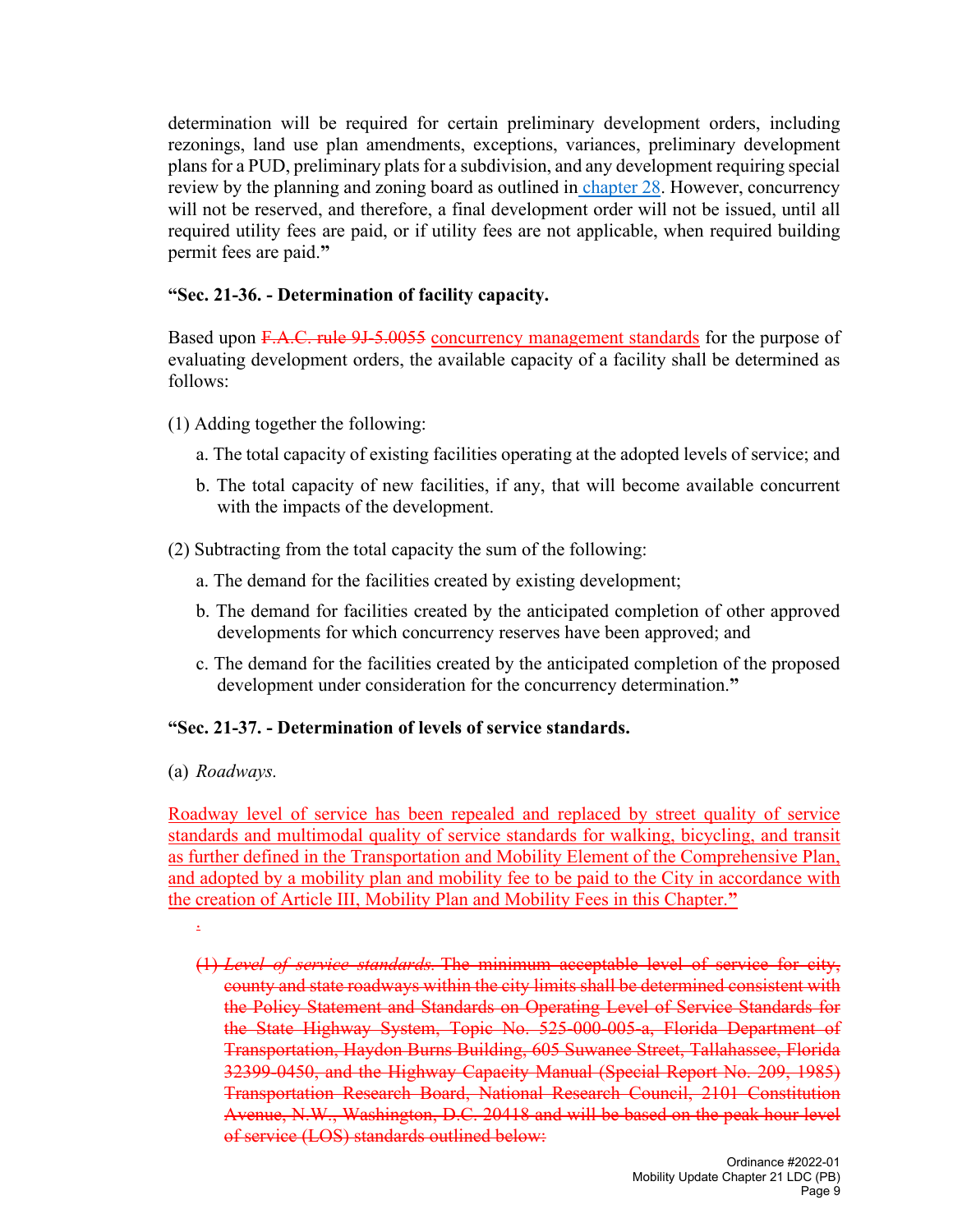| Facility              | Peak Hour |
|-----------------------|-----------|
| Local road            | ь         |
| Collector             | ┺         |
| Minor arterial        | E         |
| Principal arterial    | Ь         |
| <b>Limited access</b> | L         |

For roadways operating in a backlogged condition as of October 1, 1991, a peak hour traffic volume that extends the 1991 peak hour volume for that roadway by no more than ten (10) percent shall be a minimal acceptable traffic operating condition;

For roadways operating in a constrained condition as of October 1, 1991, a peak hour traffic volume that exceeds the 1991 peak hour volume for that roadway by no more than eleven and one-half (11½) percent shall be a minimal acceptable traffic operating condition; and

For roadways operating in a constrained condition located within a national register or local historic preservation district as of October 1, 1991, a peak hour traffic volume that exceeds the 1991 peak hour volume for that roadway by no more than fifteen and one-half (15½) percent shall be a minimal acceptable traffic operating condition.

- (2) *Review of impact on roads.* All development orders must be reviewed for their impact on the functionally classified roadway network.
- (3) *Database.* The city will maintain a database indicating the current annual average daily traffic counts, peak hour volumes and levels of service for functionally classified roadways, and will update this database annually. This database will be used to monitor the impact of development on the roadway network inside the city limits.
- (4) *Impact determination.*
	- a. The city will determine the impact of development providing less than or equal to two hundred fifty (250) new daily trips to the functionally classified roadway network.
	- b. For developments generating fifteen (15) or less new daily trips, there is no transportation impact area.
	- c. For developments generating between sixteen (16) and two hundred fifty (250) new daily trips, the transportation impact area includes the roadway segments to the nearest major intersection. Table 1 shall be utilized to determine the development's trip generation. Passerby capture rates are incorporated into Table 1. The development daily trips will be distributed and assigned to the nearest major intersections.
	- d. For all developments located in national register and local historic preservation districts, thirty (30) percent of new development trips shall be considered to be by transportation modes other than automobile. New development trips by transportation modes other than automobile for developments outside these districts is negligible. The peak hour development trips will be determined through application of the peak to daily traffic ratio for the roadway segment.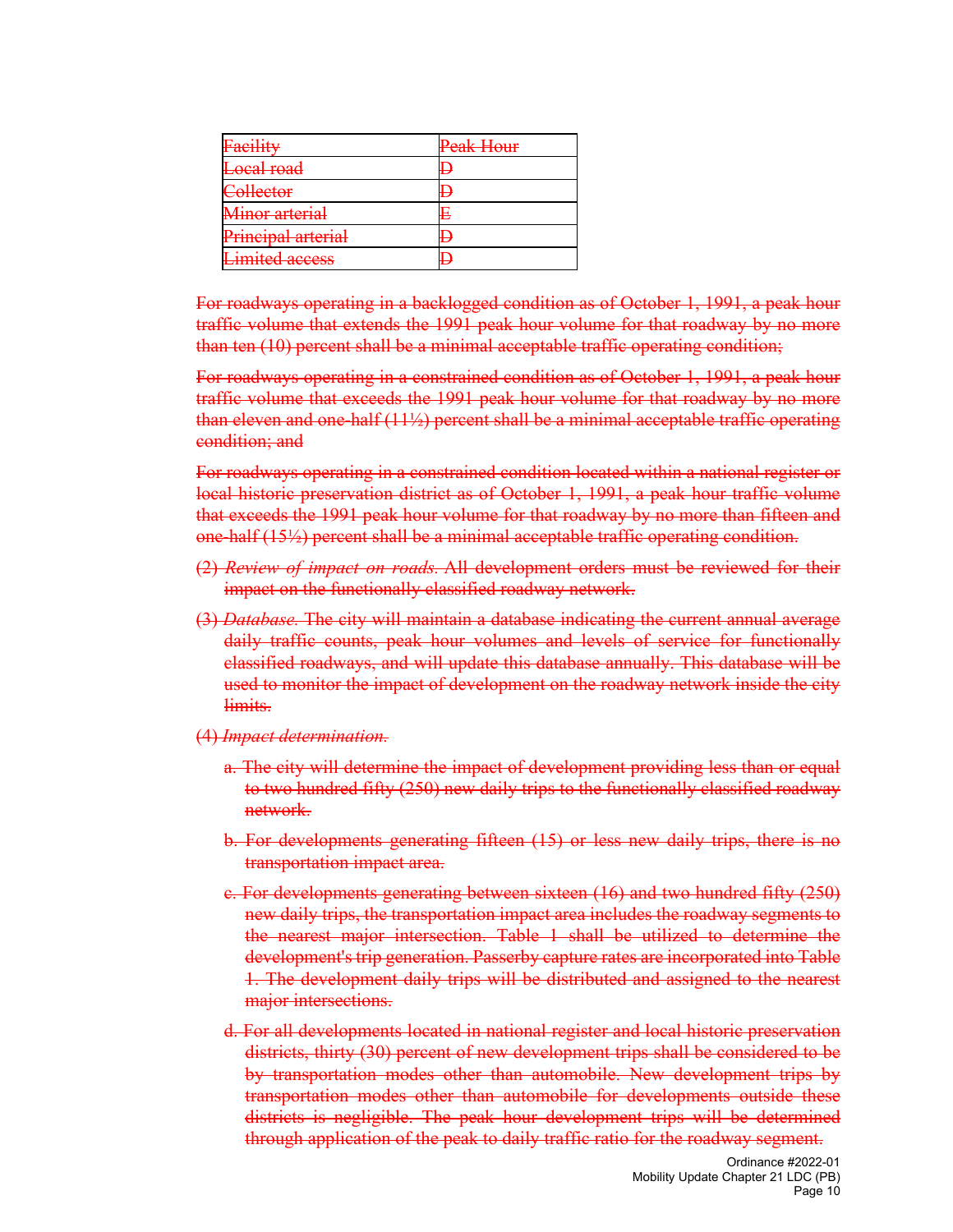#### (5) *Required submittals.*

- a. The applicant for a development generating between two hundred fifty-one (251) and one thousand (1,000) new daily trips shall have an engineer or planner with responsible transportation planning experience prepare a limited transportation impact analysis. City data shall be used when available.
- b. The applicant shall provide a description of proposed development including location, size, land use types, and other pertinent data as required by the planning and building department.
- c. The transportation impact area in the analysis will be all functionally classified roadway segments and major intersections where the daily development traffic exceeds one hundred (100) trips. Table 1 shall be utilized by the applicant to determine the development's trip generation. Passerby capture rates are incorporated into Table 1. No additional passerby capture will be accepted without a detailed documented study utilizing primary data for similar land use types within the state. The applicant shall provide a map documenting the development's trip distribution on the functionally classified roadway network.
- d. For all developments located in national register and local historic preservation districts, thirty (30) percent of new development trips shall be considered to be by transportation modes other than automobile. For all developments located in national register and local historic preservation districts, a different percentage of new development trips by other than automobile may be utilized if documented primary data from similarly located land use types within the city is provided. New development trips by transportation modes other than automobile is negligible for developments located outside national register and local historic preservation districts.
- e. The applicant shall provide a map documenting the daily and peak hour development trip assignment on the functionally classified roadway network. The applicant shall develop the peak hour development trip assignment for each impacted functionally classified roadway segment through application of the peak hour to daily traffic ratio for each roadway segment. For all impacted intersections, peak hour turning movement counts for a typical weekday shall be documented. For each impacted intersection, the 1985 Highway Capacity Manual intersection capacity methodology shall be performed for the development year both with and without the development traffic.
- f. Documentation of available or unavailable roadway capacity for all impacted functionally classified roadway segments in all development years shall be submitted. If roadway capacity is unavailable on any functionally classified roadway segment, alternative improvements required to accommodate new development trips shall be submitted. These alternatives may include transportation system management, highway and other modal improvements.
- (6) *Transportation impact analysis.*
	- a. The applicant for a development generating over one thousand (1,000) new daily trips shall have an engineer or planner with responsible transportation planning experience prepare a transportation impact analysis. City data shall be used when available. The applicant will attend a preapplication conference to determine the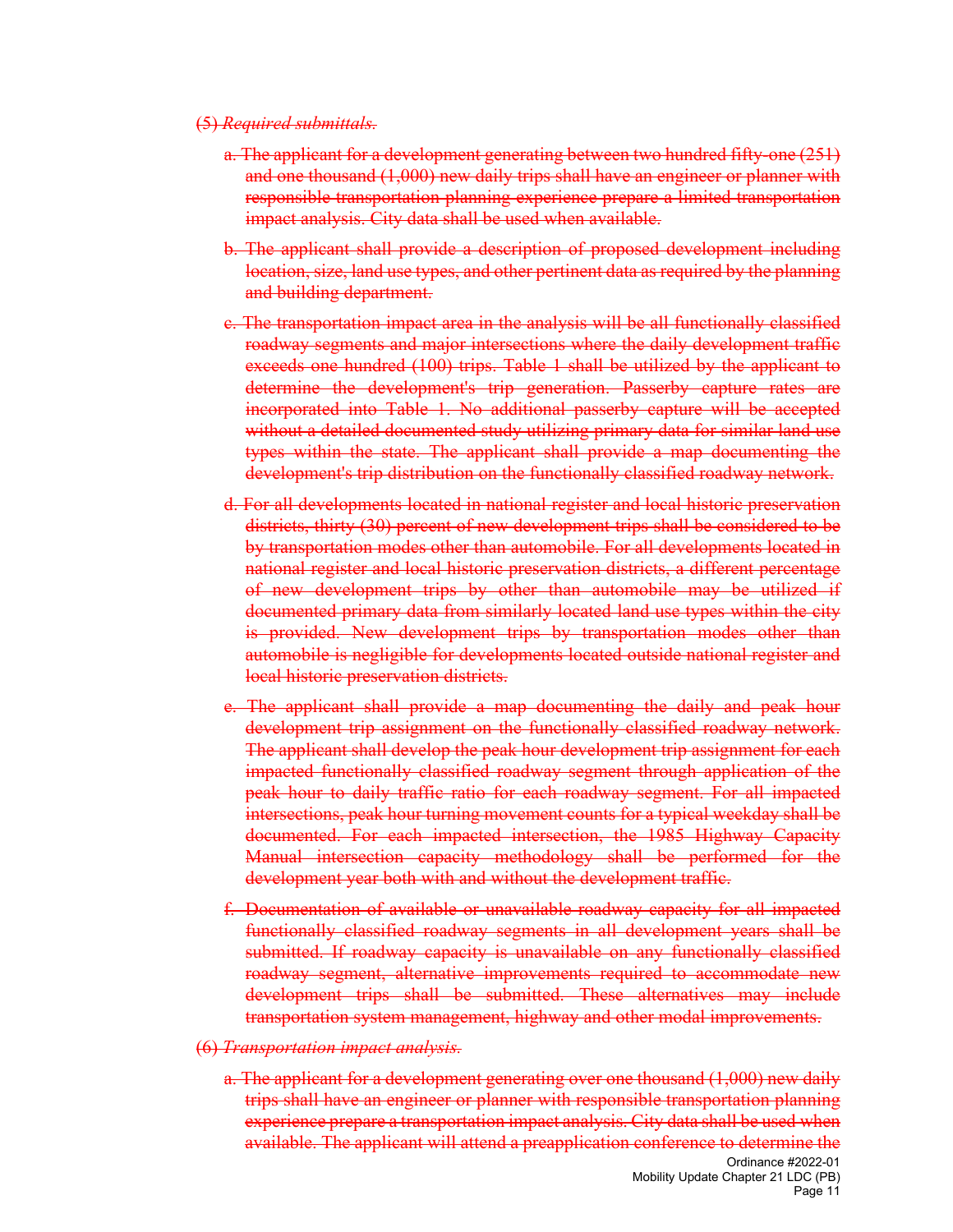scope of the required transportation impact analysis for the proposed development. Information required by the city is discussed in the following paragraphs; however, items may be added, deleted, or modified as an outcome of the preapplication conference:

- 1. The applicant shall provide a description of proposed development including location, size, land use types, and other pertinent data as required by the planning and building department.
- 2. The applicant shall provide an inventory of existing roadway conditions for all functionally classified roadways within the transportation impact area, defined as all functionally classified roadway segments and major intersections where the development traffic exceeds ten (10) percent of the peak hour level of service D for that roadway segment. This inventory shall include roadway characteristics, current operating conditions and levels of service.
- 3. The applicant shall provide an inventory of future roadway conditions for appropriate development years for all functionally classified roadway segments within the transportation impact area which includes roadway characteristics, projected operating conditions and levels of service with and without development traffic.
- 4. The applicant shall prepare the development trip generation using Table 1. Passerby capture rates are incorporated into Table 1. No additional passerby capture shall be accepted without a detailed documented study utilizing primary data for similar land use types within the state.
- 5. The applicant shall prepare the development trip distribution and document the methodology. At a minimum, a map documenting the development's trip distribution on the functionally classified roadway network shall be included. Internal capture percentages will not be utilized without a detailed documented study utilizing primary data for similar land use types within the state.
- 6. The applicant shall prepare the development modal split. The potential for development traffic to utilize transportation modes other than the automobile shall be analyzed and documented. The actions to be taken by the developer to promote and/or provide alternative transportation modes (i.e., paratransit opportunities, bicycle paths, bicycle storage facilities, pedestrian facilities, etc.) shall be documented.
- 7. The applicant shall prepare the development trip assignment. The methodology utilized shall be documented. At a minimum, a map documenting the daily and peak hour development trip assignment on the functionally classified roadway network shall be included. The peak hour development trip assignment shall be developed utilizing the peak hour to daily traffic ratios for each impacted roadway segment.
- 8. The applicant shall prepare intersection analyses for all major intersections for the existing and all development years both with and without development traffic. Intersection analysis shall be performed for the peak hour periods 7:00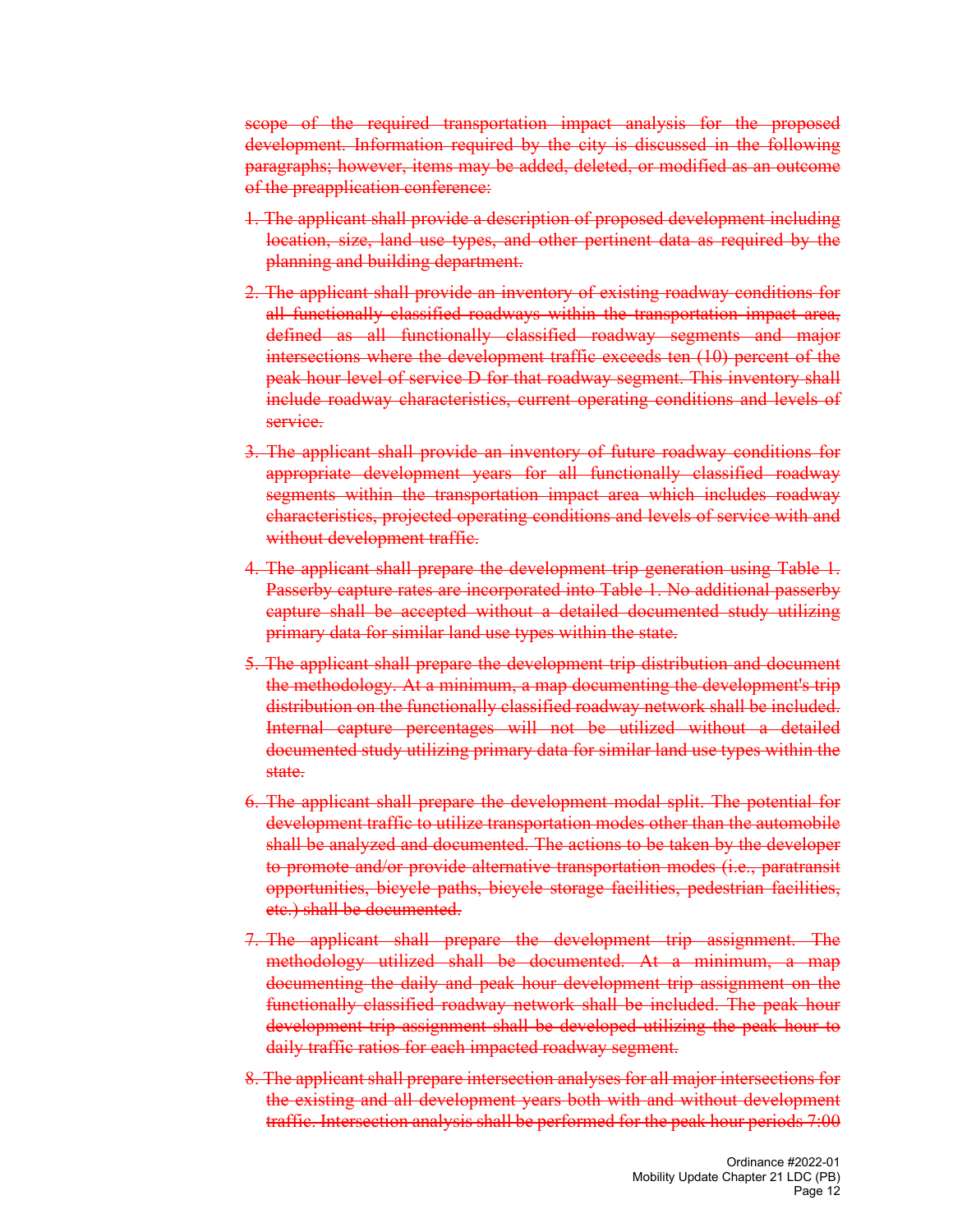a.m. to 9:00 a.m., 11:00 a.m. to 2:00 p.m., and 4:00 p.m. to 6:00 p.m. for a typical weekday.

- 9. The applicant shall prepare the analysis of available or unavailable capacity for all impacted functionally classified roadways for all appropriate development years.
- 10. The applicant shall identify alternative improvements required to accommodate new development trips. These alternatives should include transportation system management, highway and other modal improvements. These alternatives shall be evaluated for their costs, consequences, and feasibility of implementation.
- (7) *Deferrals.* In the event that roadway segments operate below the established level of service, development orders will be deferred only for those developments located within designated deferral areas. At a minimum, all development utilizing the roadway segment for direct site access and having more than a de minimis impact on the roadway segment will be included within the deferral area. The criteria to be considered when establishing deferral area boundaries will include spacing of parallel facilities, limits on access within the deferral area, trip distribution characteristics of development within the area, and type and intensity of land uses within the deferral area.
- (b) *Parkland.*
	- (1) Levels of service standards are as follows:
		- a. Regional parkland, five (5) acres per one thousand (1,000) persons;
		- b. Community parkland, one (1) acre per one thousand (1,000) persons;
		- c. Neighborhood parkland, 0.8 acre per one thousand (1,000) persons.
	- (2) All residential development less than twenty-five (25) units must meet the open space requirements outlined within [chapter 28.](https://library.municode.com/fl/st._augustine/codes/code_of_ordinances?nodeId=PTIICOOR_CH28ZO)
	- (3) All residential development proposals of twenty-five (25) or more units must meet the open space requirements outlined within [chapter 28](https://library.municode.com/fl/st._augustine/codes/code_of_ordinances?nodeId=PTIICOOR_CH28ZO) and must also indicate on the site plan, contiguous parkland or open space of at least that calculated using the neighborhood parkland level of service standard adopted in the comprehensive plan to serve the projected number of residents based on the latest census average persons per household ratio.
		- a. For residential development of twenty-five (25) to ninety-nine (99) units, the space must be furnished to serve at least passive recreational activity.
		- b. For residential development of one hundred (100) or more units, the space must be furnished with at least one  $(1)$  active recreational facility ( $\frac{perferably one}{perferably one}$ determined to be deficient in the particular planning sector) and one (1) passive recreational facility, per one hundred (100) units.
- (c) *Potable water.*
	- (1) Levels of service standards are as follows: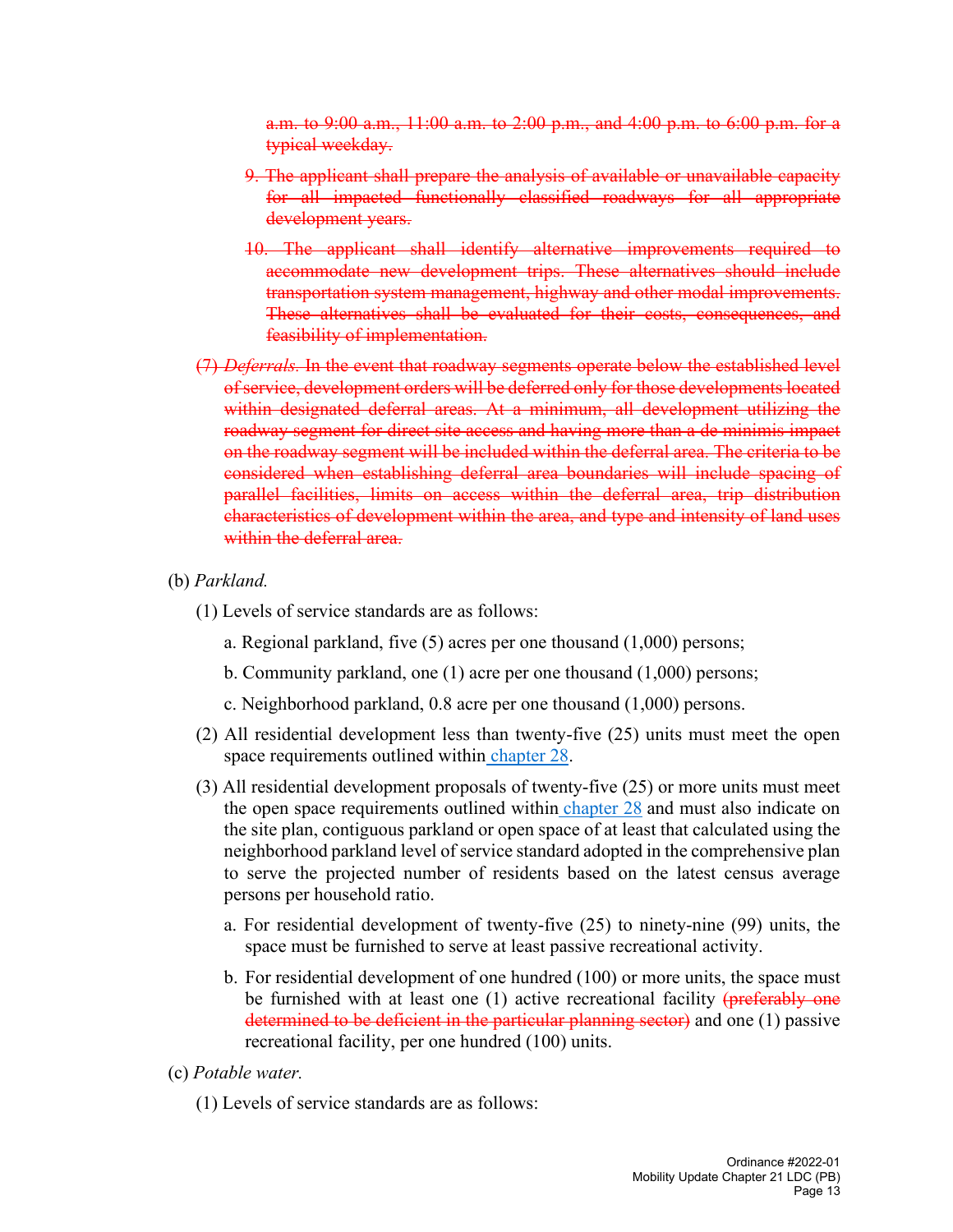- a. The city will provide a water system level of service consisting of a minimum of 156.9 gallons capacity per equivalent connection (i.e., an "average" singlefamily residence) per day at a minimum pressure of twenty (20) pounds per square inch.
- (d) *Wastewater.*
	- (1) Levels of service standards are as follows:
		- a. The city will provide a sewer system level of service consisting of a minimum of 153.7 220 gallons capacity per equivalent connection (i.e., an "average" single family residence) per day and an average peak factor of 1.33.
- (e) *Solid waste.*
	- (1) Levels of service standards are as follows:
		- a. The city establishes as its solid waste level of service, the ability to dispose of 6.75 pounds of solid waste per day per capita. The city will continue to dispose of its solid waste at the county landfill facility.
- (f) *Drainage.*
	- (1) Levels of service standards are as follows:
		- a. The city will implement its level of service standard for stormwater that is discharged from development as follows:
			- 1. *Water quantity.* In the event of a twenty-five-year, twenty-four-hour storm, post-development runoff from the site of a major development shall not exceed peak predevelopment runoff rates. For minor developments, runoff from a ten-year, one-hour storm must be retained on site.
			- 2. *Water quality.* Applicants must demonstrate compliance with the requirements of F.A.C. ch. 17.25. These standards shall apply to all new development and redevelopment regardless of project size.**"**

#### **"Sec. 21-42. - Table 1, trip rate and percentage new trips data table, adopted.**

Table 1 attached to Ord. No. 91-23, entitled "Table 1—Trip Rate and Percentage New Trips Data Table" taken from the St. Johns County Traffic Impact Study, Methodology and Procedures and prepared by Tindale, Oliver and Associates is adopted by reference.**"**

**SECTION 2.** Creating Chapter 21, Article III. Chapter 21, Article III of the Code of the City of St. Augustine is hereby created as follows: [Note: strikethrough language deleted, underline language added]

### **ARTICLE III. - RESERVED[2**] **MOBILITY PLAN AND MOBILITY FEES**

#### **"Sec. 21-61. - Intent and purpose.**

*(a) Imposition.* This article is intended to impose a mobility fee, assessed at building permit application and payable no later than issuance of a building permit, in an amount based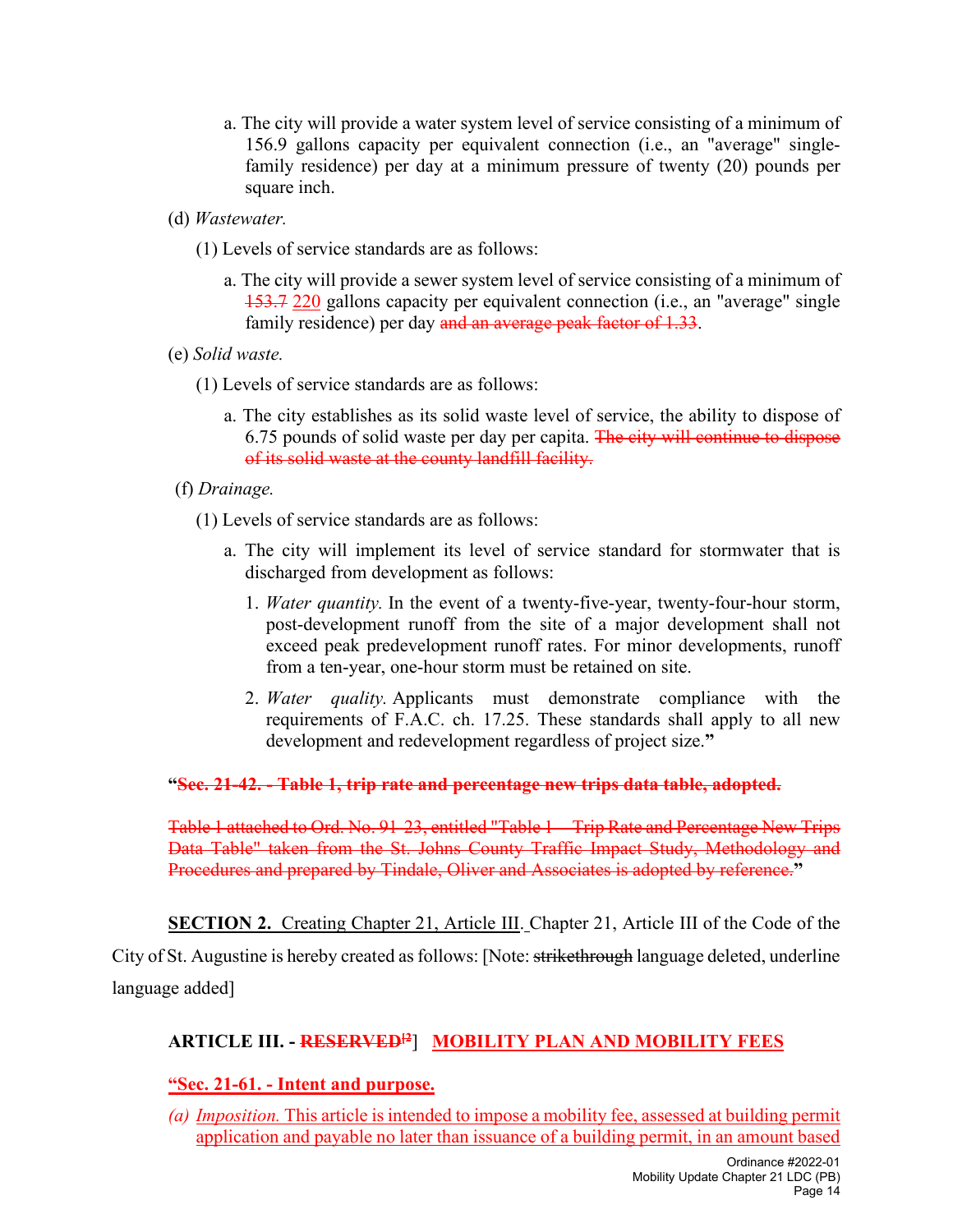upon the average amount of new person travel demand attributable to new development and the average cost of providing the multimodal capacity needed to serve such new person travel demand. This article shall not be construed to authorize imposition of fees related to multimodal project needs attributable to existing development.

- *(b) Replacement of transportation concurrency.* This article is intended to allow new development activity in compliance with the Comprehensive Plan to share in the burdens of growth. New development activity shares in this burden by paying a pro rata share of the reasonably anticipated costs of multimodal projects needed to accommodate the person travel demands created by new development activity as well as by complying with other appropriate development order conditions. This article is intended to provide flexibility to address the needs of individual developments that, because of location, timing, or other characteristics, require different treatment in the form of reduced fees or supplemental requirements.
- *(c) Technical report.* Towards this end, mobility fees are based upon the calculation methodology incorporated in the "City of St. Augustine Mobility Plan and Mobility Fee Technical Report" February 2022, prepared by NUE Urban Concepts, LLC.**"**

#### **"Sec. 21-62. – Definitions.**

The following words, terms and phrases, when used in this article, shall have the meanings ascribed to them in this section, except where the context clearly indicates a different meaning:

*Additive Fee* means a mobility fee based on a unit of measure that is assessed for a component of a high impact use that is outside of the square footage of the building and generates person travel demand. Additive fees are combined with any assessed mobility fee based on the square footage of a building or structure for the use. The mobility fee rate for additive fees is based on the unique units of measure under the additive fee category.

*Assessment area* means a geographic area of the City where mobility fees are assessed on new development activity.

*Autonomous transit shuttle* means a vehicle that uses artificial intelligence, sensors and global positioning system coordinates to drive itself with or without the active intervention of a human operator.

*Bank drive-thru* or free-standing ATM means any bank or financial institution with a drivethru lane used for banking purposes such as deposits, withdrawals, balance inquires, or bill pay. The drive-thru may include either a teller window, pneumatic device for transferring banking information or funds, or an Automated Teller Machine (ATM). An ATM inside or attached to a building that has a use open to the public or end user is not assessed a separate fee as a stand-alone ATM. Credit Unions and Savings and Loans are also considered to be banks for purposes of this definition and the applicable mobility fees. This use also includes free standing bank drive-thru lanes and freestanding walk-up or drivethru ATM machines. The fee shall be based upon the total number of drive-thru lanes with a banking window, pneumatic device or ATM and/or the total number of free-standing ATM's. Free-standing ATM's may be either walk-up or feature drive-thru lanes.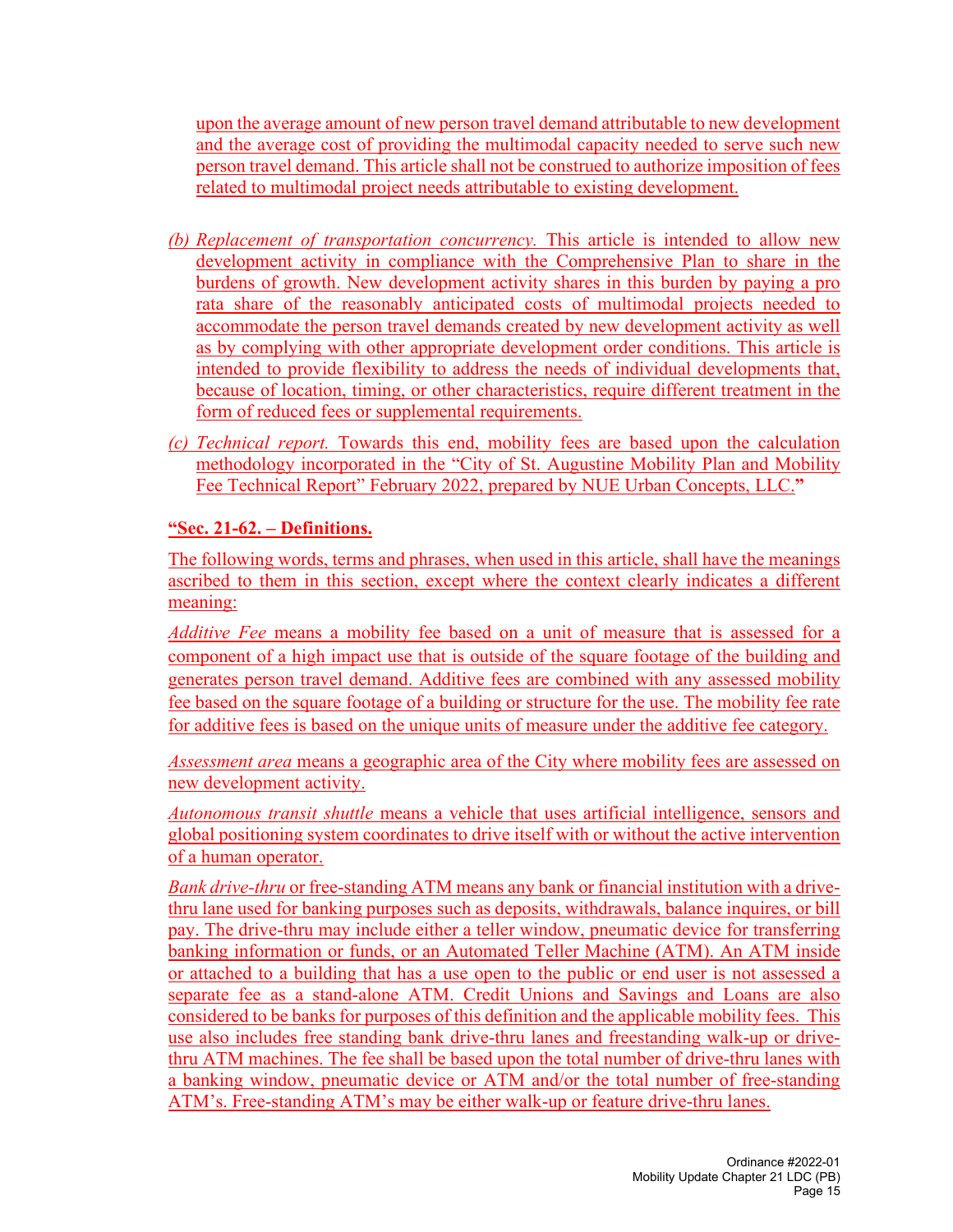*Benefit district* means areas designated in the applicable mobility fee ordinance where fees paid by new development activity are expended.

*Capacity* means the maximum sustainable flow rate, at a service standard, at which persons or vehicles reasonably can be expected to traverse a point or a uniform section of a bicycle facility, pedestrian facility, roadway, or shared-use multimodal facility during a given timeperiod under prevailing conditions. For transit, the capacity is the maximum number of persons reasonably accommodated riding a transit vehicle, along with the frequency and duration of transit service.

*Commercial and retail* means those activities which provide for sale, lease, or rent of products, goods, services, entertainment, consumption, accommodations or use of space to individuals, businesses, or groups and which include those uses specified in the ITE Trip Generation Manual under Land Use Code Series 800 and 900, except for uses otherwise defined separately within the mobility fee schedule.

*Commercial and retail uses* mean those commercial activities which provide for sale, lease, or rent of goods, products, services, vehicles, or accommodations for use by individuals, businesses, or groups and which include those uses specified in the ITE Trip Generation Manual under Land Use Code Series 800 and 900.

*Community serving* means those uses that are operated by non-profit civic originations, governmental entities, foundations, or fraternal organizations, including places of assembly. Community serving also includes uses such as YMCA, museum, art studio, gallery, cultural center, community meeting spaces, community theater, library, or a fraternal or masonic lodge or club, or any community and civic based uses that do not sell retail goods or services for profit and that participates in community and public activities. Food, beverages, goods, and services maybe offered for ancillary fundraising and sales to support the community serving use.

*Complete streets* means a transportation policy and design approach that requires multimodal transportation improvements to be planned, designed, operated, and maintained to enable safe, convenient and comfortable travel and access for users of all ages and abilities regardless of their mode of transportation and to allow for safe travel by those walking, bicycling or using other forms of non-motorized travel, riding public transportation or driving motor vehicles or low speed electric vehicles. Separate and defined spaces are provided for the various modes of travel planned within the street crosssection.

*Free-standing retail* means entertainment, personal service, and retail uses in a single building where any single use under common ownership exceeds 75% of the total square footage of the building. Land Use Codes under the 800 and 900 series and Land Use Codes 445.

*Indoor commercial recreation* means facilities that primarily focus on individual or group fitness, exercise, training or provide recreational activities. The uses typically provide exercise, dance or cheerleading classes, weightlifting, yoga, Pilates, cross-fit training, fitness and gymnastics equipment. Indoor commercial recreation also includes uses such as bowling, pool, darts, arcades, video games, batting cages, trampolines, laser tag, bounce houses, skating, climbing walls, and performance centers. Food, beverages, equipment and services maybe offered for ancillary sales.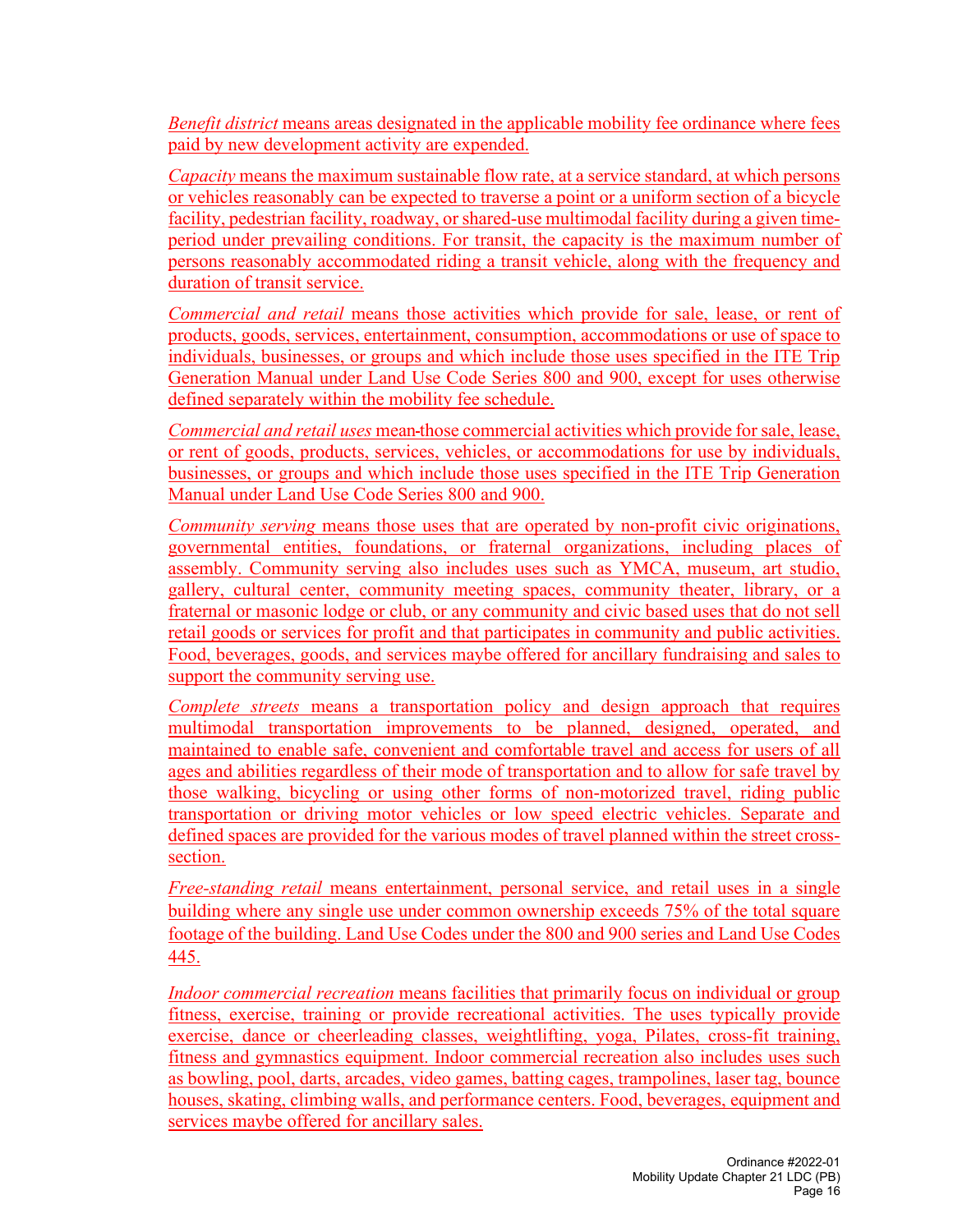*Industrial* means those activities which are predominantly engaged in building and construction trades, the assembly, finishing, processing, packaging, or distribution of goods or products, utilities, recycling, waste management and uses that include brewing and distilling that may have taps, sampling or tasting rooms, and include those uses specified in the ITE Trip Generation Manual under Land Use Code Series 000 and 100 but excluding governmental uses. Industrial uses typically have ancillary office space and may have display or merchandise display areas for various trades and industries that are not open to the general public. Industrial uses are also located in land uses and zoning districts intended for industrial uses. Commercial storage means facilities or acreage in which one or more warehouses, storage units or vaults are rented for the storage of goods and/or acreage or is providing for the storage of boats, RVs, vehicle trailers and other physical items that are larger than what is typically stored within an enclosed structure. The acreage for outdoor storage, excluding drive aisles, buffers, and stormwater management areas, shall be converted to square footage for purposes of calculating the fee. This shall not include an individual's personal property where such items are stored by the owner of the land and not for commercial purposes, subject to allowance by land development and zoning regulations.

*Institutional uses* means those public or quasi-public uses that serve one or more community's social, educational, health, cultural, and religious needs and which include those uses specified in the ITE Trip Generation Manual under the Land Use Code Series 500, and includes Land Use Codes 253, 254, 255, and 620. Land Use Codes 540 and 550 are included in office uses and 580 and 590 falls under Community Serving. Federal, state, and local government institutional uses, except for Community Development Districts, are exempt from payment of mobility fees, unless authorized by law.

*ITE Trip Generation Manual* means and refers to the latest edition of the report entitled "Trip Generation" produced by the Institute of Transportation Engineers (ITE), and any official updates hereto.

*Level of service (LOS)* means a quantitative stratification of the level of service provided to a facility, roadway, or service stratified into six letter grade levels, with "A" describing the highest level and "F" describing the lowest level: a discrete stratification of a level of service continuum.

*Local retail* means entertainment, restaurant, retail, sales, or services under ITE Land Use Codes 800 and 900 that are locally owned and are not national chains or national franchisee. Local shall be defined as five or fewer locations in Florida and no locations outside Florida. Local retail uses maybe located in multi-tenant or free-standing buildings. The City Commission may expand the definition of local in the administrative procedures to include retail uses founded or with headquarters in Clay, Duval, Flagler, or St. Johns Counties, along with other criteria for determining uses that would qualify as local retail.

*Long term care* means communities designed for long term care of on-site residents, such as assisted living facilities, congregate care facilities and nursing homes, with common dining and on-site health facilities for residents that is not a general retail or commercial use open to the public. This use includes ITE Trip Generation Manual Land Use Codes 253, 254, 255, and 620.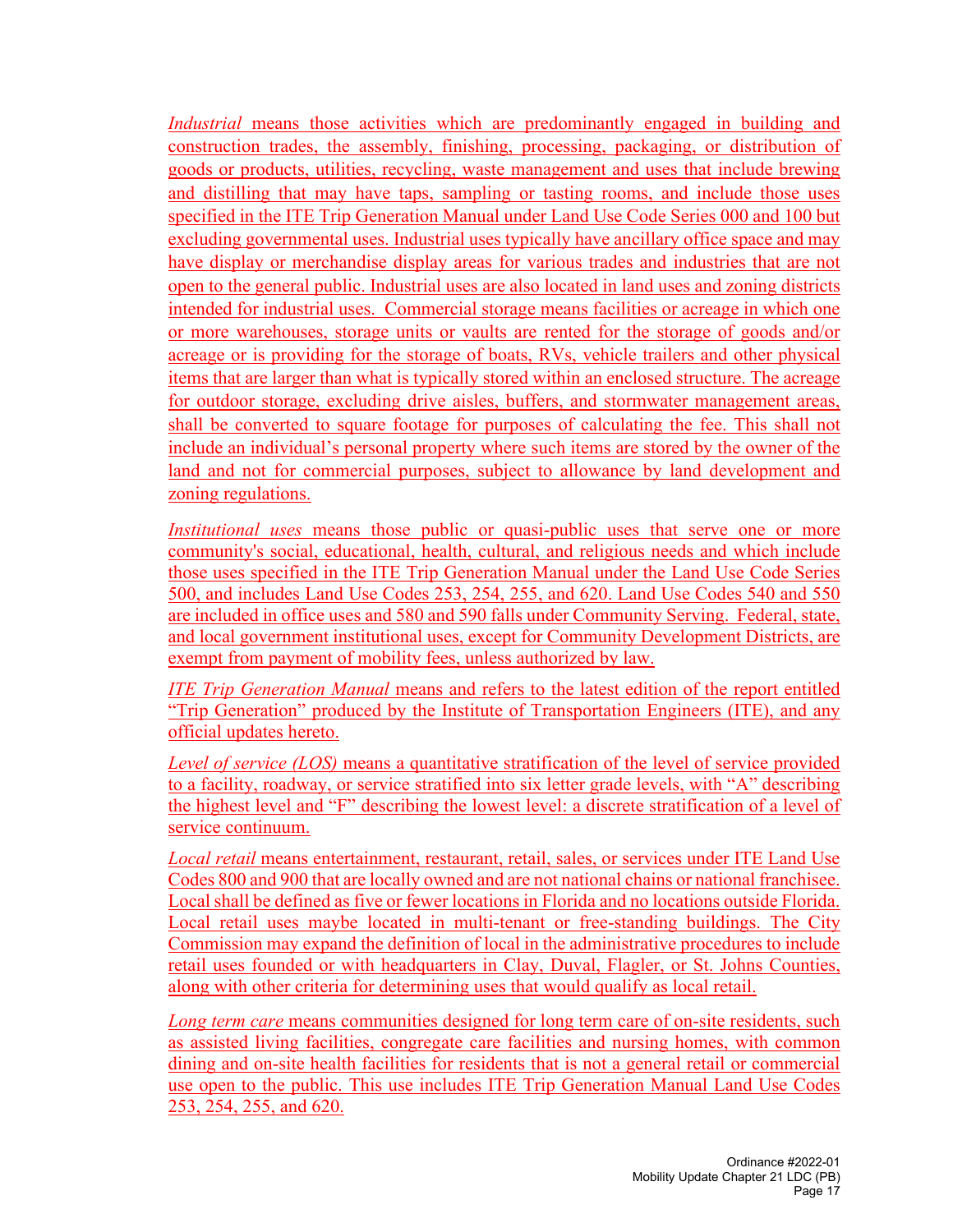*Low speed streets* mean a multimodal transportation facility based on either the Dutch Woonerf concept that treats all modes equally with no defined spaces for any mode or bicycle boulevards which feature pavement markings, signage and posted speed limits. Low speed streets also include shared streets which typically do not have raised curbs, distinct pavement markings, traffic control devices, defined parking spaces, or vehicular speed limit signs or have posted speed limits 15 MPH or less. A low-speed street often features signage and sometimes a speed limit that indicates there are multiple users of the shared street.

*Marina* means facilities that provide docks and berths for boats. Any buildings for shops, retail, or restaurants would fall under the retail land use and pay the mobility fee rate for retail uses.

*Medical office* means a building or buildings that provide medical, dental, or veterinary services and care. Medical office shall also include any clinics, emergency care uses, hospitals and any uses specified in the ITE Trip Generation Manual under Land Use Code Series 600, including Land Use Code 720. Land Use Code 620 is included under Long Term Care land uses.

*Micromobility* means electric powered personal mobility devices such as electric bicycles, electric scooters, hoverboards, One-Wheel, Unicycle, electric skateboards, and other electric assisted personal mobility devices. Low speed vehicles such as golf carts or mopeds are not considered personal micromobility devices.

*Microtransit vehicle* means low speed vehicles such as autonomous transit shuttles, golf carts neighborhood electric vehicles, or trolleys subject to requirements established by a governmental entity responsible for approval, permitting or regulating said vehicles.

*Mobility* means the ability to move people and goods from an origin to a destination by multiple modes of travel in a timely (speed) manner.

*Mobility fee* means a monetary exaction imposed on new development activity to fund multimodal projects identified in a mobility plan.

*Mobility fee off-set* means the equivalent amount of a mobility fee associated with an existing use of a building that is being redeveloped or where a change of occupancy or use is requested. The equivalent mobility fee shall be based on the current use of the building, or the most recent use of the building for a vacant building. Upon demolition of a building, offsets shall be available for up to five years from the date of demolition, unless otherwise provided for in a written agreement with the City or specified in an implementing ordinance.

*Mobility plan* means the plan adopted by the City of St. Augustine that identifies multimodal projects to meet the person miles of travel demands of new development activity.

*Mobile Residence means* land uses for the temporary or permanent placement of mobile homes, RVs, tiny homes on wheels, or travel trailers within predefined lots or spaces that have connections for communications, electric, water and wastewater. Mobile residential parks may have common amenities and building with recreation uses, laundry and park office.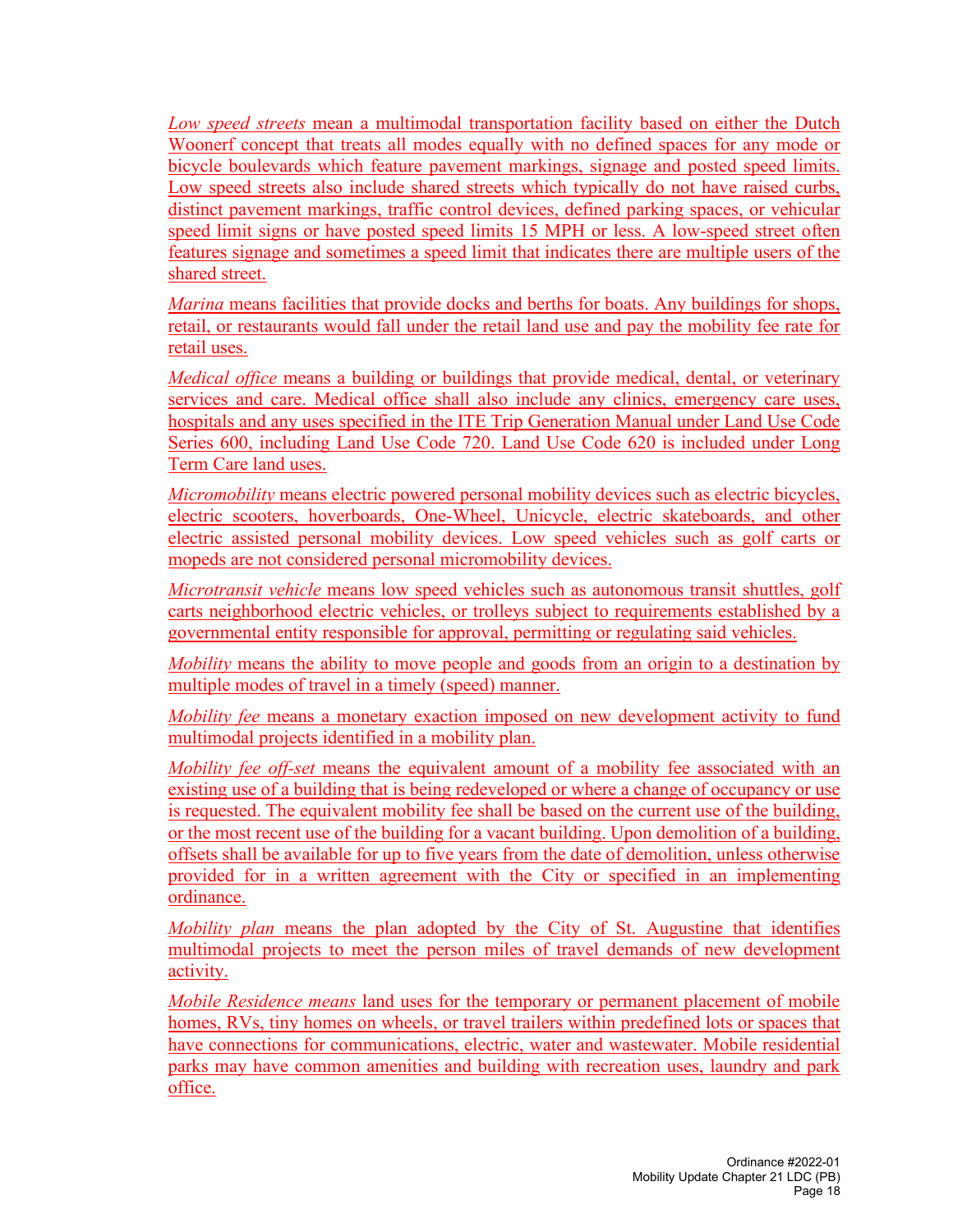*Mode* means the choice of travel that a person undertakes and can include walking, jogging, running, bicycling, paddling, scooting, flying, driving a vehicle, riding a boat, transit, taxi or using a new mobility technology.

*Motor vehicle & boat cleaning* means a building, stalls, stations, or tunnels for the cleaning, detailing, polishing, washing, or waxing of motor vehicles or boats which fall under the description of ITE Trip Generation Manual Land Use Code Series 800 and 900. The fee is based on both the number of lanes and stalls.

*Motor vehicle charging or fueling* means the total number of vehicles that can be charged or fueled at one time (fueling positions). Increasingly, land uses such as superstores, (i.e., super Wal-Mart), variety stores, (i.e., Dollar General), and wholesale clubs (i.e., Costco) are also offering vehicle fueling with or with/out small convenience stores. Outside of Florida, several grocery store chains are also starting to sell fuel. The mobility fee rate per fueling position would be in addition to any mobility fee per square foot under the applicable retail land use with vehicle fueling. Motor vehicle charging stations that do not require a customer to pay for charging are exempt from payment of the mobility fee.

*Multimodal* means multiple modes of travel including, but not limited to walking, bicycling, jogging, rollerblading, skating, scootering, riding transit, driving a golf cart, low speed electric vehicle or motor vehicle.

*Multimodal projects* mean improvements such as sidewalks, bike lanes, trails, paths, protected bike lanes, transit facilities, streetscape, landscape, roundabouts, raised medians, crosswalks, and high visibility crosswalks. Multimodal projects also include shared mobility programs and services, wayfinding, micromobility devices, programs and services, and microtransit vehicles and lanes. Improvements can include new or additional road travel lanes and turn lanes, complete and low speed streets, new or upgraded traffic signals, traffic synchronization, mobilization, maintenance of traffic, survey, geotechnical and engineering, utilities, construction, engineering and inspection, utility relocation, rightof-way, easements, stormwater facilities. Projects may also include the repayment of bonds, local match for federal, state and county funded projects, repayment of loans from the State of Florida Infrastructure Bank used to front-end the design and/or construction of multimodal projects.

*Multimodal project expenses* means expenditures for: (a) the repayment of principal and interest or any redemption premium for loans, advances, bonds, bond anticipation notes, and any other form of indebtedness then outstanding consistent with statutory allowances; (b) reasonable administrative and overhead expenses necessary or incidental to expanding and improving multimodal projects; (c) crosswalks, traffic control and crossing warning devices, landscape, trees, multimodal way finding, irrigation, hardscape, and lighting related to projects; (d) micromobility devices, programs and services, (e) transit circulators, facilities, programs, shuttles, services and vehicles; (f) reasonable expenses for engineering studies, stormwater reports, soil borings, tests, surveys, construction plans, and legal and other professional advice or financial analysis relating to projects; (g) the acquisition of right-of-way and easements for the improvements, including the costs incurred in connection with the exercise of eminent domain; (h) the clearance and preparation of any site, including the demolition of structures on the site and relocation of utilities; (i) floodplain compensation, wetland mitigation and stormwater management facilities; (j) all expenses incidental to or connected with the issuance, sale, redemption, retirement, or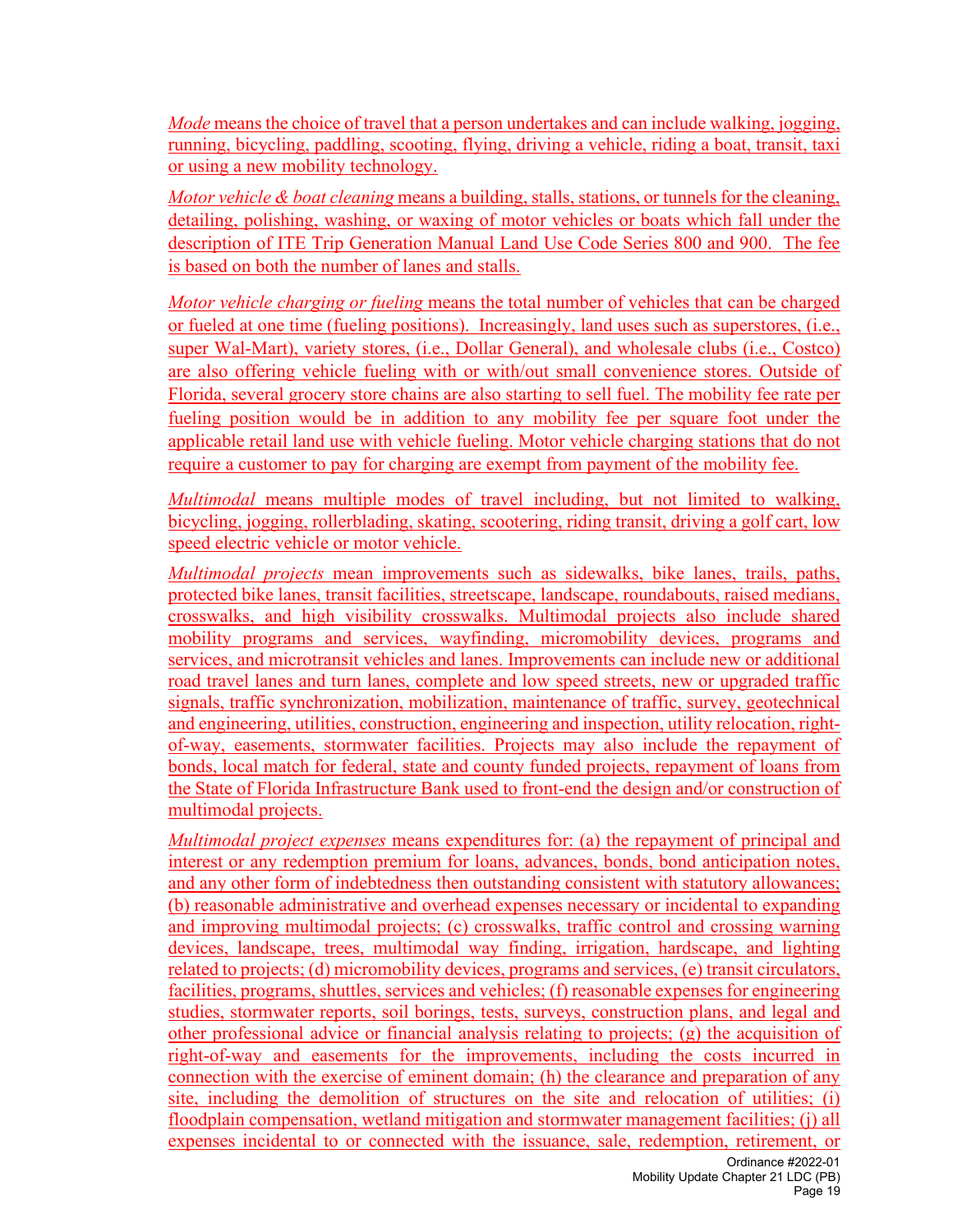purchase of bonds, bond anticipation notes, or other forms of indebtedness, including funding of any reserve, redemption, or other fund or account provided for in the ordinance or resolution authorizing such bonds, notes, or other form of indebtedness; (k) reasonable costs of design, engineering and construction, including mobilization, maintenance of traffic during construction and CEI (construction engineering and inspection) services of related projects, (l) city administration, implementation updates to the mobility plan and mobility fee, including any assessments, counts or studies needed for projects.

*Multi-tenant retail* means entertainment, restaurants, retail, sales, or services provided in a single building, with two (2) or more separate distinct uses under different corporate ownership where no single use exceeds 75% of the total square footage of the building. This includes land uses under ITE Land Use Codes Series under 800 and 900 and Land Use Codes 445.

*New development activity* means any new residential and commercial construction, any new land development or site preparation activity, any new construction of buildings or structures, any modification, reconstruction, redevelopment, or upgrade of buildings or structures, any change of use of a building, land, or structure, and any special exception approval or special use permit that results in an increase in person travel demand above the existing use of property.

*Non-residential square feet* means the sum of the gross floor area (in square feet) of the area of each floor level under cover, including cellars, basements, mezzanines, penthouses, corridors, lobbies, stores, and offices, that are within the principal outside faces of exterior walls, not including architectural setbacks or projections. Included are all areas that have floor surfaces with clear standing head room (six feet six inches, minimum) and are used as part of primary use of the property of their use. If an area within or adjacent to the principal outside faces of the exterior walls is not enclosed, such as outdoor restaurant seating, areas used for storage of goods and materials, or merchandise display, and is determined to be a part of the primary use of property, this gross floor area is considered part of the overall square footage of the building. Areas for parking, circulation, ingress, egress, buffers, conservation, walkways, landscape, stormwater management, and easements or areas granted for transit stops or multimodal parking are not included in the calculation of square feet.

*Office* means banks without drive-thru, financial services without drive-thru, general office, and professional activities primarily involving the provision of professional or skilled services, including but not limited to accounting, legal, real estate, insurance, financial, engineering, architecture, accounting, and technology.

*Office uses* means those businesses which provide professional services to individuals, businesses, or groups and which include those uses in the ITE Trip Generation Manual under Land Use Code Series 600 and 700 and includes Land Use Codes 540, 550, 911 and 912. Land Use Code 620 is included under institutional uses.

*Off-site improvement* means improvements located outside of the boundaries of the parcel proposed for development. Access improvements required to provide ingress and egress to the development parcel, which may include rights-of-way, easements, paving of adjacent or connecting roadways, turn lanes and deceleration/acceleration lanes, sidewalks, bike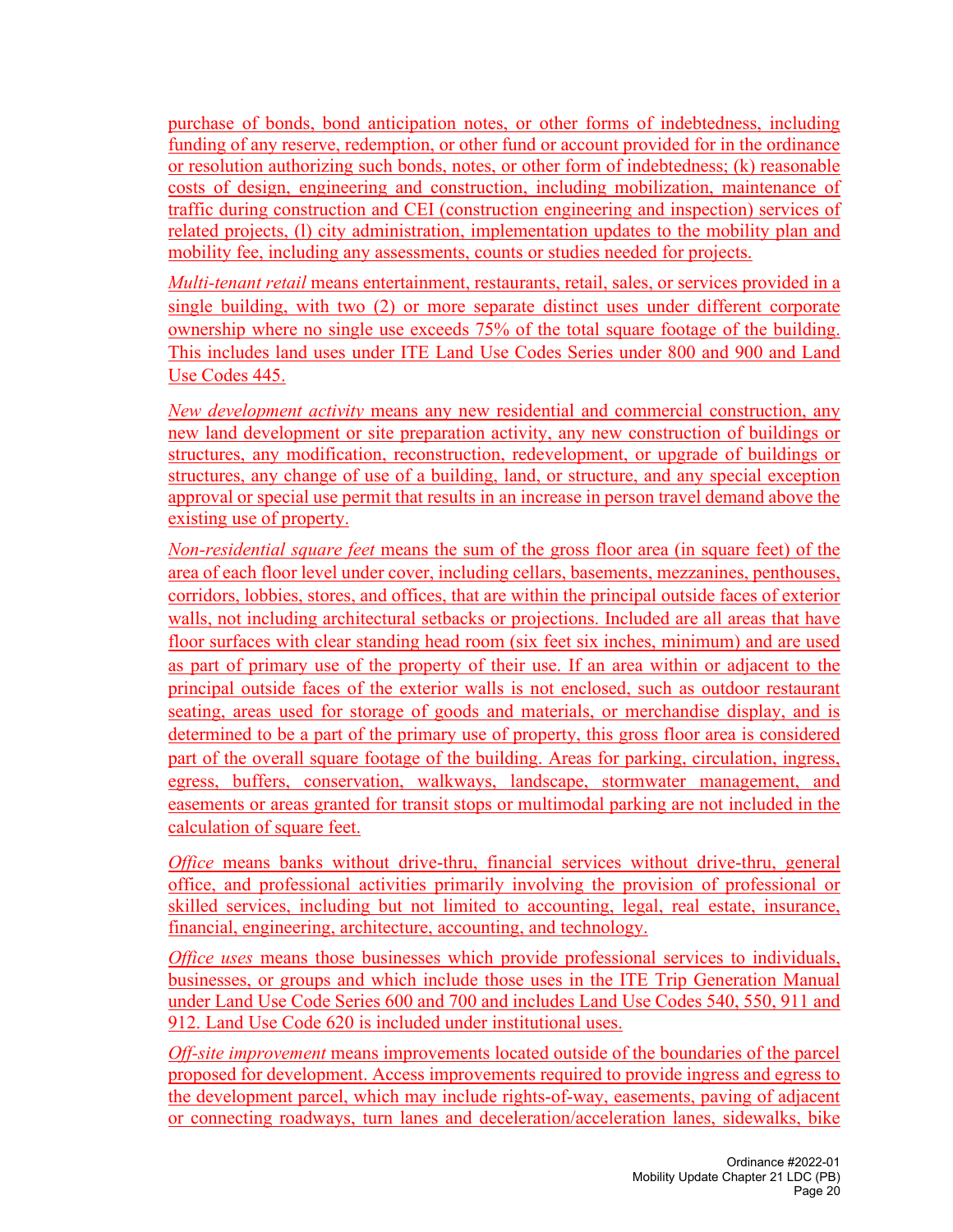lanes, trails, paths, transit stops along with required traffic control devices, signage, and markings, and drainage and utilities, shall be considered on-site improvements.

*Outdoor commercial recreation* means outdoor recreational activity including land uses with miniature golf, batting cages, video arcade, bumper boats, go-carts, golf driving ranges, tennis, racquet or basketball courts, soccer, baseball and softball fields, paintball, skating, cycling or biking that require paid admittance, membership or some other type of fee for use. Buildings for refreshments, bathrooms, changing and retail may be included. The fee shall be based upon the total acreage of the facility for active uses outside of buildings and all buildings used to carry out a primary function of the land use activity. Areas for parking, buffers and stormwater that are not active features of the land use are excluded from the fee acreage. The use would generally fall under the ITE Land Use Code 400 series.

*Overnight lodging* means places of accommodations, such as bed and breakfast, inns, motels, hotels and resorts that provide places for sleeping and bathing and may include supporting facilities such as restaurants, cocktail lounges, meeting and banquet rooms or convention facilities, and limited recreational facilities (pool, fitness room) intended for primary use by guest(s) and which include those uses specified in the ITE Trip Generation Manual under the Land Use Code Series 300.

*Person miles of capacity (PMC)* means the number of persons "capacity" that can be accommodated, at a determined standard, on a facility while walking, bicycling, riding transit, driving or using a mobility assisted device over a defined distance.

*Person miles of travel (PMT)* means the number of miles traveled by each person on a trip to account for all miles traveled by, but not limited to, motor vehicle, transit, walking, bicycling or some other form of person powered, electric powered or gasoline powered device.

*Person travel demand (PTD)* means travel demand from new development and redevelopment which results in an increase in travel above the existing use of property based on trip generation, pass-by trips, person trips, person trip lengths, and origin and destination factors for the uses established in the mobility fee schedule.

*Person trip* means a trip by one person by one or more modes of travel including, but not limited to, driving a motor vehicle or low speed electric vehicle, riding transit, walking, bicycling or form of person powered, electric powered or gasoline powered device.

*Pharmacy drive-thru* means the drive-thru lanes associated with a pharmacy. The number of drive-thru lanes will be based on the number of lanes present when an individual places or pick-up a prescription or item. The fee per drive-thru is in addition to the retail fee per square foot for the pharmacy building.

*Private Education* shall mean a building used for pre-school, private school, or day care. Private school (Pre-K to 12) shall mean a building or buildings in which students are educated by a non-governmental entity with grades ranging from pre-kindergarten to 12th grade. Private schools do not include charter schools, which are exempt from local government fees per Florida Statute. Day care shall mean a facility where care for young children or for older adults is provided, normally during the daytime hours. Day care facilities generally include classrooms, offices, eating areas and playgrounds.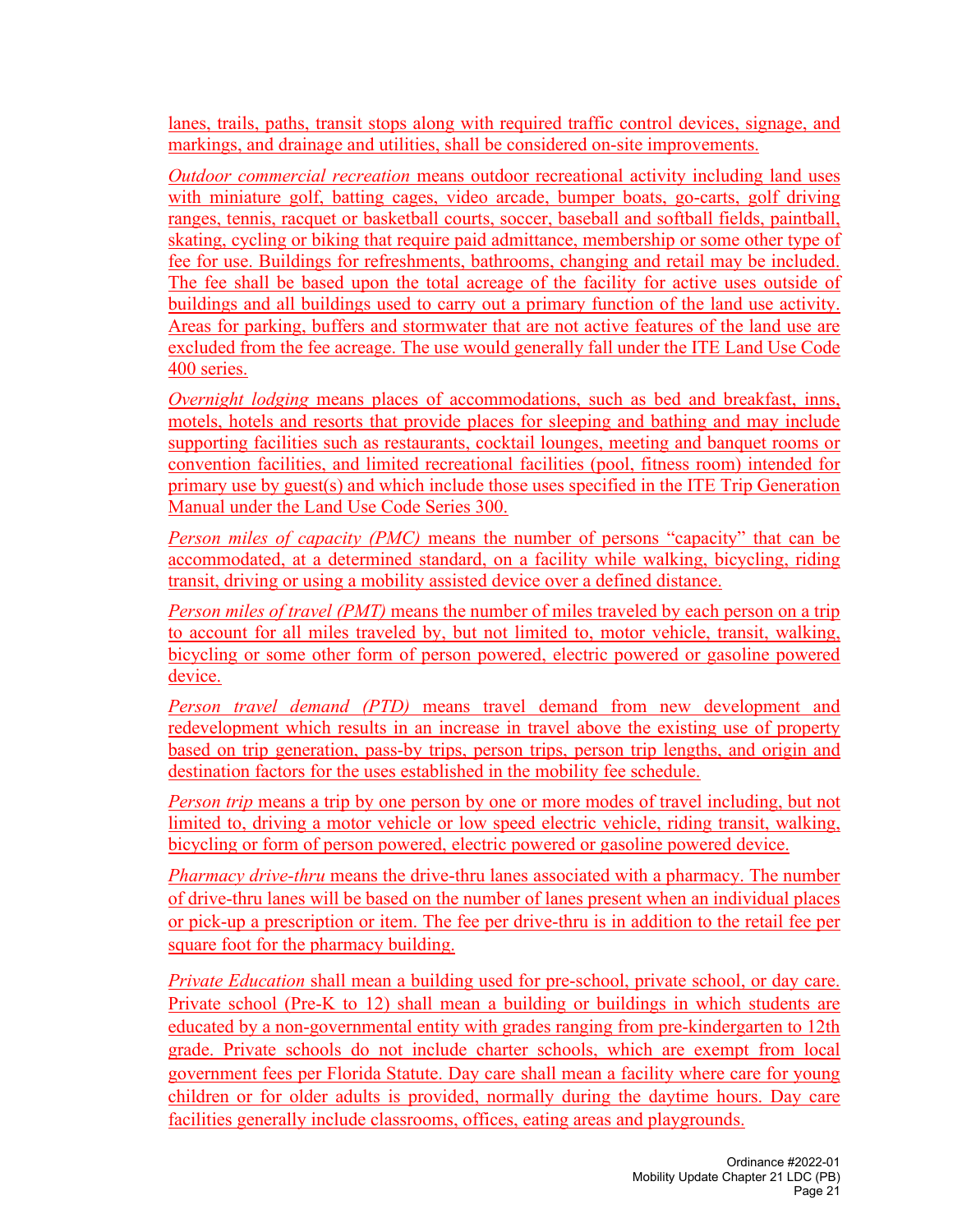*Quick service restaurant drive-thru* means a quick service restaurant where an order for food is placed or a pick-up/delivery lane where an order is picked-up by either a customer that placed an online order or a delivery service. Quick service restaurants are establishments serving beverages, food, or both with higher turnover, quick service, and may feature either counter service or selection of items from a counter and would fall under the descriptions of ITE Trip Generation Manual Land Use Codes 930, 933, 934, 935, 936, 937, and 938. The vehicle will proceed to one or more common pick-up windows, lockers, stations, or functional equivalent after the order has been placed. Quick service restaurant with drive-thru maybe located in multi-tenant retail or free-standing retail buildings. This use also includes any quick service restaurants that do not offer indoor seating and are intended to primarily be served by vehicle delivery services or pick-up or drive-thru only orders placed online. These uses may provide a walk-up order window.

*Quality of service (QOS)* means a quantitative stratification of the quality of service of personal mobility stratified into six letter grade levels, with "A" describing the highest quality and "F" describing the lowest quality: a discrete stratification of a quality-of-service continuum.

*Recreation uses* mean those public or quasi-public uses that serve a community's social, cultural, fitness, entertainment, and recreational needs, which include applicable land uses specified in the ITE Trip Generation Manual under Land Use Code Series 400 and 500.

*Residential uses* mean a dwelling unit and shall include those uses specified in the ITE Trip Generation Manual under the Land Use Code Series 200.

*Residential* means a dwelling unit and shall include those uses specified in the ITE Trip Generation Manual under the Land Use Code Series 200, except for Land Use Codes 253, 254, and 255. Residential includes tiny homes, accessory dwelling units, and dormitories.

*Residential square feet* means the sum of the area (in square feet) of each dwelling unit measured from the exterior surface of the exterior walls or walls adjoining public spaces such as multifamily or dormitory hallways, or the centerline of common walls shared with other dwelling units. Square feet include all livable, habitable, and temperature controlled enclosed spaces (enclosed by doors, windows, or walls). This square footage does not include unconditioned garages or unenclosed areas under roof. For multifamily and dormitory uses, common hallways, lobbies, leasing offices, and residential amenities are not included in the square feet calculation, unless that space is leased to a third-party use and provides drinks, food, goods, or services to the public or paid memberships available to individuals that do not reside in a dwelling unit.

*Residential or lodging uses* means a dwelling unit or room in overnight accommodations or mobile home or RV park and shall include those uses specified in the ITE Trip Generation Manual under the Land Use Code Series 200 and 300 and land use code 416. Land use codes 253, 254, and 255 are considered institutional uses.

*Service standard* means the adopted or desired quality or level of service for a bicycle facility, pedestrian facility, roadway, shared-use multimodal facility, or transit.

Shell building means the foundational and structural elements that separate interior and exterior space and includes the roof, walls, windows, doors, mechanical systems, and rough plumbing and electric. Common areas are typically finished. Interior spaces are designed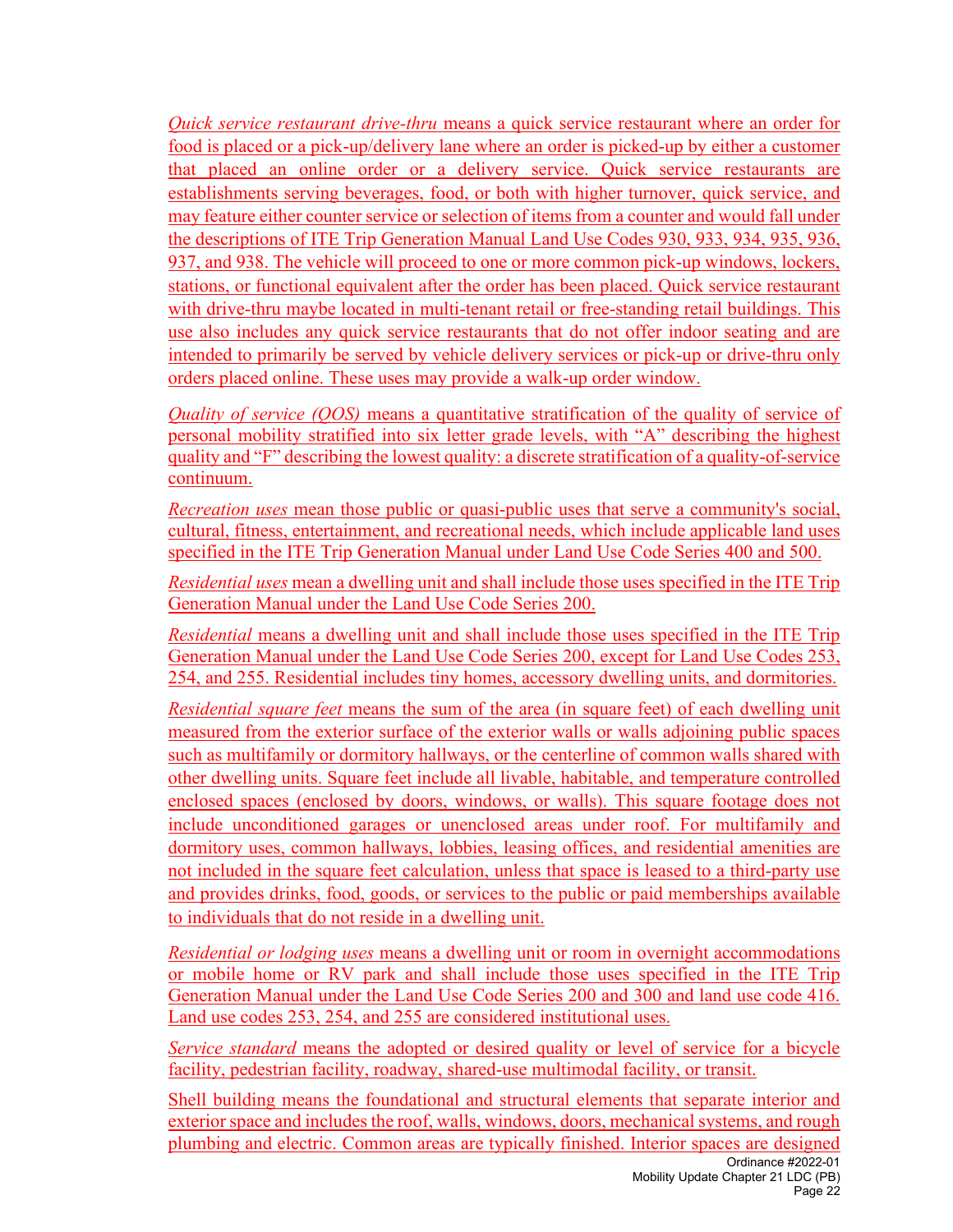to be finished by the tenant with wall coverings, ceiling, flooring, lighting, electrical and plumbing finishes, and furnishings. The floor may or may not be finished with concrete to allow for flexibility in the location of plumbing service lines.

*Streetscape* means hardscape elements such as pavers, benches, lighting, trash and recycling receptacles, fountains, seating, shade structure, crosswalks, landscape elements such as canopy and understory trees, shrubs, bushes, grasses and flowers, green infrastructure and architectural structures and projections that provide shade and protection from various weather conditions.

*Vehicle miles of travel (VMT)* means a unit to measure vehicle travel made by a private motor vehicle, such as an automobile, van, pickup truck, or motorcycle where each mile traveled is counted as one vehicle mile regardless of the number of persons in the vehicle. VMT is calculated by multiplying the length of a road segment by the total number of vehicles on that road segment.

*Vehicle trip* means a trip by one person driving a motor vehicle or a motorcycle.**"**

# **"Sec. 21-63. - Adoption of mobility plan and mobility fee technical report.**

The mobility plan and mobility fee report entitled "City of St. Augustine Mobility Plan and Mobility Fee Technical Report dated February 2022," prepared by NUE Urban Concepts, LLC, is hereby adopted. This adoption includes, but is not limited to, the following: the multimodal projects included in the mobility plan, the basis of the assumptions, conclusions, and findings in such study as to the basis of the mobility fee, the methodology for calculating the mobility fee, the person miles of capacity assigned to multimodal capital improvements and the person travel demand assigned to various land use categories. The study presents the technical analysis and detailed methodology supporting the City of St. Augustine Mobility Fees consistent with the multimodal projects included in the 2040 City of St. Augustine Mobility Plan. The 2040 City of St. Augustine Mobility Plan consist of four (4) separate plans, a plan of multimodal projects for future consideration, and tables identifying specific multimodal projects reflected on the plans and multimodal projects consisting of services and programs not reflected on the plans, such as wayfinding programs and autonomous transit shuttles. The technical report shall be maintained and made available by the City upon request.**"**

# **"Sec. 21-64. - Mobility fee imposition.**

*(a) Applicability.* The mobility fee imposed by this section shall apply to new development activity that requires issuance of a building permit submitted on or after May 17, 2022.

(1) This section shall not be imposed on building permits otherwise necessary for:

- a. Additions, remodeling, rehabilitation or other improvements to an existing structure, provided there is no increase in person travel demand and no increase in square footage for non-residential uses and no increase in the number of dwelling units for residential uses; or
- b. Additions, remodeling, rehabilitation or other improvements to an existing structure, provided there is a demonstration the changes are needed to an existing residence to accommodate a mobility impaired person or home care that requires additional space to live or recover for medical reasons; or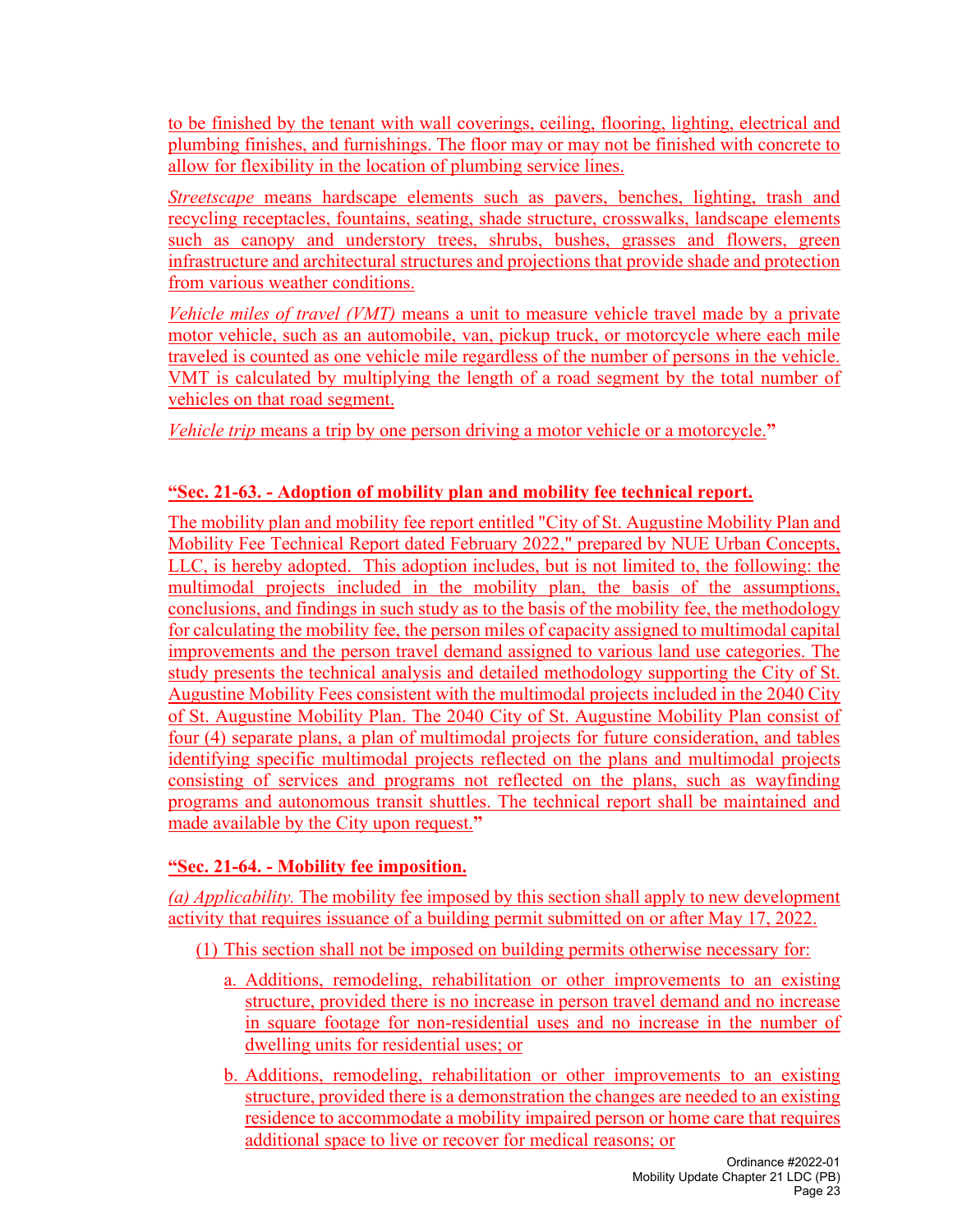- c. Rebuilding of a damaged or destroyed structure, whether voluntary or involuntary, provided there is no increase in the intensity of use or no increase in square footage for non-residential uses and no increase in the number of rooms for residential uses; or
- d. A change in occupancy that does not generate additional person travel demand or any increase in square footage for non-residential uses or increase in the number of rooms, excluding kitchens, bathrooms, laundry rooms, or utility rooms such as a mud room for residential uses.
- e. Accessory buildings that do not result in an increase in person travel demand will be exempt from the fee (e.g. detached garage, sheds, parking structures, covered parking).
- f. A federal, state, county, municipal, or governmental entity structure, except for non-governmental CDDs or Special Districts, unless otherwise permitted by Florida Statute. Public and charter schools for Pre-K to 12<sup>th</sup> Grade are exempt from mobility fees per Florida Statute; community colleges, colleges, and universities are not exempt.
- (2) There is hereby imposed upon all new development activity, as herein defined, a mobility fee assessed at the time of building permit application and payable at the time of issuance of the building permit. No building permit shall be issued until said mobility fee has been paid except as otherwise herein provided. Mobility fees are assessed at the mobility fee rate in effect at the time of building permit application. If the permit is for less than the entire contemplated development, the fee shall be computed for the amount of development covered by the building permit. The obligations for payment of mobility fees shall run with the property.
	- a. Any developer, who, prior to the effective date for mobility fees, paid City proportionate share may be eligible for a pro-rata credit. Administrative procedures shall detail the requirements for a proportionate share credit agreement and said agreement shall be required prior to issuance or utilization of any credit. The credit shall also be adjusted to account for service charges, or payment of the service charges based on the amount of credit provided.
	- b. Additionally, the mobility fee will be imposed for any structure that is altered, expanded, or replaced that requires issuance of a building permit and results in an increase in person travel demand above the existing use of the property.
	- c. The mobility fee is calculated on the basis of the person travel demand generated from the land use. If the person travel demand increases due to a change in size or use, and a building permit is required the mobility fee due shall be the incremental difference resulting from the alteration, expansion, or replacement as determined by the mobility fee schedule, less the mobility fee that would be imposed under the applicable rate prior to the alteration, expansion, or replacement.
	- d. In the event that there is a change in use that results in a decrease in person travel demand generated by the previously allowed use, the applicant shall not be entitled to a refund or credit.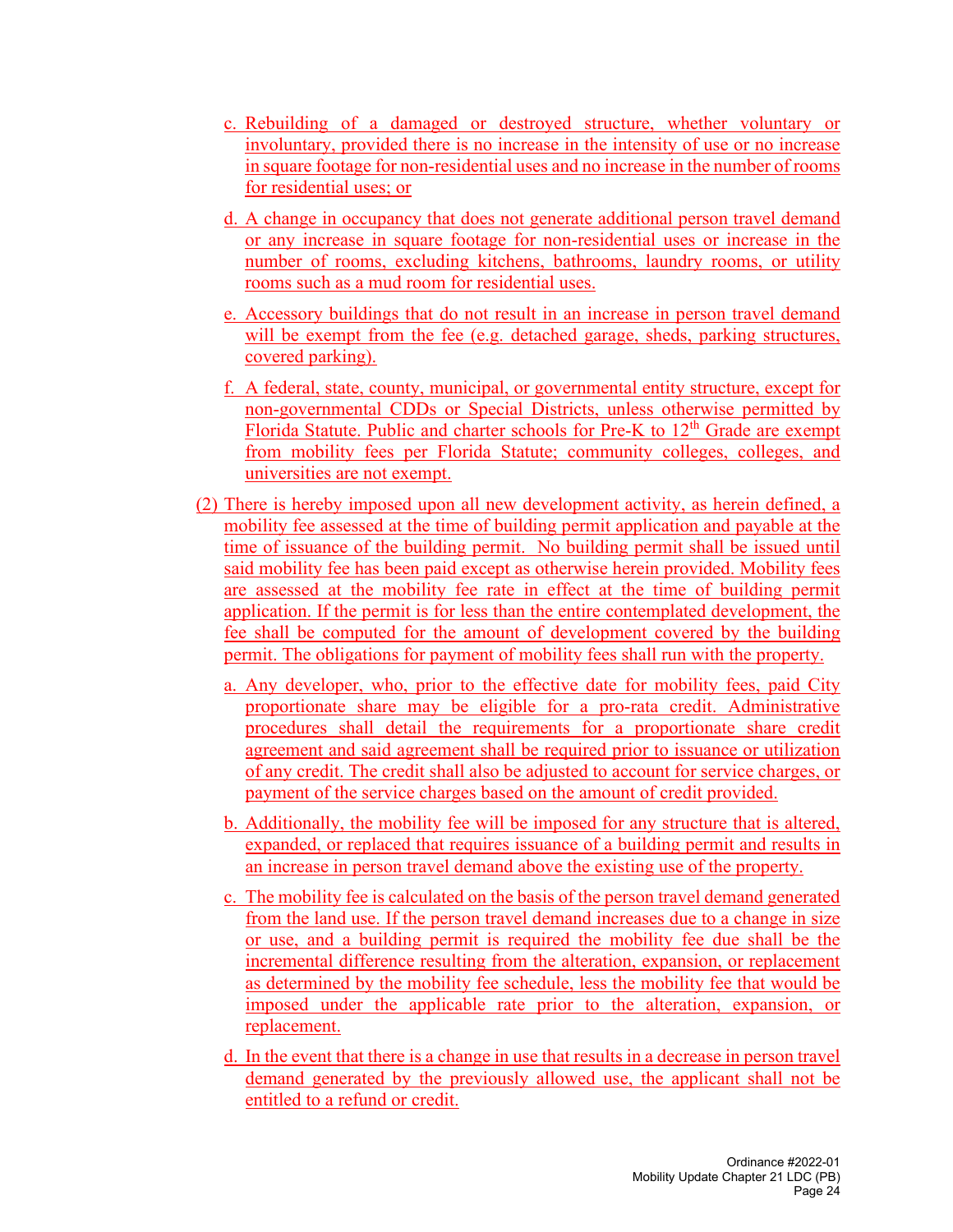- e. A structure or use of property that is inactive and has been abandoned for a period of more than three (3) years shall not be considered an existing or active use for purposes of calculating mobility fee off-sets. The mobility plan and mobility fee are to be updated every three (3) years and person travel demand is measured on a yearly basis. Therefore, person travel associated with the use is no longer captured in collected travel demand data which is used to plan for future needed mobility projects. The burden of demonstrating the existence of a use or structure shall be upon the fee payer where an off-set request is made.
- f. For uses and structures considered to be active, any previous payment of proportionate share or mobility fees under this article may be credited against the appropriate mobility fees owed as a result of a change of use or reestablishing a use of land or structure that has been vacant but not considered abandoned.
- g. Any request for credit or offsets of a mobility fee shall be made prior to submittal of a building permit application and shall be resolved prior to issuance of a building permit, unless otherwise stated in a written agreement per the applicant and the City per the requirements detailed in administrative procedures. Any offsets or credits not so claimed shall be deemed waived by the fee payer.
- h. Vacation rentals shall pay a mobility fee per bedroom, except for kitchens and bathrooms or unenclosed accessory spaces. The conversion of any existing residential use shall be required to pay the difference between a mobility fee based on the square footage of the home and the mobility fee based on the number of rooms for the vacation rental.
- i. New development activity that does not initially require a building permit is encouraged to pay its mobility fee at the time of approval of the new development activity, as any future new development activity that requires a building permit shall be required to pay the mobility fee in effect at the time of building permit application, regardless of the time frame between approval of the new development activity and the application of a building permit.
- j. New development activity may elect to pay its mobility fee prior to issuance of a building permit. If the mobility fee assessed at the time of building permit application is higher than the prepayment, new development activity will be required to pay the difference prior to issuance of a building permit. If the mobility fee assessed at the time of building permit application is lower than the prepayment, new development activity will be allowed to request a refund for the difference. No interest will be included with the refund. The refund request process is provided for in section 21-71 (c).
- k. The mobility fee shall be paid in its entirety for any shell building space. The fee shall be based on the underlying land use for the building. Any use that will result in an increase in person travel demand above the current use of a shell space shall be required to pay the difference in mobility fees based on the mobility fee schedule in effect at the time of the request. Refunds shall not be issued for less intense uses as uses in the shell buildings change over time. The owner of the shell building shall be required to pay any mobility fees due to an increase in person travel demand, unless the owner includes a disclosure in a signed contract between the entity selling or leasing the space and the end user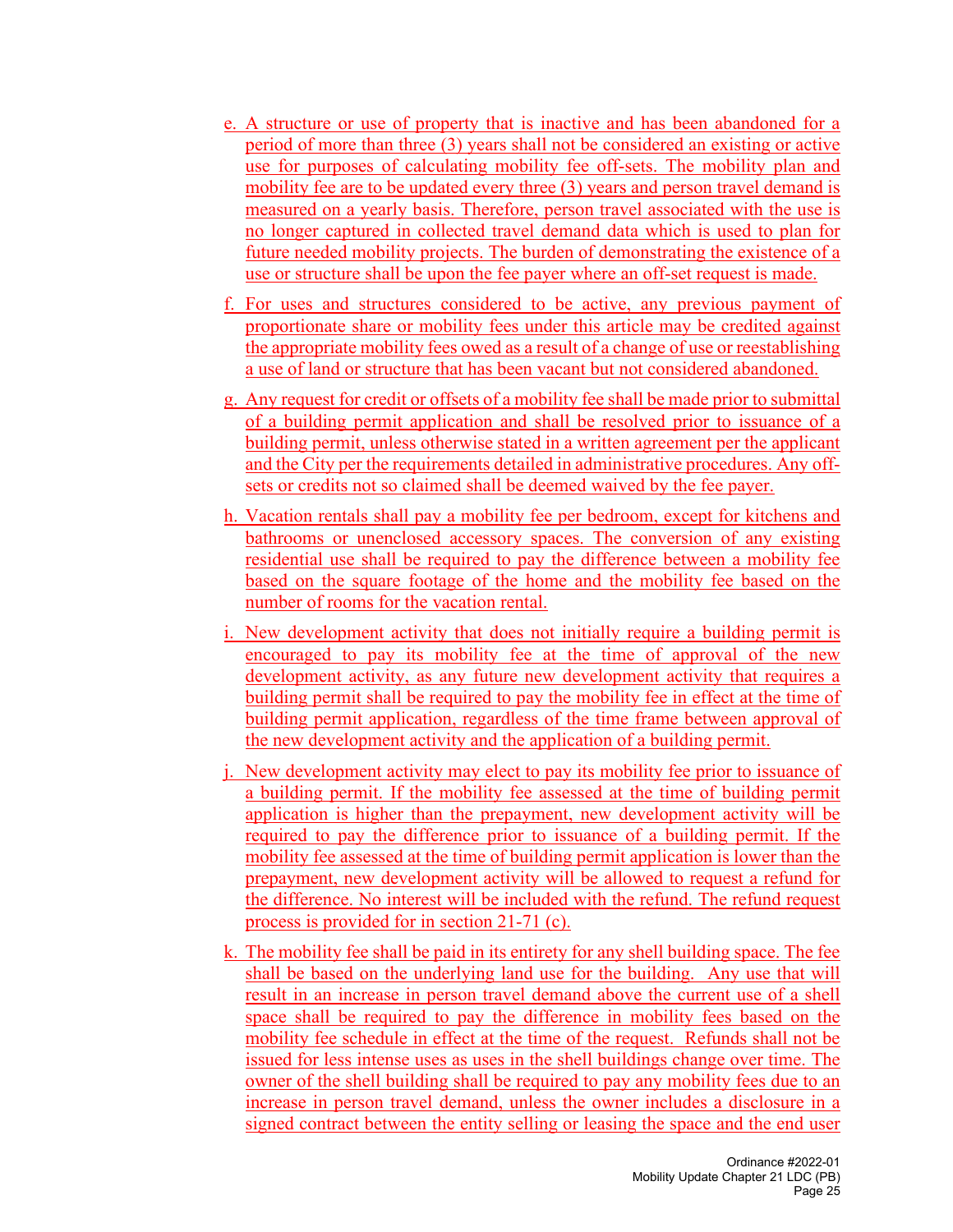where the end user acknowledges, in writing, that they are responsible for payment of mobility fees to the City.

*(b) Mobility fee schedule.* Any person who shall initiate any new development activity, except as otherwise provided for herein, shall pay a mobility fee, based on the applicable assessment area established in the mobility plan and mobility fee technical report, as set forth in the following mobility fee schedule*:*

### **MOBILITY FEE SCHEDULE**

| <b>Use Categories, Land Uses Classifications, and Representative Land Uses</b>          | <b>Mobility</b><br><b>Fee</b> |
|-----------------------------------------------------------------------------------------|-------------------------------|
| <b>Residential &amp; Lodging Uses per unit of measure</b>                               |                               |
| Residential per sq. ft.                                                                 | \$1.05                        |
| Overnight Lodging (Bed & breakfast, Hotel, Inn, Motel, Vacation Rental) per room        | \$1,763                       |
| Mobile Residence (Mobile Home, Recreational Vehicle, Travel Trailer) per space or lot   | \$1,216                       |
| <b>Institutional Uses per sq. ft.</b>                                                   |                               |
| Community Serving (Civic, Place of Assembly, Museum, Gallery)                           | \$0.86                        |
| Long Term Care (Assisted Living, Congregate Care Facility, Nursing Facility)            | \$0.87                        |
| Private Education (Day Care, Private Primary School, Pre-K)                             | \$1.57                        |
| Recreational Uses per sq. ft., unless otherwise indicated                               |                               |
| Marina (Including dry storage) per berth                                                | \$370                         |
| Outdoor Commercial Recreation (Amusement, Golf, Multi-Purpose, Sports, Tennis) per acre | \$1,873                       |
| Indoor Commercial Recreation (Gym, Indoor Sports, Kids Activities, Recreation)          | \$3.54                        |
| <b>Industrial Uses per sq. ft.</b>                                                      |                               |
| Industrial (Assembly, Manufacturing, Nursery, Outdoor Storage, Warehouse, Utilities)    | \$0.58                        |
| Office Uses per sq. ft.                                                                 |                               |
| Office (Bank, General, Higher Education, Professional)                                  | \$1.62                        |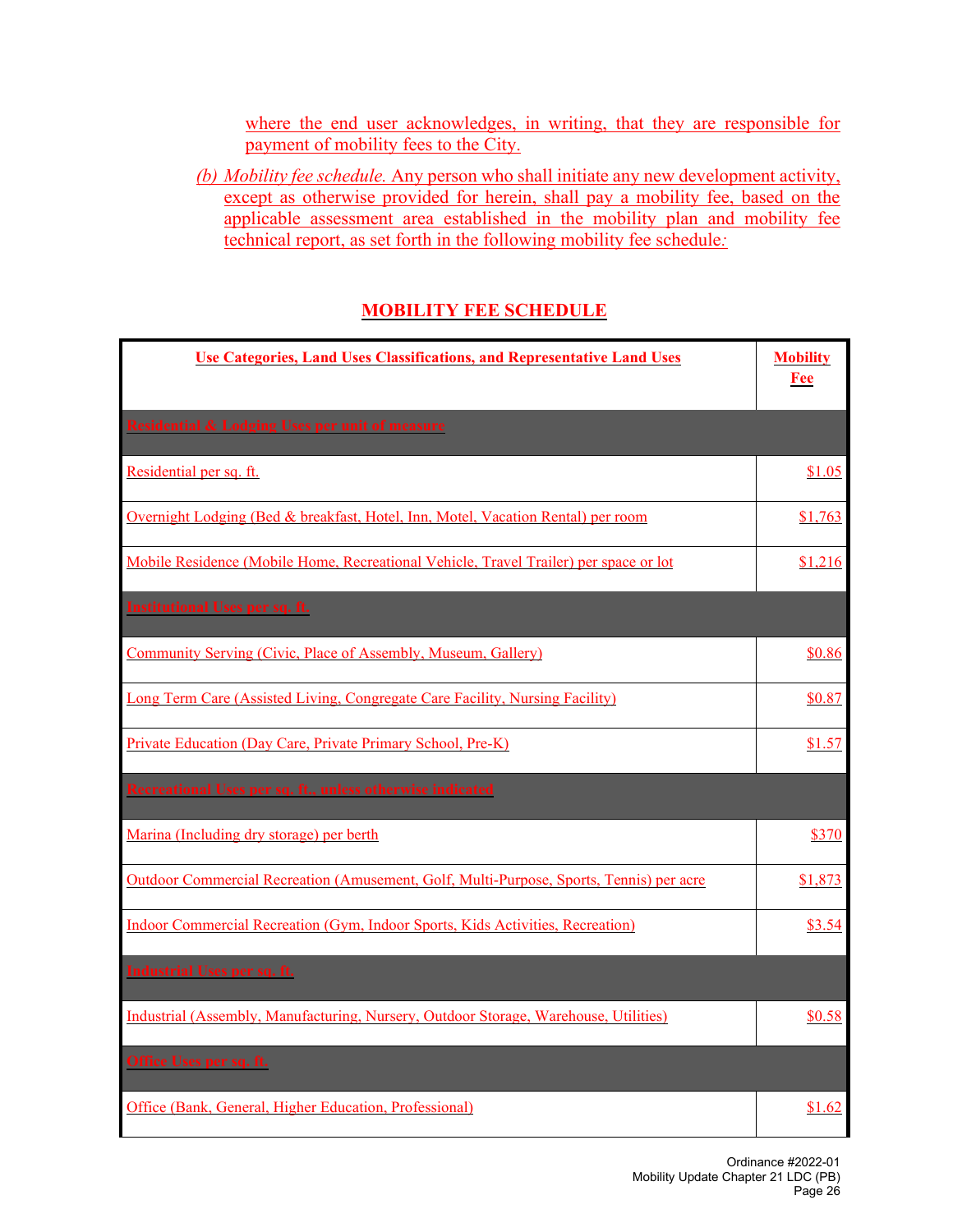| Medical Office (Clinic, Dental, Emergency Care, Hospital, Medical, Veterinary)               |          |
|----------------------------------------------------------------------------------------------|----------|
| Commercial & Retail Uses per sq. ft., unless otherwise indicated                             |          |
| Local Retail (Entertainment, Restaurant, Retail, Sales, Services)                            | \$1.71   |
| Multi-Tenant Retail (Entertainment, Restaurant, Retail, Sales, Services)                     | \$3.42   |
| Free-Standing Retail (Entertainment, Restaurant, Retail, Sales, Services)                    | \$4.67   |
| <b>Additive Fees for Commercial Services &amp; Retail Uses, unit of measure as indicated</b> |          |
| Bank Drive-Thru or Free-Standing ATM per lane or ATM                                         | \$7,174  |
| Motor Vehicle & Boat Cleaning (Detailing, Wash, Wax) per lane or stall                       | \$3,420  |
| Motor Vehicle Charging or Fueling per charging or fueling position                           | \$6,318  |
| <b>Pharmacy Drive-Thru per lane</b>                                                          | \$4,500  |
| Quick Service Restaurant Drive-Thru per lane                                                 | \$16,862 |

### **"Sec. 21-65. - Mobility fee determination.**

- *(a) Determination.* The mobility fee shall be determined using the use classifications in the mobility fee schedule per section 21-64(b).
- *(b) Closest use determination.* In the event a project involves a use not contemplated under the mobility fee use classifications in section 21-64(b), the mobility fee administrator shall determine the mobility fee utilizing the closest use classifications in the mobility plan and mobility fee technical report adopted in section 21-63 and any administrative procedures.
- *(c) Mixed-use.* In the event of a development that involves a mixed-use project, the mobility fee administrator shall determine the mobility fee based on each separate mobility fee use classification included in the proposed mixed-use project. Marinas and overnight lodging with restaurants, bars, shops, meeting space, offices, and other amenities that are leased or sold to a third party and are open to the public and are not limited to guests shall pay a mobility fee based on the square footage of the uses open to the public, in addition to the mobility fees per room. Meeting spaces and office uses would fall under office, while restaurants, shops, bars, and other amenities would be classified as either local retail, or multi-tenant retail.
- *(d) Outdoor storage.* For commercial uses with outdoor storage for construction, farm, or yard material, goods, landscape, materials, merchandise, nursey and garden supplies, or boats, RVs, trailers, or vehicles, the acreage of the outdoor storage area shall be converted into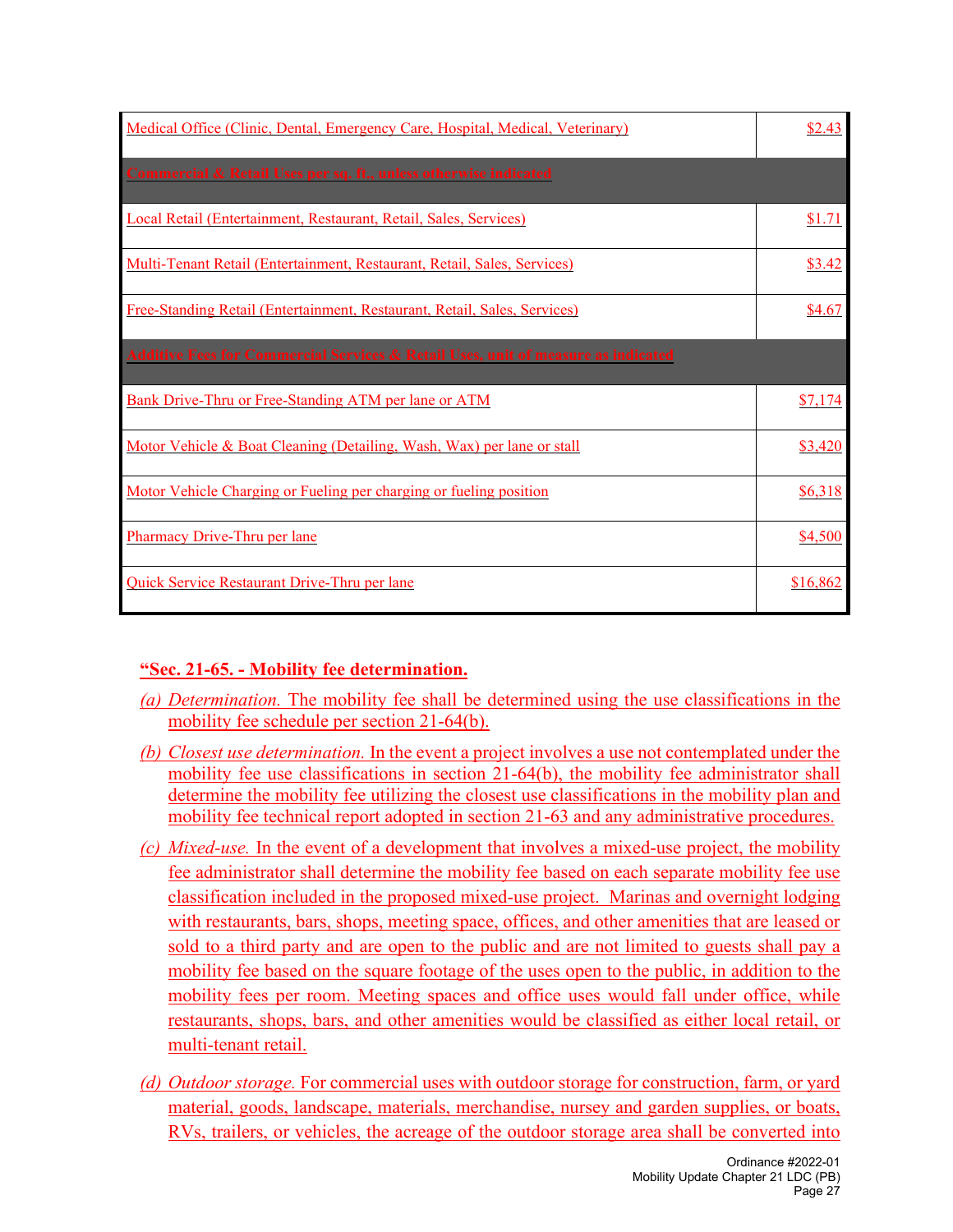square feet for purposes of calculating mobility fees. Uses that sell new or used boats, RVs, trailers, or vehicles shall not be considered outdoor storage.

- *(e) Food truck or container courts.* For commercial uses with spaces for food trucks or converted shipping containers shall be evaluated as multi-tenant retail with square footage based on all structures, any pads or envelops for food trucks, and any areas for outdoor seating. For commercial uses that also offer an outdoor recreational component, the recreational acreage shall be assessed as outdoor commercial recreation. Elevated walkways or coverage over those walkways, so long as seating is not provided, shall not be considered a structure for square footage purposes. For any commercial use providing a designated space for one (1) or more food trucks, whether long term or short-term duration, that requires a building permit shall pay a mobility fee per the local or freestanding retail use with the square footage based on the pad or envelop for the food truck.
- *(f) Additive fees.* Additive mobility fees are assessed for high impact uses and are in addition to mobility fees for the square footage of the buildings and structures based on applicable mobility fee rates. The determination of additive mobility fees shall be based on the following:
	- (1) Each bank building shall pay the office rate for the square footage of the building. Drive-thru lanes, Free Standing ATM's and drive-thru lanes with ATM's are assessed an additive fee per lane or per ATM and are in addition to any mobility fee per square foot associated with a bank building. The free-standing ATM is for an ATM only and not an ATM within or part of another non-financial building, such as an ATM within a grocery store. In some instances, drive-thru or walkup ATM's maybe freestanding and only assessed the additive mobility fee rate if there is not an associated bank building.
	- (2) Motor vehicle or boat cleaning shall mean any car wash, wax, or detail where a third party or automatic system performs the cleaning service. Mobility fees are assessed per lane or stall, plus a retail mobility fee rate associated with any additional building square footage.
	- (3) Motor vehicle charging or fueling mobility fee rates are per vehicle charging or fueling position and apply to a convenience store, gas station, general store, grocery store, supermarket, superstore, variety store, wholesale club or service stations with fuel pumps. In addition, there shall be a separate mobility fee for the square footage of any retail building per the applicable mobility fee rate. The number of charging or fueling positions is based on the maximum number of vehicles that could be charged or fueled at one time. Uses that do not charge a fee for vehicle charging will not be assessed a mobility fee per charging location.
	- (4) Any drive-thru associated with a pharmacy will be assessed an additive mobility fee per drive-thru lane in addition to the applicable retail mobility fee rate per square foot of the building. The number of drive-thru lanes will be based on the number of lanes present when an individual places or pick-up a prescription or item.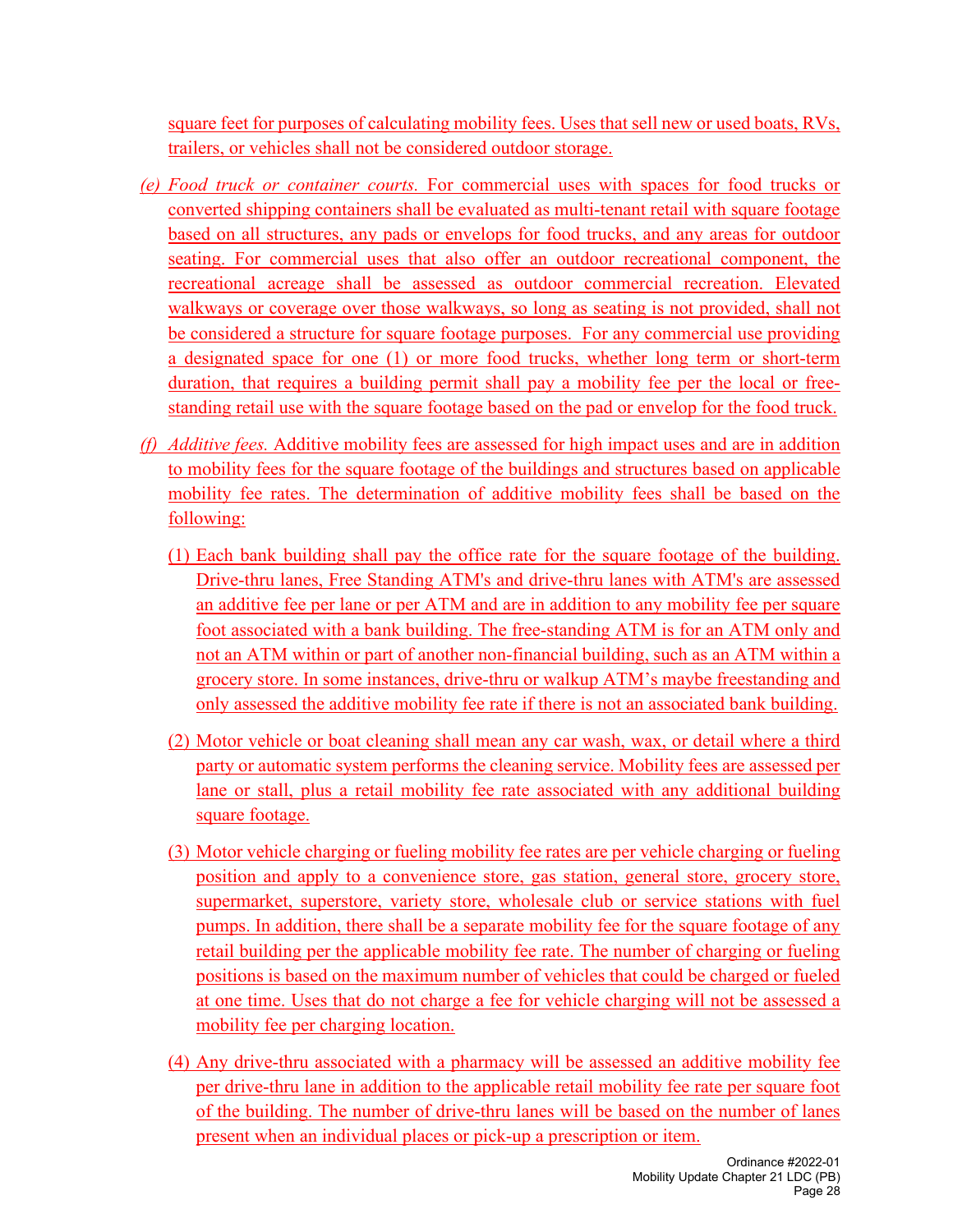- (5) Any drive-thru associated with a quick service restaurant will be an additive fee in addition to applicable retail mobility fee rate per square foot of the building. The number of drive-thru lanes will be based on the number of lanes present when an individual places an order or picks up an order, whichever is greater.
- *(g) Assessment.* The mobility fee will be determined using the appropriate use category, use classification, assessment rate, and rate established per Section 21-64(b).
- *(h) Alternative determination.* Alternative mobility fee or special mobility fee determinations are permitted. In the event an applicant believes that the cost to mitigate the impact of the development of improvements needed to serve the applicant's proposed development is less than the fee established in this Section, the applicant may request consideration of and submit an alternative mobility fee or special mobility fee determination request, along with an application and review fee as determined by the City, and support materials to substantiate the request to the mobility fee administrator pursuant to the provisions of this section. If the mobility fee administrator finds that the data, information, assumptions, formulae, and methodology used by the applicant to calculate the alternative mobility fee or special mobility fee satisfy the requirements of this section, the alternative mobility fee or special mobility fee shall be deemed the mobility fee due and owing for the proposed development.
	- (1) The mobility fee administrator is responsible for calculating mobility fees in accordance with the provisions of this article. If an applicant believes project impacts are lower than justified by the findings of this article, or believes the proposed use is incorrectly assigned as identified in the mobility fee schedule, or that the assumptions that derive the mobility fee are not applicable to a specific proposed land use, an adjustment to the fees may be requested along with an application and review fee. The mobility fee administrator shall determine whether the request shall be reviewed as either an alternative mobility fee determination or a special mobility fee determination, based upon the impact of the proposed land use on City mobility. The process for reviewing alternative mobility fee determinations is listed below in section 21-65(e)(2). The process for special mobility fee determinations for minor projects with significantly less impacts is found in section 21-65(f).
	- (2) Alternative mobility fee determination.
		- a. The alternative mobility fee determination shall be based on data, information, assumptions, formulae, and methodology contained in this article and the mobility fee study referred to in Section 21-64(b) herein, or independent sources, provided that:
			- 1. The independent source is (an) accepted standard source of transportation engineering or planning data or information; or
			- 2. The independent source is a local study carried out by a qualified planner or engineer pursuant to an accepted methodology of planning or engineering; or
			- 3. Where different data, information, assumptions, formulae, or methodology are employed such differences shall be specially identified and justified.
		- b. An alternative mobility fee calculation shall be undertaken through the submission of an application for review of an alternative mobility fee determination for the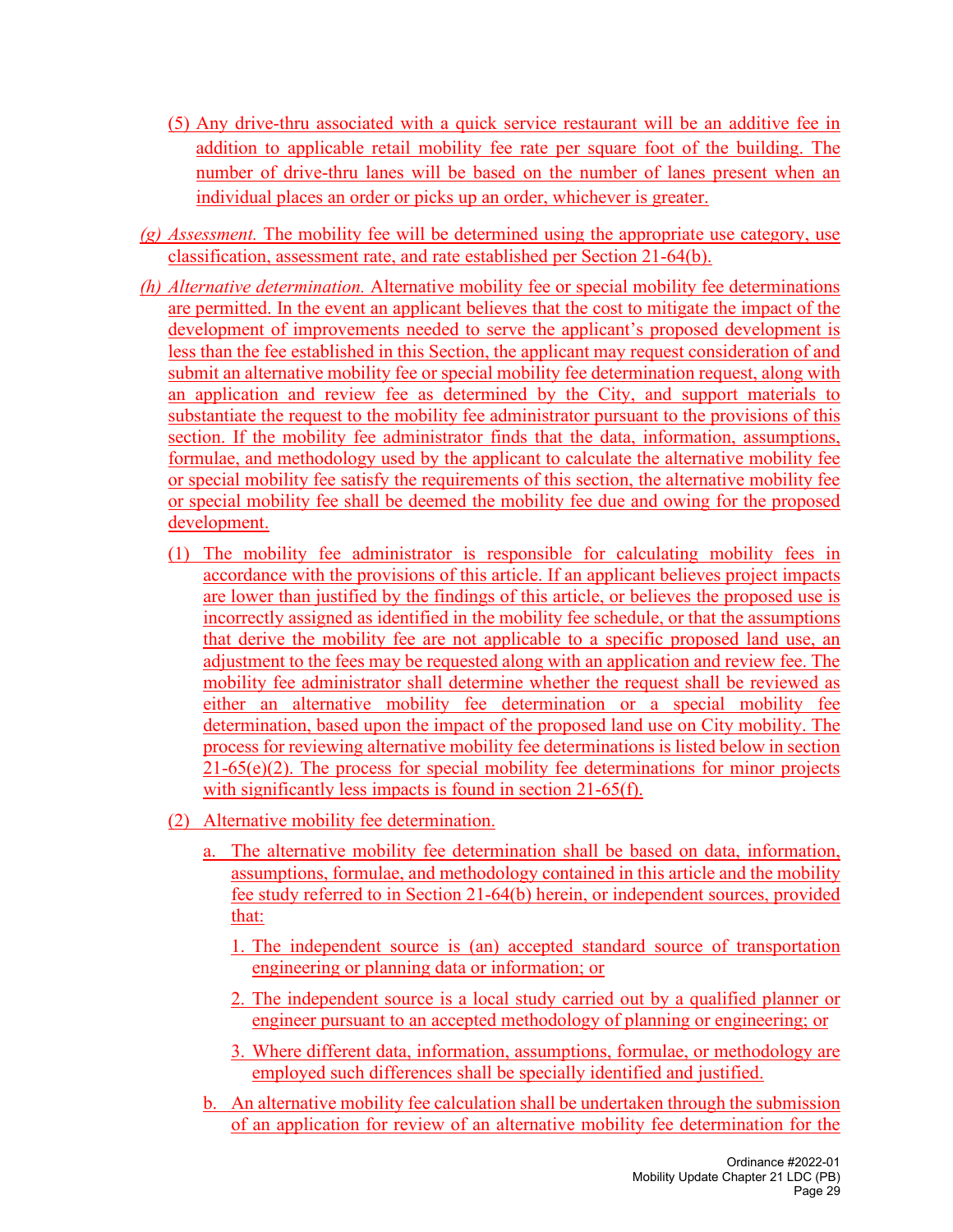mobility fee component for which an alternative mobility fee calculation is requested. A developer shall submit such an application prior to submittal of a building permit application or as otherwise agreed to in a mobility fee agreement. The city may submit such an application for any new development activity for which it concludes the nature, timing or location of the proposed development makes it likely to generate impacts costing substantially more to remedy than the amount of the fee that would be generated by the use of the mobility fee schedule in section 21-64(b).

- c. Within twenty (20) working days of receipt of an application for review of an alternative mobility fee determination, the mobility fee administrator, shall determine if the application is complete. If the mobility fee administrator determines that the application is not complete, a written statement specifying the deficiencies shall be sent to the applicant. The application shall be deemed complete if no deficiencies are specified. The mobility fee administrator shall take no further action on the application until it is deemed complete.
- d. When the mobility fee administrator determines the application is complete, the application shall be reviewed and a written decision shall be rendered in thirty (30) working days on whether the mobility fee should be modified, and if so, what the amount should be.
- e. If the mobility fee administrator finds that the data, information, assumptions, formulae and methodology used by the applicant to compute the alternative mobility fee calculation satisfies the requirements of this article, the re-determined mobility fee shall be deemed the mobility fee due and owing for the proposed land development activity. This adjustment in the fee shall be set forth in a mobility fee agreement which shall be entered into pursuant to sections 21-66(b) and (c).
- f. A determination by the mobility fee administrator that the alternative mobility fee re-determination does not satisfy the requirements of this article may be appealed to the City Commission. The administrative procedures shall detail the appeals process.
- g. The applicant shall be responsible for the full costs that the City may incur to review the alternative mobility fee data and methodology which may include consultant and legal costs. Payment will be due at the time of the request for the alternative calculations.
- h. An applicant who submits a proposed alternative mobility fee pursuant to this section and desires the issuance of a building permit prior to the resolution of the pending alternative mobility fee shall pay the applicable mobility fee no later than at the time of issuance of the building permit. Said payment shall be deemed paid "under protest" and shall not be construed as a waiver of any rights. Any difference in the amount of the mobility fee after the determination of the pending alternative mobility fee shall be refunded to the applicant.
- *(i) Special mobility fee determination.* An applicant may request a special mobility fee determination for smaller, less intense projects when data and information are presented that substantiates that a project has unique characteristics other than those upon which the mobility fee calculation was based. It is the applicant's responsibility to submit adequate justification and support data to substantiate a lower impact to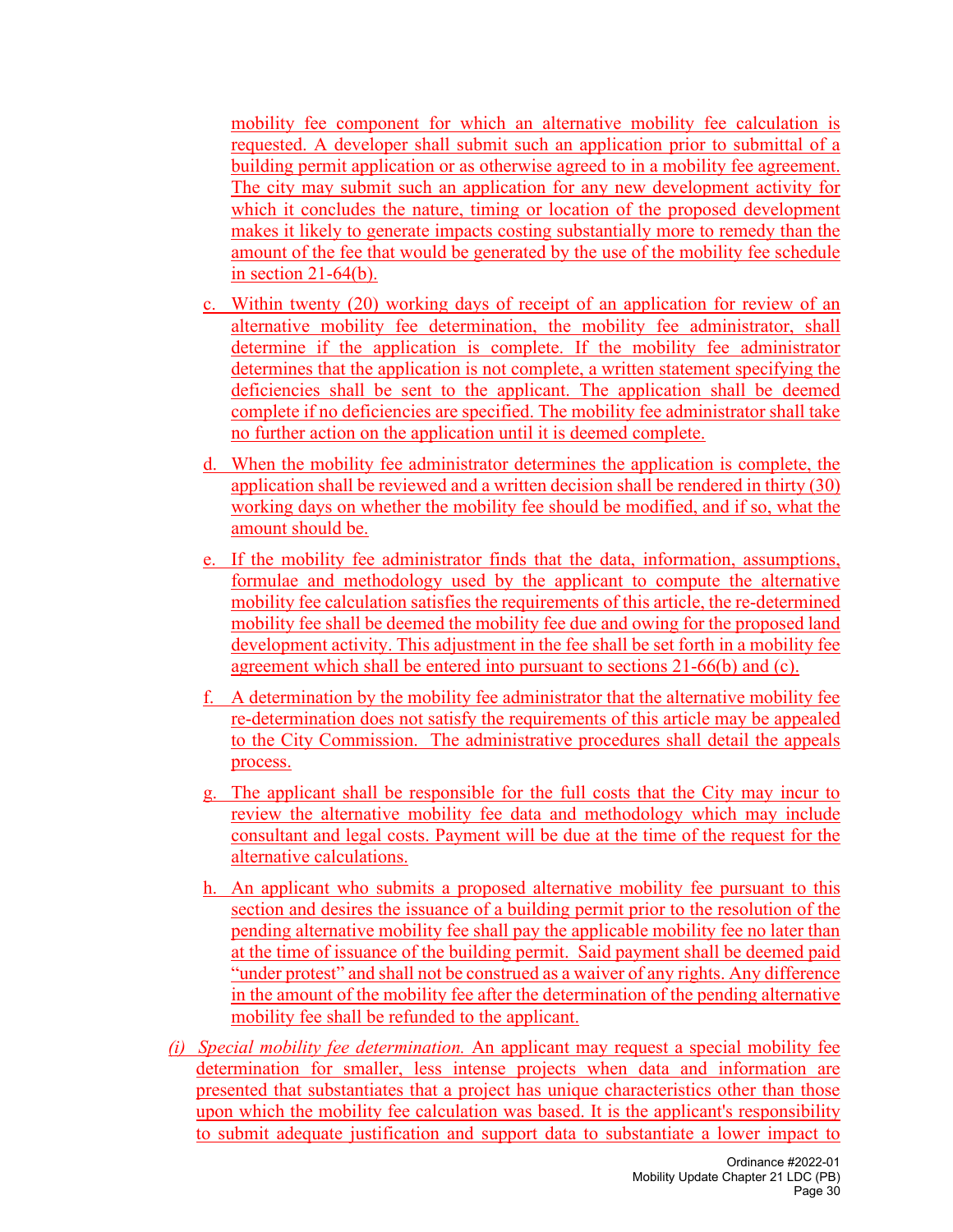mobility fee administrator. The mobility fee administrator may review the request and ask for additional information. The applicant is responsible for additional costs that the City may incur to review these special requests, including consultant and legal costs. Payment will be due at the time of request for the determination.

- *(j) City initiated mobility fee determination.* The mobility fee administrator shall have the ability to determine mobility fees to ensure that the City meets legal and statutory requirements. Unique uses, changes in market dynamics related to uses, and updates to trip generation or household travel data may necessitate that the mobility fee rate for one or more uses is required to be amended to ensure the fee meets nexus and rough proportionality requirements. The administrative procedures shall provide additional detailed related to City initiated determinations."
- *(k) Review of mobility fee reductions.* Any alternative, special, or city initiated mobility fee determinization that results in a reduction of more that 25% of the calculated mobility fee in section 21-64(b), as adjusted for inflation per section 21-75, shall require approval by the City Commission or the review body approved by the City Commission as specified in adopted administrative procedures."

#### **"Sec. 21-66. - Presumptions, agreements, and security requirements.**

- *(a) Impact.* A proposed development shall be presumed to generate the maximum impact generated by the most intensive use permitted under the applicable Comprehensive Plan, zoning, or land development regulations or under applicable deed or plat restrictions.
- *(b) Mobility Fee Agreement.* In lieu of the payment of fees as calculated in sections 21-  $64(b)$  or  $21-65(e)$ , any applicant may propose to enter into a mobility fee agreement with the City designed to establish just and equitable fees or their equivalent and standards of service appropriate to the circumstances of the specific development proposed. Such an agreement may include, but shall not be limited to, provisions which:
	- (1) Modify the presumption of maximum impact set forth in section 21-66(a) and provide a mobility fee which may differ from that set forth in sections 21-64(b) or 21-65.(e), by specifying the nature of the proposed development for purposes of computing actual impact, provided that the agreement shall establish legally enforceable means for ensuring that the impact will not exceed the impact generated by the agreed upon development;
	- (2) Permit the construction of specific improvements in lieu of or with a credit against the mobility fees assessable and/or pursuant to a payback schedule, allow the developer to recover the actual cost of such improvements in excess of the amount which would have been assessed by section 21-64(b) as subsequent users of such improvements obtained building permits and pay mobility fees;
	- (3) Permit a schedule and method for payment of the mobility fees in a manner appropriate to the particular circumstances of the proposed development in lieu of the requirements for payment of the fees as set forth in section 21-64, provided that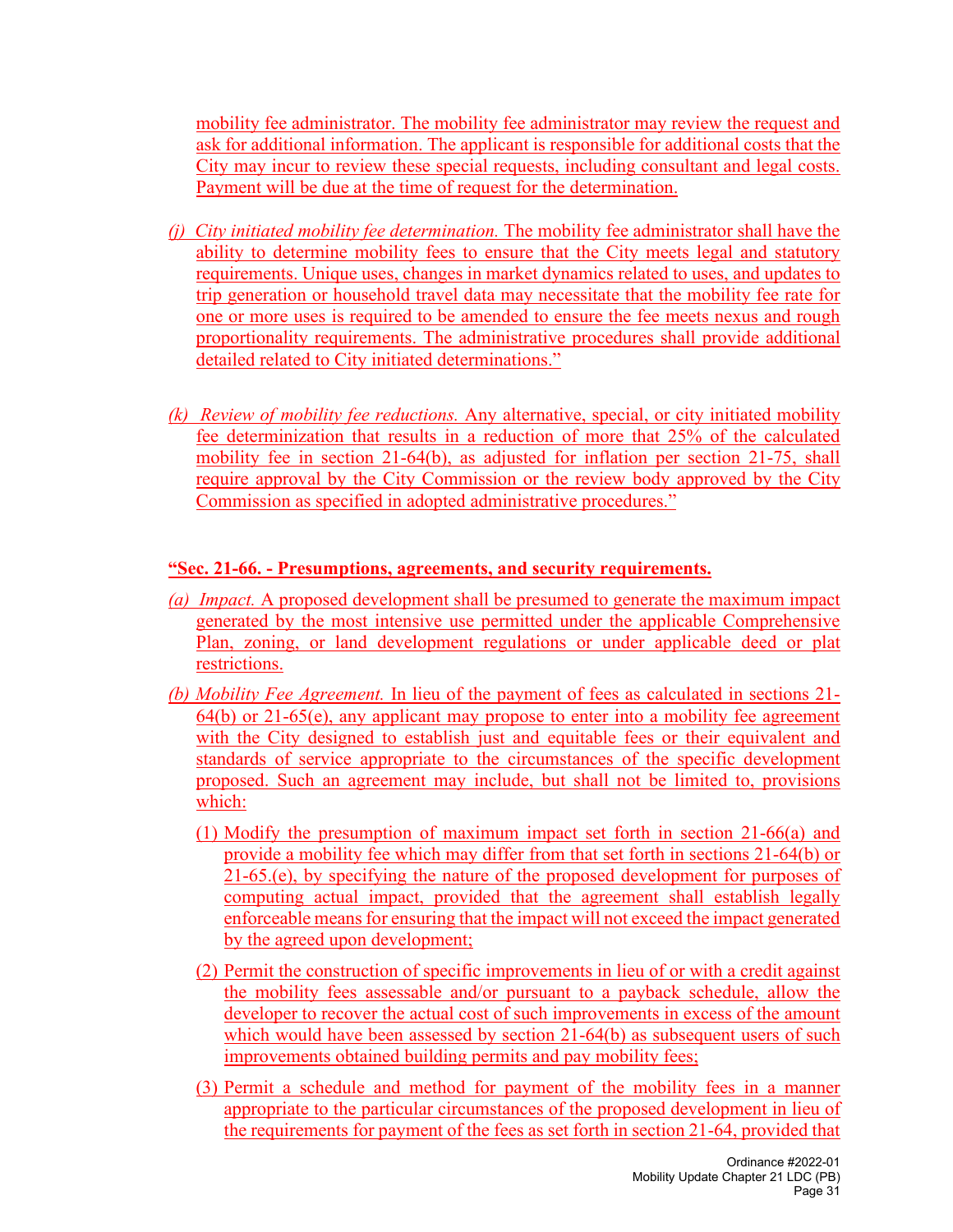security is posted ensuring payment of the fees, in a form acceptable to the City, which security may be in the form of a cash bond, surety bond, irrevocable letter of credit, negotiable certificate of deposit or escrow account, or lien or mortgage on lands to be covered by the building permit.

*(c) Mobility fee agreement approval.* Any agreement proposed by an applicant pursuant to section 21-66 shall be presented to and approved by the City Manager for amounts less than \$25,000 and the City Commission for amounts of \$25,000 or more prior to the issuance of a building permit. Any such agreement may provide for execution by mortgages, lienholders, or contract purchasers in addition to the landowner, and may permit any party to record such agreement in the official records of St. Johns County, whichever applicable. The City Manager or City Commission shall approve such an agreement only if it finds that the agreement will apportion the burden of expenditure for new facilities in a just and equitable manner.**"**

#### **"Sec. 21-67. - Mobility fee credits.**

- *(a) Capital Improvements Program.* Only multimodal projects included in the capital improvements program are eligible for mobility fee credits, except as provided for in section 21-67(b). An applicant may request that the City Commission add multimodal projects to the capital improvements program. The multimodal projects requested for inclusion in the capital improvements program shall be based upon the mobility plan. The administrative manual shall detail the information required to request multimodal projects be added to the capital improvements program for purposes of establishing mobility fee credits.
- *(b) Adopted plans.* Multimodal projects included in plans adopted by the City Commission, a Community Redevelopment Agency, the North Florida Transportation Planning Organization (TPO), the Florida Department of Transportation (FDOT), St. Johns County, a Transit Authority, a State of Florida Department, a Regional Planning Council, or other governmental entity or utility provider may be eligible for credit if the mobility fee administrator, in consultation with the City's Planning and Building and Public Works Department(s), determines the multimodal project implements the mobility goals of the Comprehensive Plan. Administrative procedures shall detail the information required to request consideration for multimodal projects identified in an adopted plan for purposes of establishing mobility fee credits.
- *(c) Development orders or permits.* An applicant may request mobility fee credit against any mobility fee assessed pursuant to section 21-64(b) in an amount equal to the cost of multimodal projects or contributions of land, money or services for multimodal projects contributed or previously contributed, paid for, or committed to by the applicant or his predecessor in interest where the multimodal project is a condition of a development order or permit. Administrative procedures shall detail the information required to request establishing mobility fee credits for off-site multimodal projects or the upgrade of on-site multimodal projects in excess of plan or code requirements per section 21-67(d) that are a condition of a development order or permits issued by the City, County, or FDOT, or requested by the City Engineer, that increase person capacity above and beyond that needed to serve the new development activity may request credit. Mobility fee agreements per sections 21-66(b) and (c) shall be required.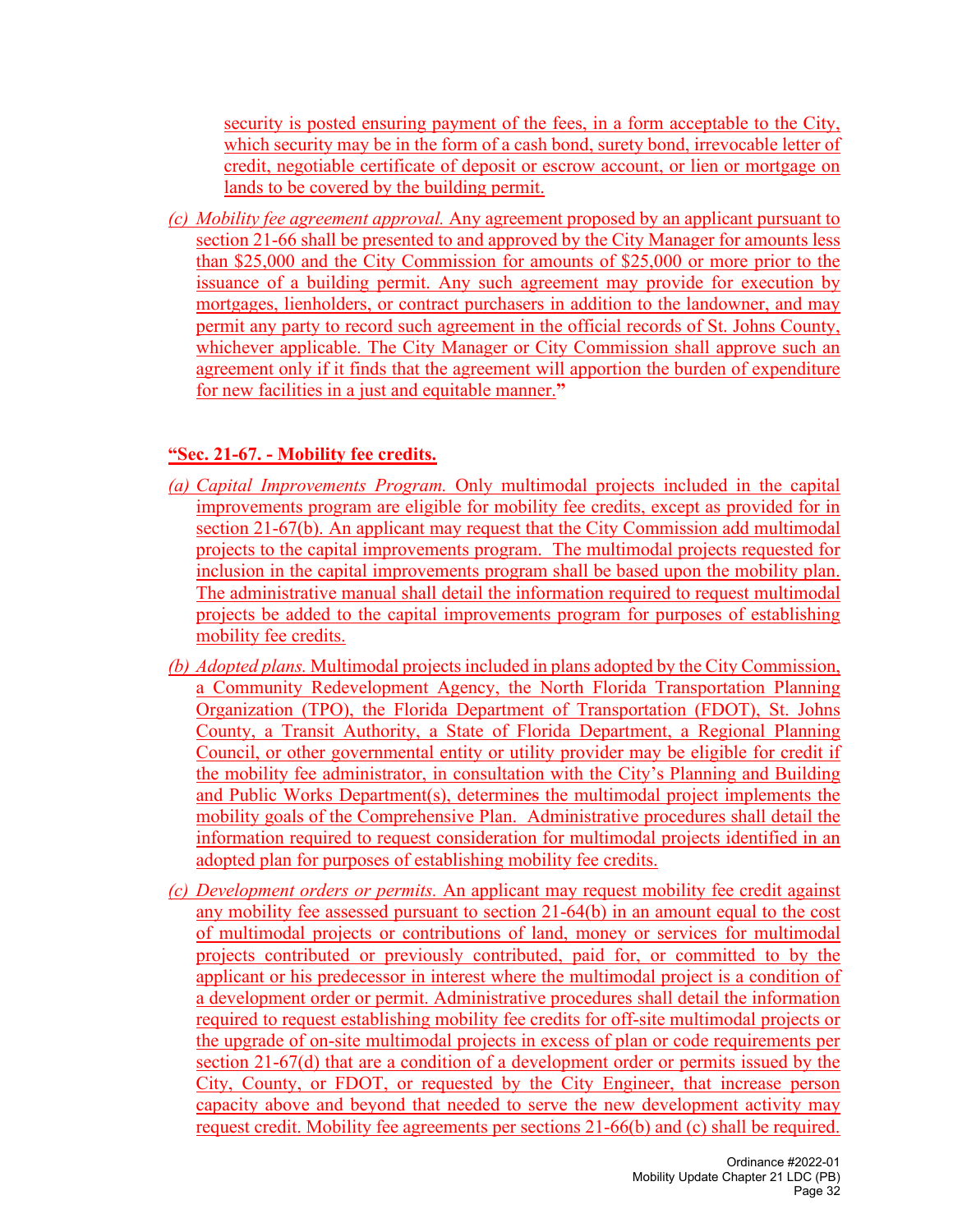- *(d) Plan and code requirements.* Multimodal projects required to meet minimum Comprehensive Plan and Land Development Code requirements are not eligible for any mobility fee credit. Site access improvements for turn lanes, sidewalks, bike lanes, paths, trails, mobility hubs, round-a-bouts, or traffic signals internal to the development, along the adjacent boundary of the development, at development entrances, or immediately adjacent to the development and considered site-related are not eligible for any credit, except as provided for in section 21-67(c).
- *(e) Amount of mobility fee credit.* The amount of developer contribution credit to be applied to the mobility fee shall be determined according to the following standards of valuation:
	- (1) The appraised fair market land value of the contributed parcel as of the date of building permit, agreement to contribute, or contribution, whichever is earlier. Administrative procedures shall detail requirements for qualifications of appraisers and establish a process if the City disagrees with the appraised value. No credit should be granted pursuant to this section unless the cost of the improvements or dedication of land were paid for and the contributions made within the last three (3) years; and
	- (2) The cost of multimodal projects shall be based upon documentation certified by a professional engineer or registered planner, and such documentation shall be reviewed and approved by the City Engineer. The City reserves the right to require the developer to competitively bid in accordance with the City Code, in which case the credit shall be limited to the actual cost or 100 percent of the lowest responsible bid amount, whichever is less. All bidders shall be qualified to construct the multimodal projects. The administrative procedures shall provide additional detail on the types of documentation to be provided and detail the cost components of multimodal projects that may be eligible for credit; and
	- (3) Administrative procedures shall detail additional requirements for mobility fee credit documentation and the options available and process for any excess mobility fee credit.
- *(f) Transfer of mobility fee credit.* Credit for contributions, payments, construction, or dedications of a mobility fee shall not be transferable to another property where a mobility fee is imposed, unless provided for in a developer agreement, mobility fee agreement, or as provided for in Florida Statute. Credit shall first be used for the full development potential of the land development activity for which a development order was approved before any excess credit can be considered for transfer to another property. The establishment, tracking and agreement to allow credit transfer shall be consistent with the processes and requirements detailed in the administrative procedures or as specified in a developer agreement or mobility fee agreement.**"**

#### **"Sec. 21-68. - Mobility fee benefit district.**

*(a) Intent.* The establishment of a mobility fee benefit district(s) is the best method of ensuring that the mobility fees paid by new development activity are expended within a defined area that provides a mobility benefit to the new development which paid the mobility fees, as required per the benefits test of the dual rational nexus test.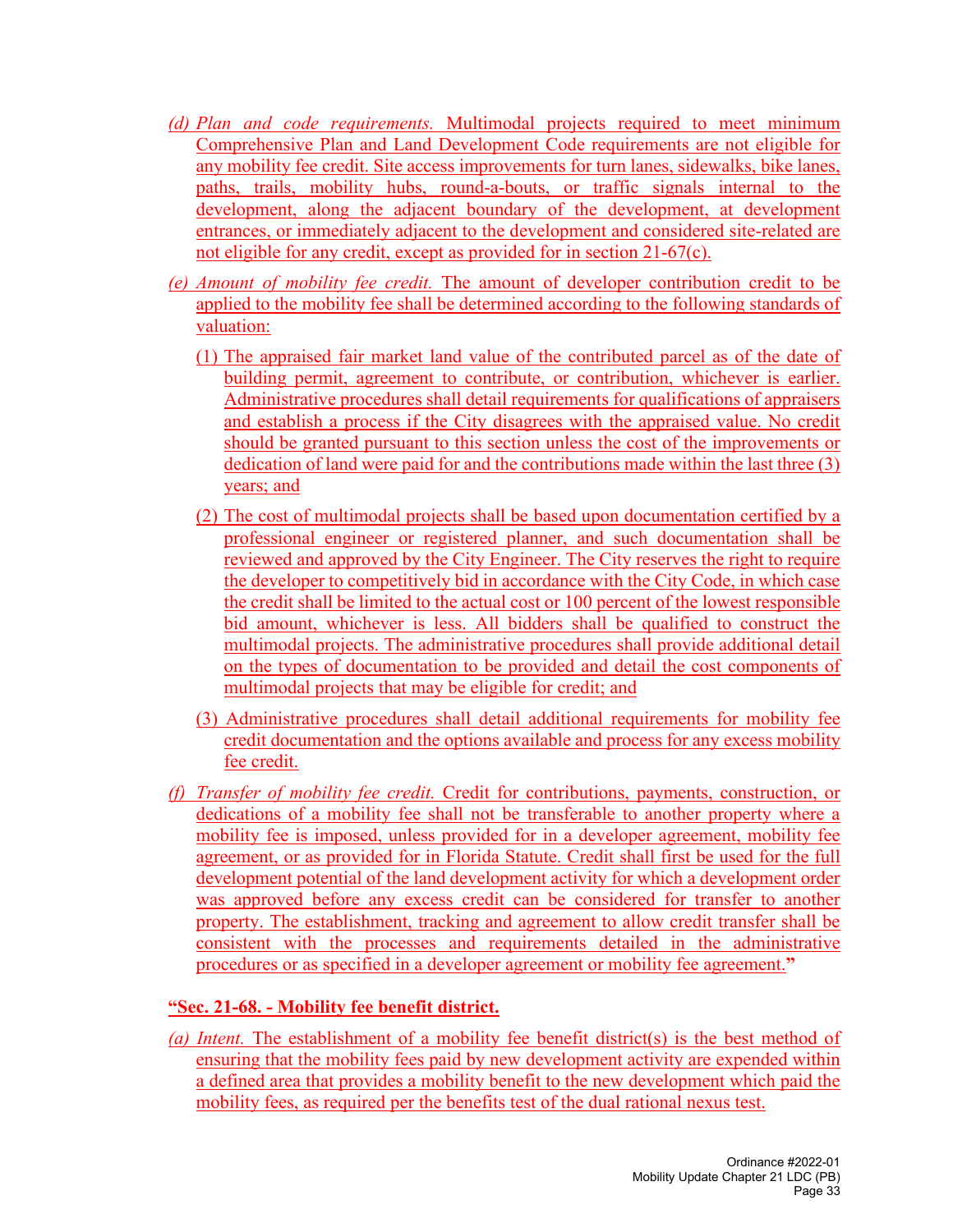- *(b) Expenditure.* The mobility fee benefit district provides a clearly defined boundary for the expenditure of mobility fee revenue. Using the mobility fee benefit district ensures that funds paid by new development activity are expended on multimodal projects to accommodate person travel demand within the benefit district, providing a reasonable nexus between the expenditure of mobility fee revenue and the development for which the mobility fees are paid.
- *(c) Establishment.* The extent of the mobility fee benefit district shall be all areas within the City limits, including existing County enclaves. For purposes of mobility fee expenditures, the Northeast Florida Regional Airport or City limits shall form the northern boundary, the Tolomato River, St. Augustine Inlet, and Atlantic Ocean shall form the eastern boundary, SR 312 or City limits to the south, and the SR 313 extension or City limits to the west. The benefit district boundaries may expand or contract due to annexation or de-annexations**."**

#### **"Sec. 21-69. - Mobility fee fund account.**

There is hereby-established a mobility fee fund account for the mobility fee benefit district. For accounting purposes, mobility fees shall be considered special revenue funds. Mobility fees collected from new development activity located within the mobility fee benefit district shall be deposited into the corresponding mobility fee fund. Funds withdrawn from these accounts shall be used solely in accordance with the provision of sections 21-68 and 21-70. The mobility fee fund account is subject to audit and reporting requirements of Florida Statute Section 163.3180, as amended by the Legislature.**"**

#### **"Sec. 21-70. - Mobility fee expenditures.**

- *(a) Expenditure of funds.* Amounts on deposit in the mobility fee fund account shall be used by the City solely for developing multimodal projects or for financing directly, or as a pledge against bonds, revenue certificates and other obligations of indebtedness, the costs of multimodal projects, or portions thereof, that are located in the mobility fee benefit district from which the funds were collected and are included in the capital improvement element or program, an adopted plan, a development order or permit condition, or where the City Commission agrees to add the multimodal project to the capital improvements program.
- *(b) Prohibition.* The amounts on deposit in the mobility fee fund shall not be used for an expenditure that would be classified as a transportation operation and maintenance expense, unless expressly included in the capital improvements program or mobility plan with written findings for using funds for operation and maintenance of a multimodal project.
- *(c) Use of funds.* Funds withdrawn from the mobility fee account must be used solely in accordance with the provisions of this article. The disbursal of such funds shall require the approval of the City Commission upon recommendation of the City Manager.
- *(d) Interest bearing accounts.* Any mobility fee funds on deposit not immediately necessary for expenditure shall be invested in interest-bearing accounts. Funds may be pooled for investment provided all income derived from the fund's assets shall be deposited in the applicable fund account.**"**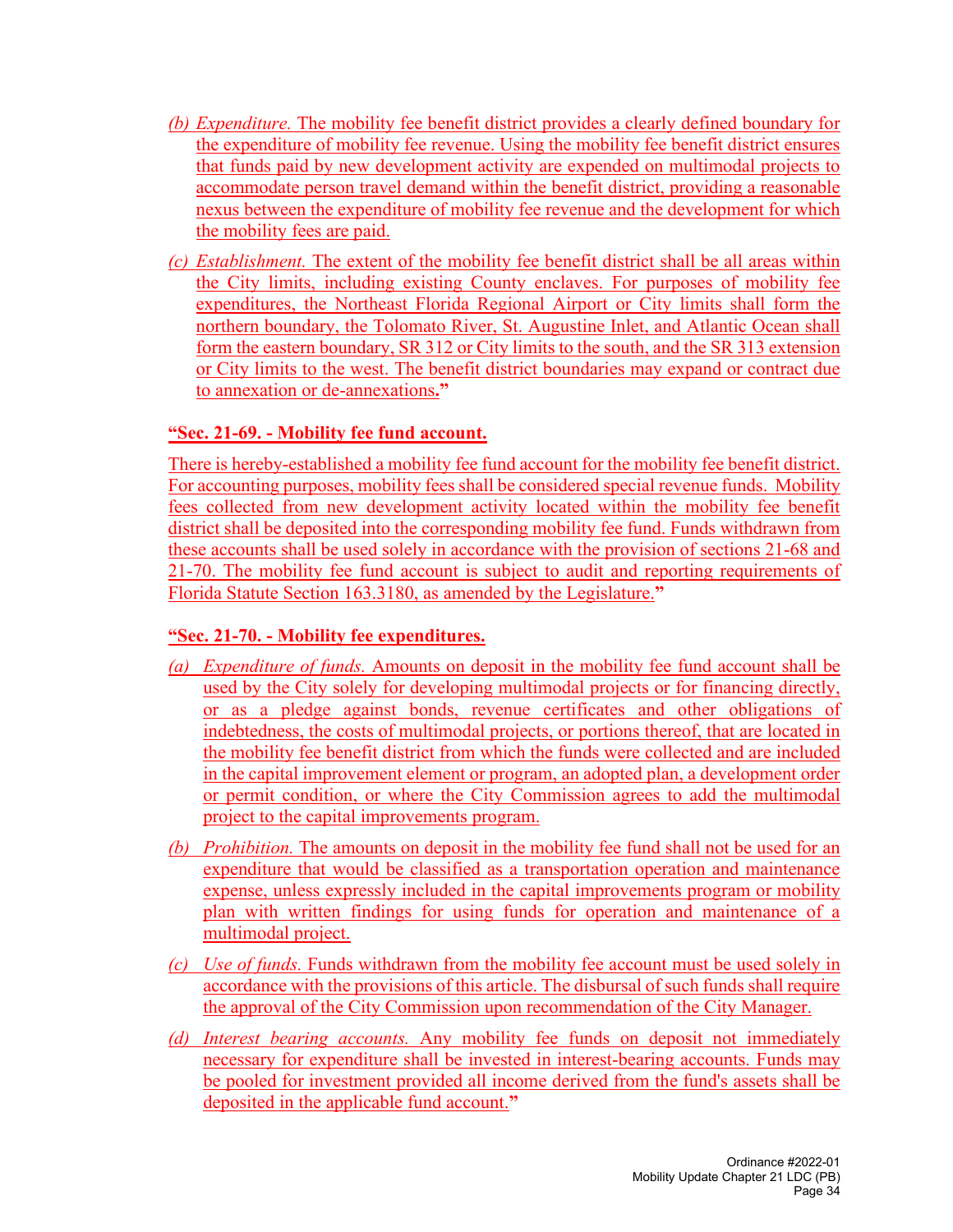#### **"Sec. 21-71. - Mobility fee refunds.**

- *(a) Refund required.* The mobility fees collected pursuant to section 21-64(b) shall be returned to the then present owner of the development if the fees have not been encumbered or spent by the end of the calendar quarter immediately following seven (7) years from the date the fees were collected, or if the development for which the fees were paid was never begun.
- *(b) Refund process.* For purposes of section 21-70, mobility fees collected shall be deemed to be encumbered or expended on a "first in-first out" basis (i.e., the first money placed in a fee fund shall be deemed to be the first money expended or encumbered). The following procedure will apply for requests for eligible refunds:
	- (1) The then present owner must petition the City Commission for the refund within one (1) year following the end of the calendar quarter immediately following seven (7) years from the date on which the fee was received.
	- (2) The petition must be submitted to the City Manager and must contain:
		- a. A notarized sworn statement that the petitioner is the current owner of the property or his authorized agent; and
		- b. A copy of the dated receipt issued for payment of the fee or other competent evidence of payment; and
		- c. A certificate of title or attorney's title opinion showing the petitioner to be the current owner of the property or his authorized agent; and
		- d. A copy of the most recent ad valorem tax bill; and
		- e. A copy of the building permit or development agreement pursuant to which the mobility fees were paid.
	- (3) Within sixty (60) working days from the date of receipt of petition for refund, the City Manager or designee shall advise the petitioner and the City Commission of the status of the fee requested for refund. For the purposes of determining whether fees have been spent or encumbered, the first money placed in a trust fund account shall be deemed to be the first money taken out of that account when withdrawals have been made in accordance with section 21-70.
	- (4) When the money requested is still in the mobility fee fund account and has not been spent or encumbered by the end of the calendar quarter immediately following seven (7) years from the date of the fees were paid, the money shall be returned with interest at the rate of one (1) percent per annum.
	- (5) When a refund is requested because construction was never begun, all development order approvals shall have expired, and the applicant shall execute an agreement acknowledging the expiration of development order approval.
	- (6) A request for a refund of mobility fees must be made one (1) year from the issuance of the building permit or use by exception or six (6) months from the expiration of the permit whichever is later only if no development activity has started. The refund amount will be less ten (10) percent of the fees that were ultimately to have been paid, regardless of the amount actually paid, to cover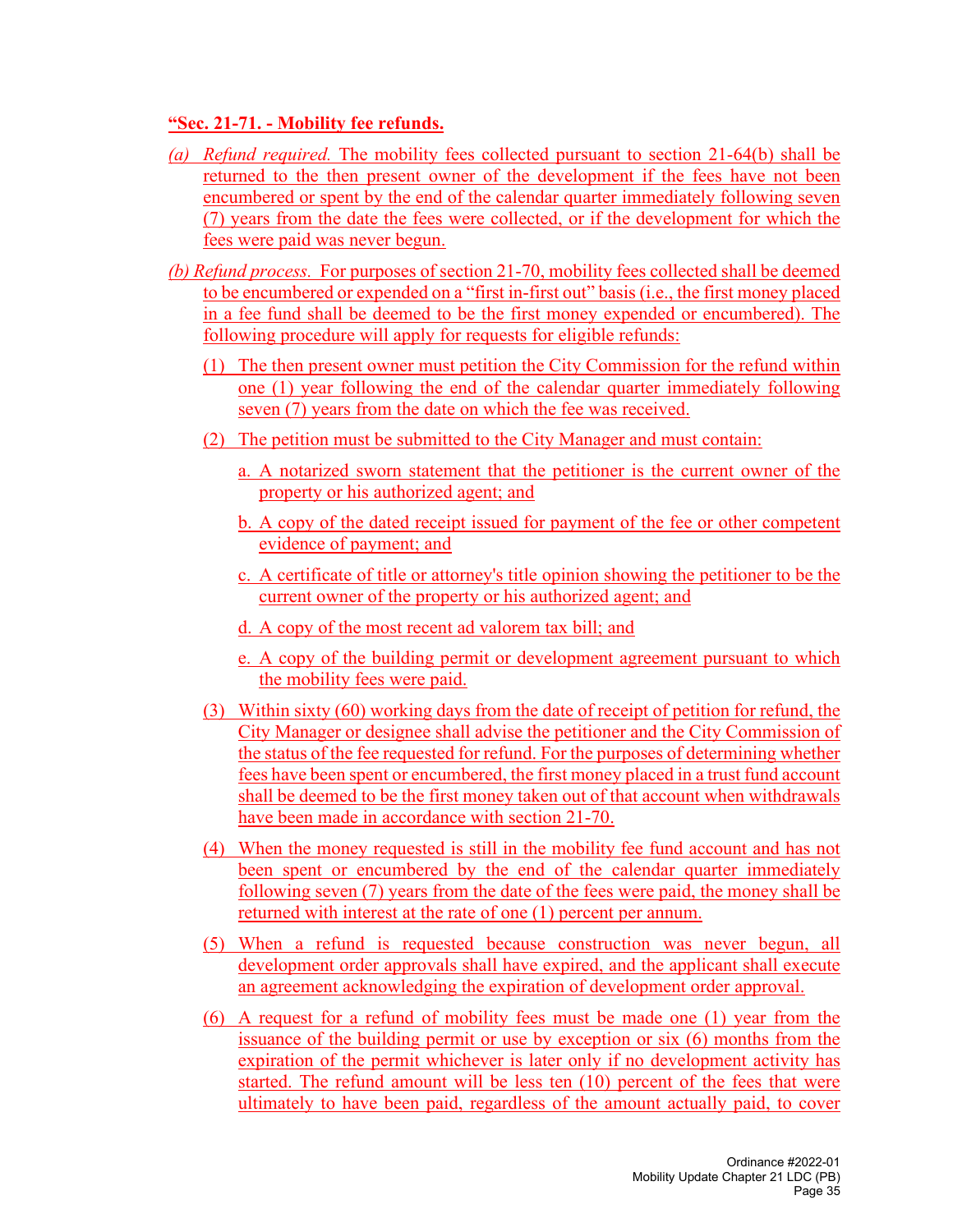administrative cost. If the applicant does not apply within the time limits stated above, there will be no refund.

- *(c) Prepayment refund process.* For any new development activity that prepays its mobility fee, the applicant may request a refund for any prepayment of a mobility fee. The applicant that made the prepayment of the fees shall request a refund in writing. The request shall include documentation of the amount paid and the amount being assessed at the building permit application. The written request shall be made prior to issuance of a building permit.
	- (1) Within twenty (20) working days of receipt of a written request for prepayment, the mobility fee administrator, shall determine if the request is complete. If the mobility fee administrator determines that the request is not complete, a written statement specifying the deficiencies shall be sent to the applicant. The application shall be deemed complete if no deficiencies are specified. The mobility fee administrator shall take no further action on the request until it is deemed complete.
	- (2) When the mobility fee administrator determines the request is complete, the request shall be reviewed and a written decision shall be rendered in thirty (30) working days on whether the mobility fee should be refunded, and if so, what the amount should be.
	- (3) If the mobility fee administrator finds that the request satisfies the requirements of this article, the refund shall be processed within 30 working days."

### **"Sec. 21-72. - Effect on land use and development regulations.**

- *(a) Land use.* The listing of a use in the mobility fee schedule is solely for purposes of establishing the applicable mobility fee for such use, and such listing does not mean that the use is permitted or available under applicable zoning and Comprehensive Plan Future Land Use requirements. In addition, the listing of the use in the mobility fee schedule shall not be considered evidence that the use is appropriate in any existing or future land use classification or zoning district.
- *(b) Land development code.* The payment of mobility fees does not ensure nor grant compliance with the City's land development code, including regulations relating to site access, corridor access management, substandard roads, secondary access, timing and phasing, or mobility impact or site impact review. However, if such regulations require transportation mitigation for the same travel demand impacts addressed through the payment of mobility fees, such regulations shall be deemed to provide for mobility fee credit against imposed mobility fees consistent with Federal and State laws and this article.**"**

# **"Sec. 21-73. - Administrative procedures and service charges.**

*(a) Administrative procedures.* The City shall prepare and periodically update mobility fee administrative procedures that addresses administration, implementation, and update of the mobility plan and mobility fee. The administrative procedures shall address assessments, credit and off-set request, fee and land use determinations,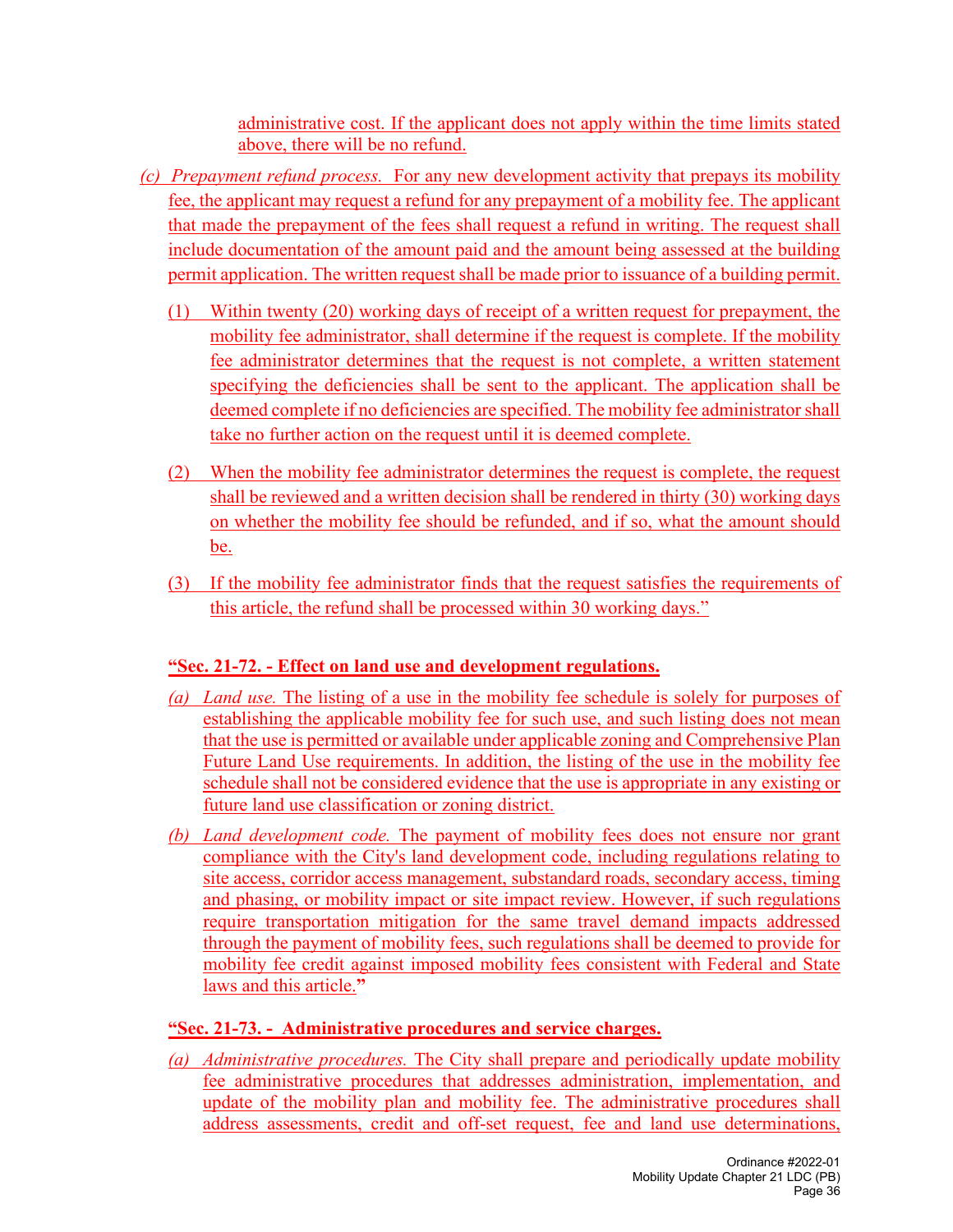special studies, expenditures, and monitoring. The administrative procedures shall require approval by resolution of the City Commission.

*(b) Service charge.* The City shall prepare and periodically update mobility fee service charges to ensure that the City's general fund does not bear the full burden of administering and implementing the mobility fees, provided that the service charges do not exceed the City's actual costs of administration and implementation of the mobility fee system per Florida Statute Section 163.3180. Mobility fee service charges shall be in addition to the imposed mobility fee and shall account for future updates of the mobility plan and mobility fee in the service charge determination. The mobility fee service charge shall require approval by resolution of the City Commission.**"**

#### **"Sec. 21-74. - Annual report.**

The City shall comply with all audit requirements of Florida Statutes. The City shall include in its annual Capital Improvements Plan update an accounting of projects funded by mobility fees. The annual budget shall indicate mobility fee revenues and expenditures.**"**

### **"Sec. 21-75. Review and update.**

- *(a) Mobility plan and fee update.* The mobility plan and mobility fee shall be updated by the City at least once every four (4) years with no more than five (5) years between adoption. The mobility plan and mobility fee shall be reviewed annually during either the capital improvements budget process or the preparation of the mobility fee annual report. The review shall include a recommendation regarding the need to update the mobility plan and mobility fee earlier than the four (4) year schedule due to factors such as increased cost, amendments to the Future Land Use Element and Map that result in the need for additional infrastructure, the addition or subtraction of multimodal projects to the Mobility Plan and Capital Improvements Program with a cumulative cost of more than \$20 million, and the update of professional technical reports such as the ITE Trip Generation Manual or Highway Capacity Manual used in the calculation of a mobility fee. The review and updates shall consider all factors utilized in the most recent computation of mobility fees. However, in the event that a full reevaluation and updates are not complete within the required four (4) year period, the last adopted mobility fee shall remain in effect until the reevaluation is complete.
- *(b) Annual Inflation adjustment.* To ensure that mobility fees keep pace with inflation, on January 1st of each calendar year, starting in 2023, the mobility fees in section 21- 64(b) shall increase by the projected rate of inflation for the upcoming calendar year as determined by the most recent FDOT Transportation Cost Report Construction Cost Inflation Factors released on or about July of each calendar year. Should FDOT cease to report, then annual inflation factor adjustments shall be based on either the national Producers Price Index for transportation projects or the Consumer Price Index.
- *(c) Annual update.* The City shall update the mobility fees in section 21-64(b) on or before September 30th of each calendar year, starting in 2022, with an effective date of January  $1<sup>st</sup>$ , of each calendar year, starting in 2023. The City shall advertise the fees in a publication of general circulation available to City residents and businesses or as permitted by State Statute, on the City's website. The advertisement shall be published and/or posted 90 calendar days prior to the effective date of the increase in the mobility fees. Should the City not be able to update and publish the fees by September  $30<sup>th</sup>$ ,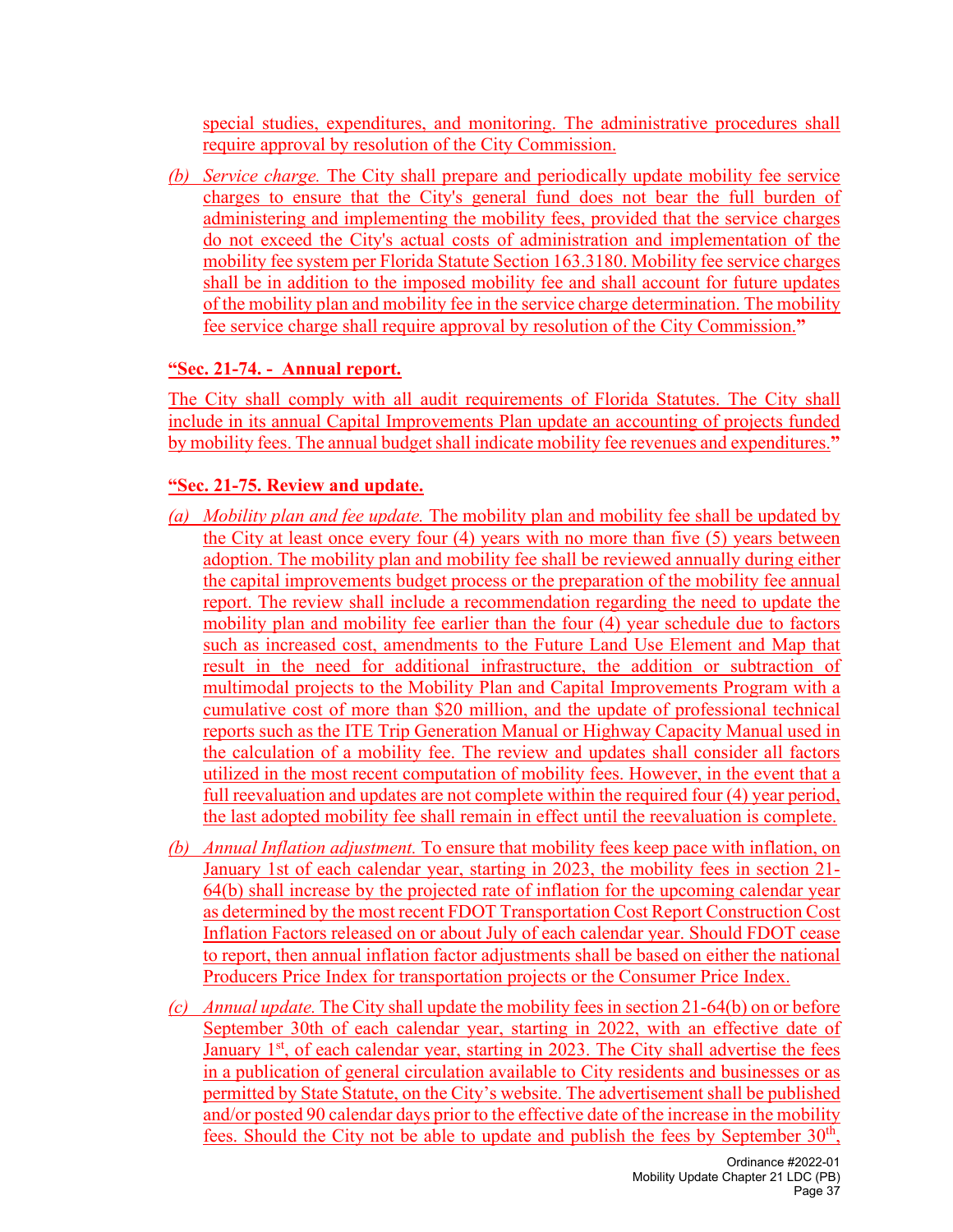then the effective date shall be a minimum of 90 calendar days from the date of update and publication of the update.

- *(d) Notice provided.* The requirements of section 21-75(b) and (c) shall serve as the statutorily required notice to the public that mobility fees will increase on an annual basis, adjusted for inflation, and that section 21-75 shall be deemed to address Statutory requirements that notice be provided 90 calendar days prior to an increase in a mobility fee. The notice requirement of section  $21-75(c)$  is provided as a courtesy reminder only.
- *(e) Required notice for increase.* Updates to the mobility plan and mobility fee that result in an increase in mobility fees shall be required to provide 90 calendar days' notice before the increased fees are assessed on new development activity per Florida Statute.**"**

#### **"Sec. 21-76. - Development agreements.**

- *(a) Applicability.* An applicant may enter into a development agreement with the City to establish mobility fees or to provide equivalent multimodal projects necessary to serve new development.
- *(b) Approval.* Any agreement proposed by an applicant pursuant to section 21-76 shall be presented to and approved by the City Commission prior to the issuance of a building permit. Any such agreement shall provide for execution by any mortgagees, lienholders, or contract purchasers in addition to the landowner, and shall require the applicant to record such agreement in the public records of St. Johns County. The City Commission shall approve such an agreement only if it finds that the new agreement will apportion the burden of expenditure for new facilities in a just and equitable manner, consistent with applicable Florida Statutes, case law and this article.**"**

### **"Sec. 21-77.- Vested rights**

- *(a) Request.* It is not the intent of section 21-77. to abrogate, diminish or modify the rights of any persons that have vested rights pursuant to a valid governmental act of the City. An applicant may petition the City Commission for a vested rights determination which could exempt the applicant from portions of this article. The City shall evaluate the petition and submit a recommendation to the City Commission based upon the following criteria:
	- (1) A valid, unexpired governmental act of the City, authorizing the building for which applicants seeks a certificate of occupancy, exists.
	- (2) Expenditures or obligations made or incurred in reliance upon the authorizing act are reasonably equivalent to the fee required by Section 21-64(b)
	- (3) That it would be inequitable to deny the applicant the opportunity to occupy a previously approved building under the conditions of the previous approval by requiring the applicant to comply with the provisions of this article.
- (b) Developer agreement amendment. If an applicant has previously entered into a development agreement with the City with conditions regarding off-site multimodal projects, the applicant or applicant's successor in interest may request an amendment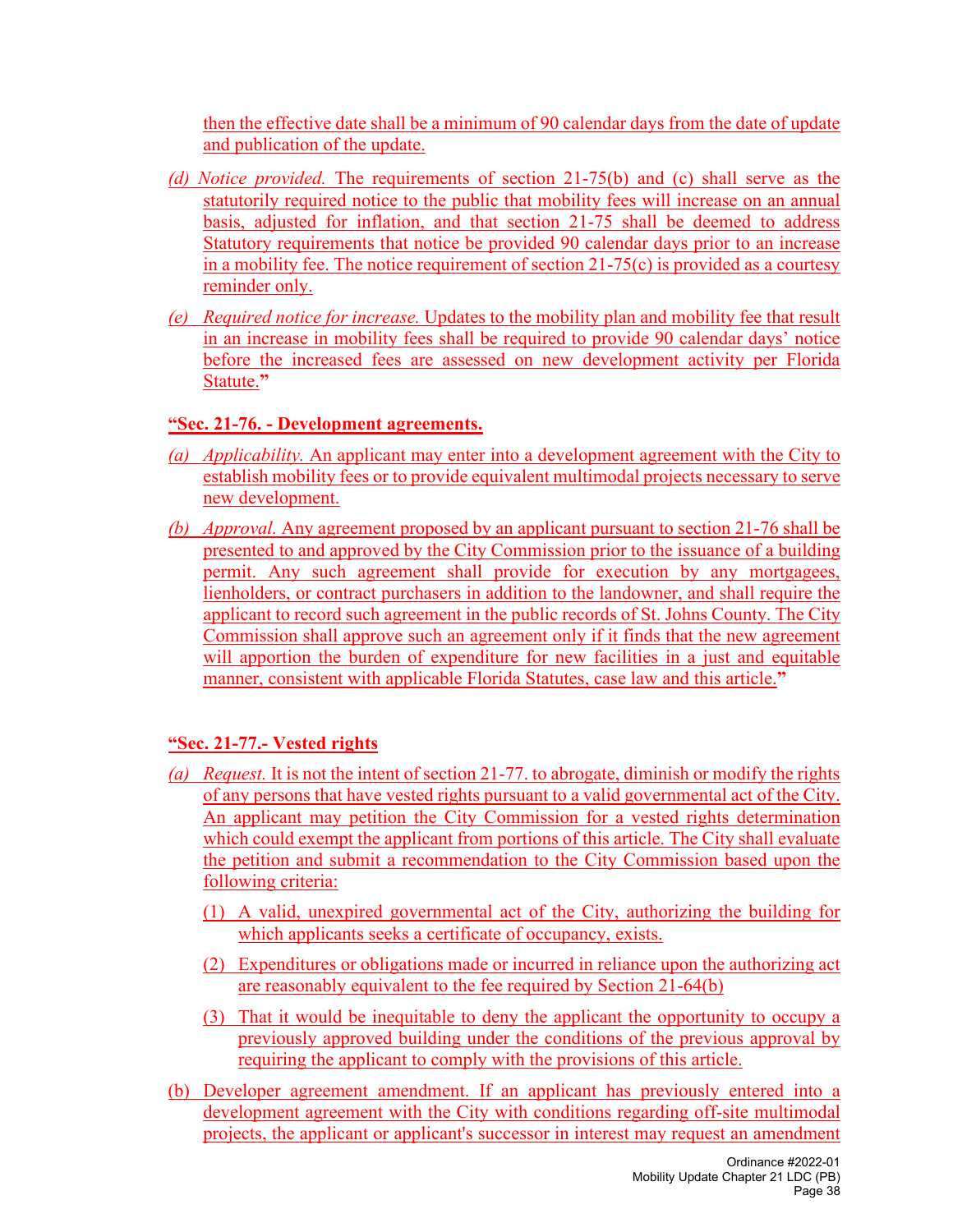of the prior development agreement in order to bring the conditions into consistency with this article. The applicant must file a request for such modification with the Planning and Building Department within one year of the effective date of this article.**"**

#### **"Sec. 21-78. – Appeal.**

An applicant may appeal any decisions related to assessments, credits, determinations, or refunds made by the mobility fee administrator. The applicant shall file a notice of appeal with the mobility fee administrator within 30 calendar days of any final decision in which the applicant does not concur. The mobility fee administrator shall render a decision within 30 calendar days of the notice of appeal. An applicant may appeal the mobility fee administrator's decision to the city manager by filing a notice of appeal with the mobility fee administrator within 30 calendar days of the mobility fee administrator's decision. The city manager shall meet with the applicant and the mobility fee administrator within 30 calendar days of receipt of the notice to hear from both the applicant and mobility fee administrator. The city manager shall render a decision within 15 calendar days of the meeting. An applicant may appeal the city manager's decision to the city commission by filing a notice of appeal with the city attorney within 30 calendar days of the city manager's decision. The city commission shall hear the appeal at the next available meeting. An applicant shall have 30 calendar days to appeal the city commission determination to the circuit court by writ of certiorari. The administrative procedures shall specify the required documentation to be provided as part of the appeals process and applicable procedural requirements."

### **"Sec. 21-79. – Penalty.**

Violations of this article will be enforceable by all legally available remedies, including but not limited to code enforcement proceedings consistent with this code and chapter 162 Florida Statutes."

**"Sec. 21-80. To 21-100. – Reserved"**

**Section 3.** Conflict with Other Ordinances. All ordinances or parts of ordinances in conflict herewith are hereby repealed.

**Section 4.** Severance of Invalid Provisions. If any section, subsection, sentence, clause, phrase, word or provision of this ordinance is held to be invalid or unconstitutional by a court of competent jurisdiction, then said holding shall not be so construed as to render invalid or unconstitutional the remaining provisions of this ordinance.

**Section 5.** Scrivener's errors. It is the intention of the City Commission of the City of St. Augustine, Florida and it is hereby provided that the provisions of this Ordinance shall become and be made a part of the Code of Ordinances of St. Augustine, Florida and to that end, the sections